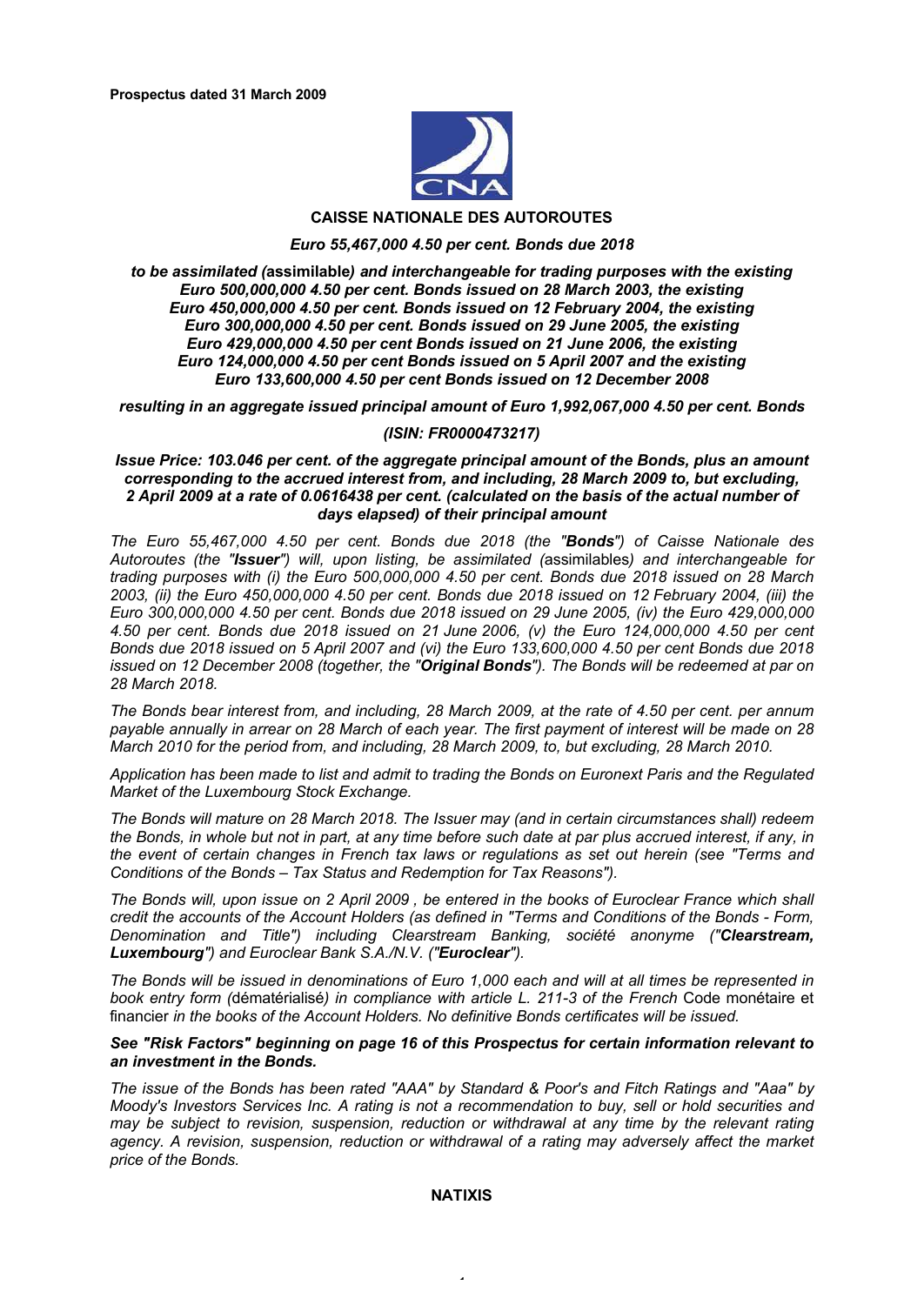*This prospectus constitutes a prospectus (the "Prospectus") for the purposes of article 5.3 of Directive 2003/71/EC.*

*The Issuer represents that to the best of its knowledge and belief and after having made all inquiries as it has considered necessary this Prospectus contains all information with regard to the Issuer and the Bonds which is material in the context of the issue and offering of the Bonds, all such information is in every material respect true and accurate and not misleading, there are no other facts the omission of which would in the context of the issue and sale of the Bonds make any statement in this Prospectus misleading in any material respect and that all reasonable enquiries have been made to ascertain such facts and to ensure the accuracy of all such statements. The Issuer accepts responsibility accordingly.*

*In connection with the issue and offering of the Bonds, no person has been authorised to give any information or to make any representation other than those contained in this Prospectus and, if given or made, such information or representation must not be relied upon in any way as having been authorised by the Issuer or Natixis. Neither the delivery of this Prospectus, nor any sale made in connection therewith shall, under any circumstances, create any implication that there has been no change in the affairs of the Issuer subsequent to its date.*

*Natixis has not separately verified the information contained in this Prospectus. Natixis makes no representations or warranties, express or implied, and assumes no responsibility for the accuracy or completeness of the information contained herein.*

*The distribution of this Prospectus and the offering of the Bonds in certain jurisdictions may be restricted by law. Persons into whose possession this Prospectus comes are required by the Issuer and Natixis to inform themselves about and to observe any such restrictions.* 

*The Bonds have not been and will not be registered under the U.S. Securities Act of 1933 as amended (the "Securities Act"). The Bonds may not be offered or sold within the United States or to or for the account or benefit of U.S. Persons (as defined in Regulation S under the Securities Act) otherwise than in accordance with applicable U.S. Securities laws and regulations.*

*For a further description of certain restrictions on offers and sales of Bonds and on distribution of this Prospectus, see "Subscription and Sale" below.*

*This Prospectus does not constitute, and may not be used for the purposes of, an offer or an invitation, to subscribe for or purchase any Bonds for or on behalf of any person in any jurisdiction or in any circumstances in which such offer or invitation is not authorised or to any person to whom it is unlawful to make such offer or invitation and no action is being taken to permit an offering of the Bonds or the distribution of this Prospectus in any jurisdiction where such action is required.*

#### *See "Risk Factors" beginning on page 16 of this Prospectus for certain information relevant to an investment in the Bonds.*

*In this Prospectus, unless otherwise specified or the context otherwise requires, references to "€", "EURO", "EUR" or "euro" are to the single currency which was introduced in the participating member states of the European Union on 1 January 1999.*

*Potential Bondholders are strongly advised to consult their own tax advisers concerning the consequences of acquisition, disposal, early repayment or redemption of the Bonds.*

 $\tilde{ }$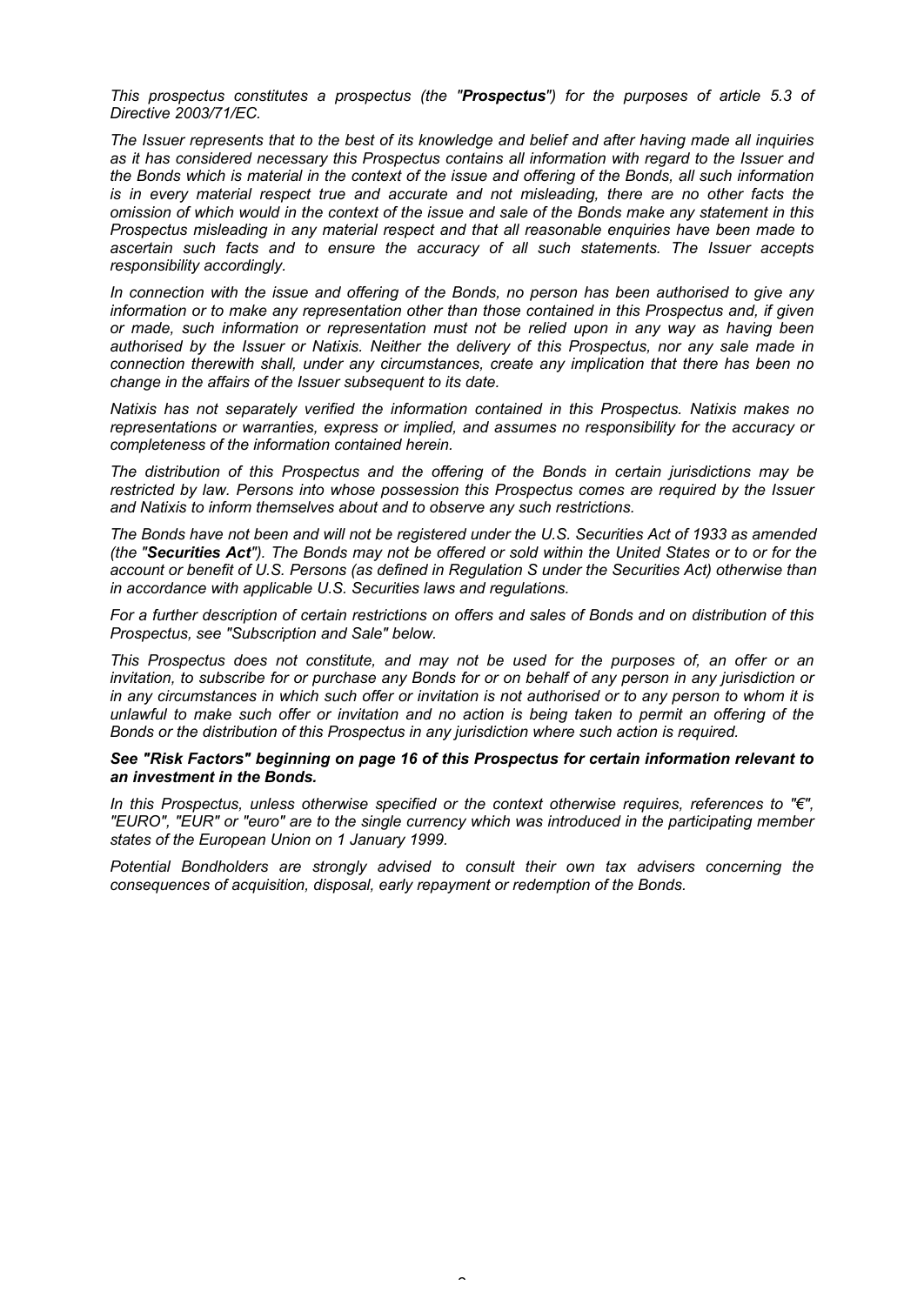# **TABLE OF CONTENTS**

| PERSONS RESPONSIBLE FOR THE INFORMATION GIVEN IN THE PROSPECTUS 69 |  |
|--------------------------------------------------------------------|--|
|                                                                    |  |

 $\hat{\phantom{a}}$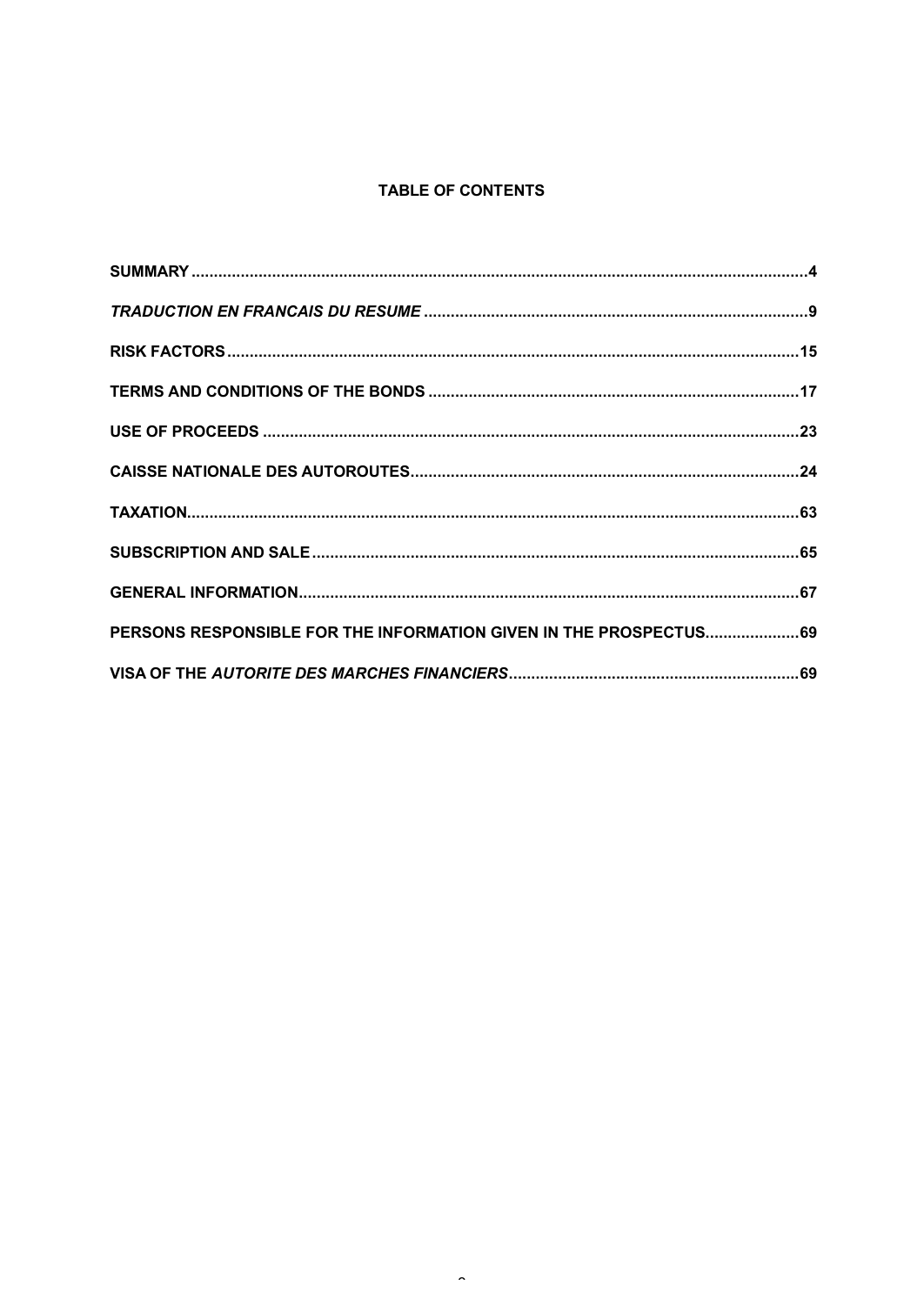# **SUMMARY**

*This summary must be read as an introduction to this Prospectus. Any decision to invest in any Bonds should be based on a consideration of the Prospectus as a whole. Where a claim relating to information contained in the Prospectus is brought before a court, the plaintiff investor may, under the national legislation of the Member States of the European Community or the European Economic Area, be required to bear the costs of translating this Prospectus before the legal proceedings are initiated. The persons who presented the summary, including its translation and requested its notification, only have civil liability if this summary is misleading, inaccurate or inconsistent when read together with the other parts of this Prospectus.*

#### **1 Essential characteristics and risks associated with the Issuer**

#### **(A) The Issuer**

- 1. General information in respect of the Issuer, and its corporate governance
- 1.1 Corporate name: Caisse Nationale des Autoroutes ("**CNA**" or the "**Issuer**")

- 1.2 Legal structure and administration
- 
- 
- 1.5 Legal documents in respect of the Issuer (by-laws, reports of general meetings, auditors reports) can be consulted at the following location:  $\begin{aligned} \text{At the headquarters of CNA:} \end{aligned}$

Registered office: 56, rue de Lille, 75356 Paris 07 SP

National public-sector administrative institution with a corporate structure and financial independence

1.3 Name and status of statutory auditors: Mrs. Martine Delaveau, a government accountant, was appointed by a joint order (*arrêté*) of the Ministry for the Ecology, and Sustainable Development, and the Ministry for the Budget Public accounts and the Civil Service dated October 19, 2007 (JO, November 17, 2007).

1.4 Date of incorporation and termination: CNA was incorporated in 1963 for an indefinite period.

15, quai Anatole France 75356 Paris 07 SP

- 2. General information in respect of the capital
- 

2.1 Registered capital: Its status as a national public administrative institution means that CNA has no capital.

- 3. Information concerning the business of the Issuer
- 3.1 Summary of the Issuer's business and

4

trends: Pursuant to article R. 122-7 of the French Highway Code, CNA is responsible for obtaining resources for the expressway concession companies or for financing the construction or development of expressways which collect tolls, and to transfer all the expenses and revenues from the bonds it issues to the expressway concession companies and public bodies, pursuant to article L. 122-4 of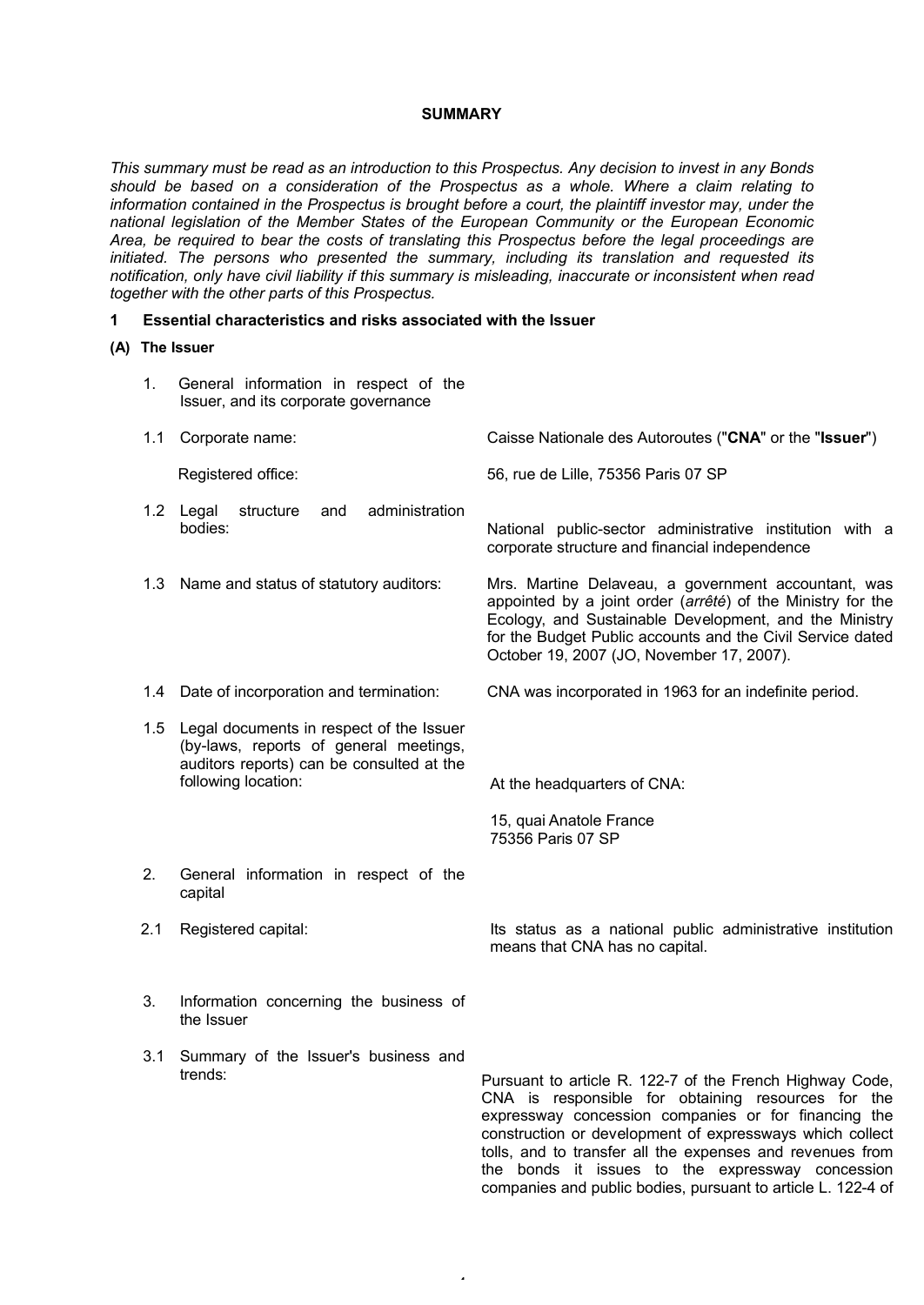the Highway Code.

CNA is a public administrative institution enjoying financial autonomy, and whose income does not come from the Government budget.

The board of directors of CNA deliberates on its budget, on its accounting and financial management and on the annual programme for borrowing. The administrative, accounting and financial management of CNA is managed by the Caisse des Dépôts in accordance with the terms set forth in an agreement entered into between the two establishments.

Each year, once companies eligible for CNA financing have compiled their financing needs, a borrowing program is drawn up jointly by CNA, the regulatory bodies (Ministry of the Economy and Finance, Ministry for Road Transport) and the companies.

Financial resources collected by CNA in this way are then distributed in the form of loans to the expressway concession companies, the rates and maturity which apply to these loans being exactly the same as those which apply to the loans taken out by CNA. CNA therefore grants loans to the various expressway concession companies, the terms and conditions of these loans define the obligations of both parties, in particular in respect of the obligation of the companies to pay amounts to CNA in accordance with contracted loan payment schedules.

Aside from individual loan contracts entered into between CNA and its beneficiaries, the general terms regulating relations between CNA and the companies were first set forth in an Agreement dated September 2, 1996, the terms of this agreement applied until early 2006, at which time it was remodelled in order to secure repayment of the CNA outstanding loan further to the privatization in early 2006 of the three largest French expressway companies which until the time of their privatization had been financed by CNA.

Given the gradual maturity of the expressway network of concessionary companies which had been using the CNA financing system, and as a result of the withdrawal of the companies privatized early 2006, CNA's outstanding debt as recorded since 2003 should therefore continue to decline, even at a faster rate over the coming years (EUR 16,480,000,000 at end 2008 "*en valeur historique")*.

# **(B) Principal Risks**

CNA is a national public administrative institution which enjoys financial autonomy, is not supported by the government budget, and whose purpose is the obtaining of resources for expressway concession companies to finance the construction or development of expressways which collect tolls. The general terms governing the relations between CNA and the companies were first set forth in an agreement dated September 2, 1996. On July 18, 2005, the French government launched the privatization of the three major French superhighway companies and hence, CNA had additional clauses added to the 1996 agreement. These amendments were entered into by the concessionary companies in the first half of 2006.

Pursuant to these amendments, the expressway concession companies have undertaken to inform CNA of their financial situation on a regular basis. CNA checks on a regular basis whether the information received is in compliance with the undertaken obligations.

CNA's market risk is currently restricted to that of interest rates which result from the fixed-rate bond

5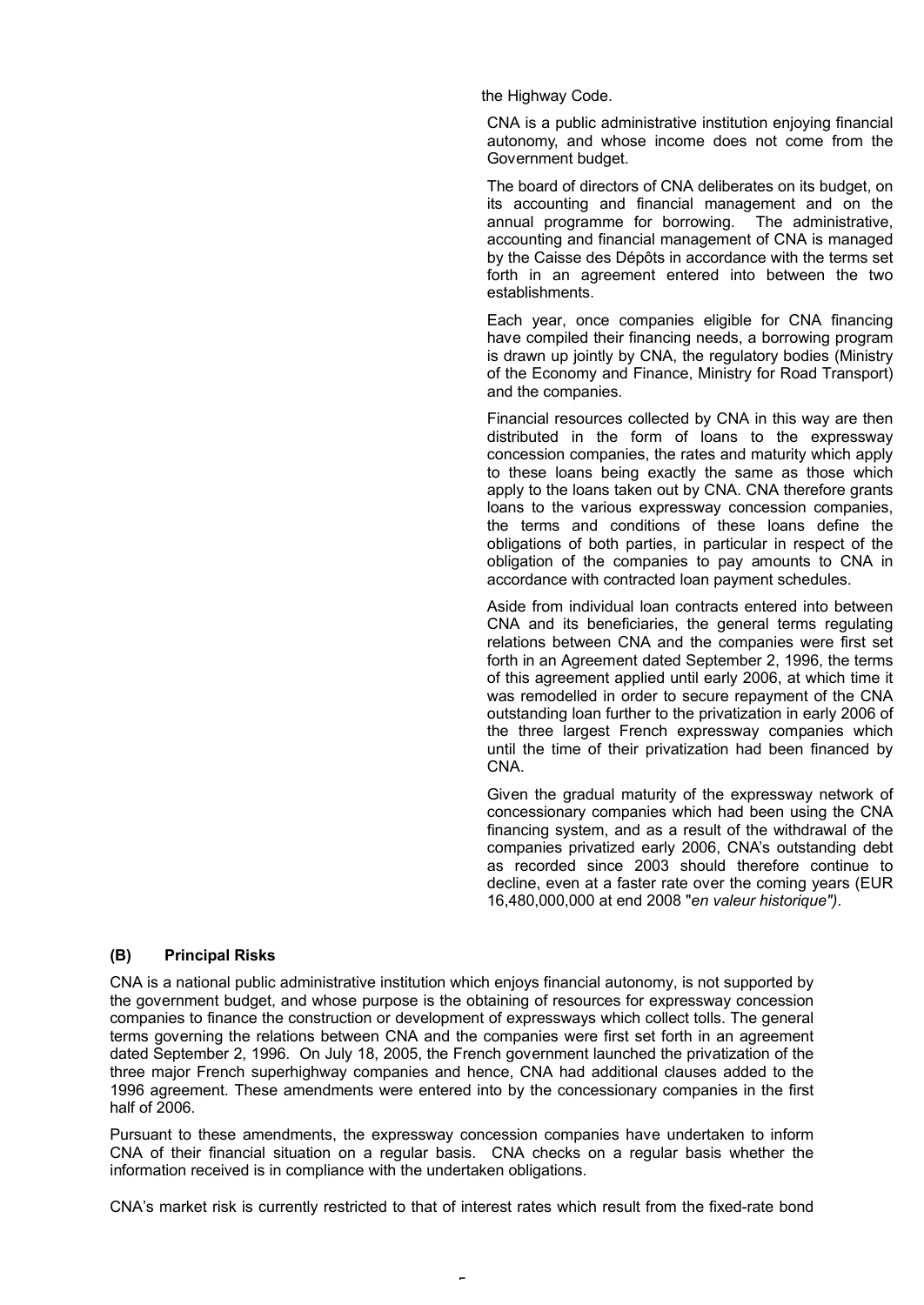issuance and its loan indexed on French inflation. These interest rate risks are hedged in a perfectly congruent manner by loans granted to expressway companies.

# **2 Essential characteristics and risks associated with the Bonds**

# **(A) The Bonds**

Description: Euro 55,467,000 4.50 per cent. Bonds due 2018 to be assimilated (*assimilables*) and interchangeable for trading purposes upon listing with (i) the Euro 500,000,000 4.50 per cent. Bonds issued on 28 March 2003, (ii) the Euro 450,000,000 4.50 per cent. Bonds issued on 12 February 2004, (iii) the Euro 300,000,000 4.50 per cent. Bonds issued on 29 June 2005, (iv) the Euro 429,000,000 4.50 per cent. Bonds issued on 21 June 2006, (v) the Euro 124,000,000 4.50 per cent. Bonds issued on 5 April 2007 and (vi) the Euro 133,600,000 4.50 per cent. Bonds issued on 12 December 2008.

Lead Manager Natixis

Issue Price: 103.046 per cent. of the aggregate principal amount of the Bonds, plus an amount corresponding to the accrued interest from, and including, 28 March 2009 to, but excluding 2 April 2009, at a rate of 0.0616438 per cent. of their principal amount

Amount: Euro 55,467,000

Form of the

- Bonds: The 55,467 Bonds will be issued in bearer dematerialised form in the denomination of Euro 1,000. No physical document of title including *certificats représentatifs* pursuant to article R. 211-7 of the French *Code monétaire et financier* will be issued in respect of the Bonds. Title to the Bonds will be evidenced in accordance with article L. 211-3 of the French *Code monétaire et financier* by book entry.
- Denomination: Euro 1,000

Maturity date: 28 March 2018

Status of the

Bonds: The Bonds constitute direct, unconditional, unsecured and unsubordinated obligations of the Issuer and rank and will rank *pari passu* and without any preference among themselves.

- Ratings: The issue of the Bonds has been rated "AAA" by Standard & Poor's and Fitch Ratings and "Aaa" by Moody's Investors Services Inc.
- Negative pledge: As long as any of the Bonds remains outstanding, the Issuer will not create or permit to subsist any mortgage, charge, pledge or other security interest upon any of its assets or revenues, present or future, to secure any external indebtedness incurred or guaranteed by it (whether before or after the issue of the Bonds) unless the Bonds are equally and rateably secured so as to rank *pari passu* with such external indebtedness or the guarantee thereof**.**

Interest and payment of interest: The Bonds shall bear interest from, and including, 28 March 2009, to, and excluding, 28 March 2018, subject to earlier redemption, at the rate of 4.50 per cent. per annum calculated on the principal amount of the Bonds, payable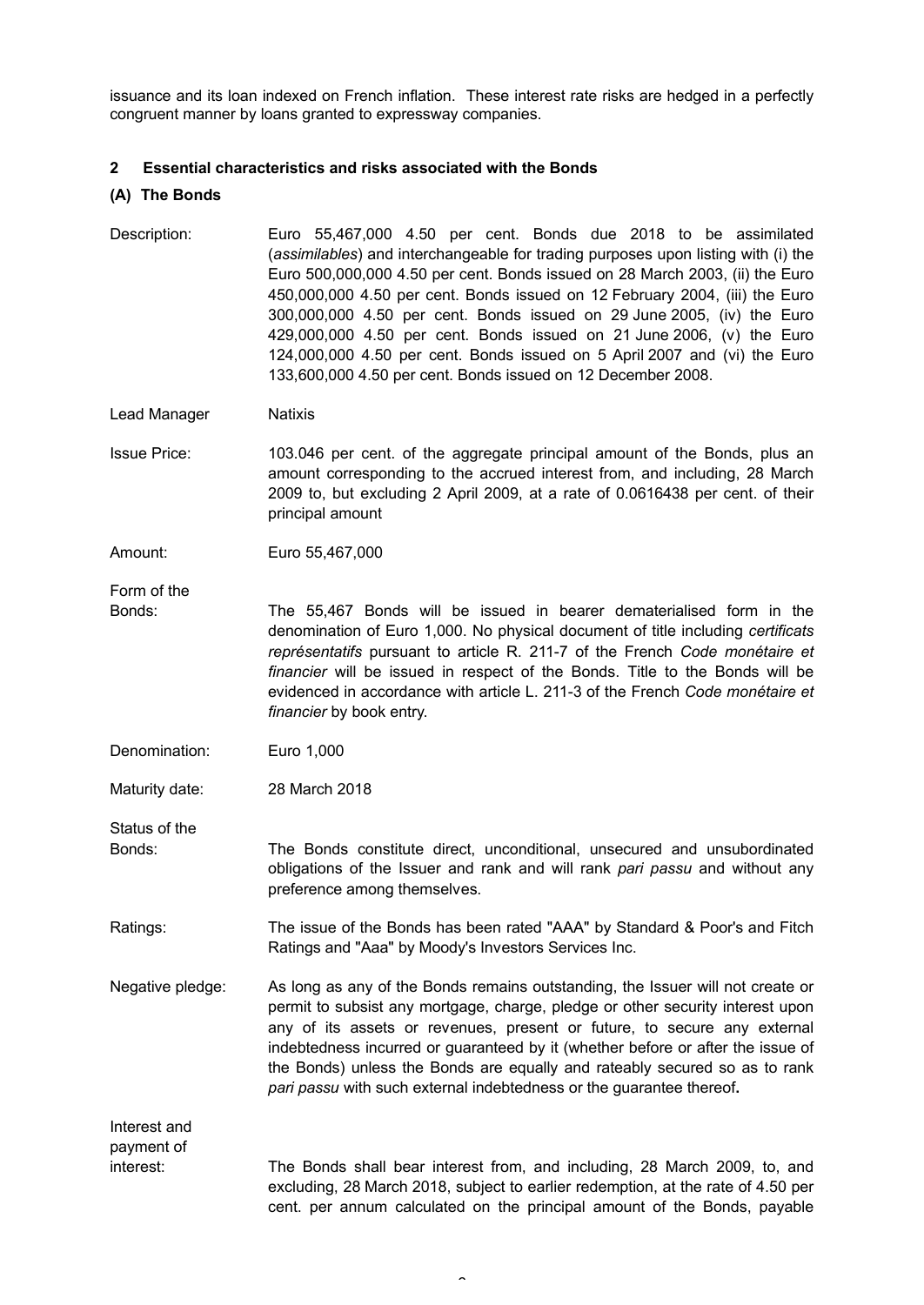annually in arrear on 28 March of each year. The first payment of interest will be made on 28 March 2010 for the period from, and including, 28 March 2009, to, but excluding, 28 March 2010.

- Withholding tax: Payments of interest and other revenues in respect of the Bonds benefit from the exemption from deduction of tax at source provided for in article 131 *quater* of the French *Code général des impôts* (general tax code).
- Governing law: French law
- Event of Default: The Representative of the Masse may, upon written notice to the Fiscal Agent given before all defaults shall have been remedied, cause the Bonds to become due and payable whereupon they shall become immediately due and payable at their principal amount, plus accrued interest, if any, upon the occurrence of any of the following events:
	- (a) default in any payment when due of the principal of, or interest on, any of the Bonds, and the continuance of any such default for a period of 15 days thereafter; or
	- (b) default in the performance or observance of any other undertaking or agreement contained in the Bonds, if such default shall not have been cured within 30 days after receipt by the Fiscal Agent of written notice of such default given by the holder of such Bonds; or
	- (c) any other indebtedness of the Issuer for borrowed money shall become due and payable prior to the stated maturity thereof as a result of a default thereunder, or any such indebtedness shall not be paid at the maturity thereof after the expiry of any applicable grace period therefor or any guarantee given by the Issuer for borrowed money of others shall not be honoured when due and called upon, unless, in any such event, the Issuer has disputed in good faith that such debt is due or that such guarantee is callable and such dispute has been submitted to a competent court, in which case default in payment shall not constitute an event of default hereunder so long as the dispute shall not have been finally adjudicated; or
	- (d) the Issuer is dissolved prior to the repayment in full of the Bonds unless its activities and debts are transferred to another public entity owned or controlled by the Republic of France and French law no. 80-539 of 16 July 1980 (as such law is substantially in effect as of the issue date of the Bonds) or any successor law or regulation of substantially the same character is applicable to such public entity; or
	- (e) French law n° 80-539 of 16 July 1980 (as such law is substantially in effect as of the issue date of the Bonds) or any successor law or regulation of substantially the same character ceases to be applicable to the Issuer.
- Early redemption: The Issuer may (and in certain circumstances shall) redeem the Bonds early, in whole but not in part, at par plus accrued interest, if any, in the event of certain changes in French tax laws or regulations
- Use of proceeds: The net proceeds of Euro 57,024,315.80 to be received by the Issuer from the subscription of the Bonds will be used by the Issuer to finance its general activities**.**

7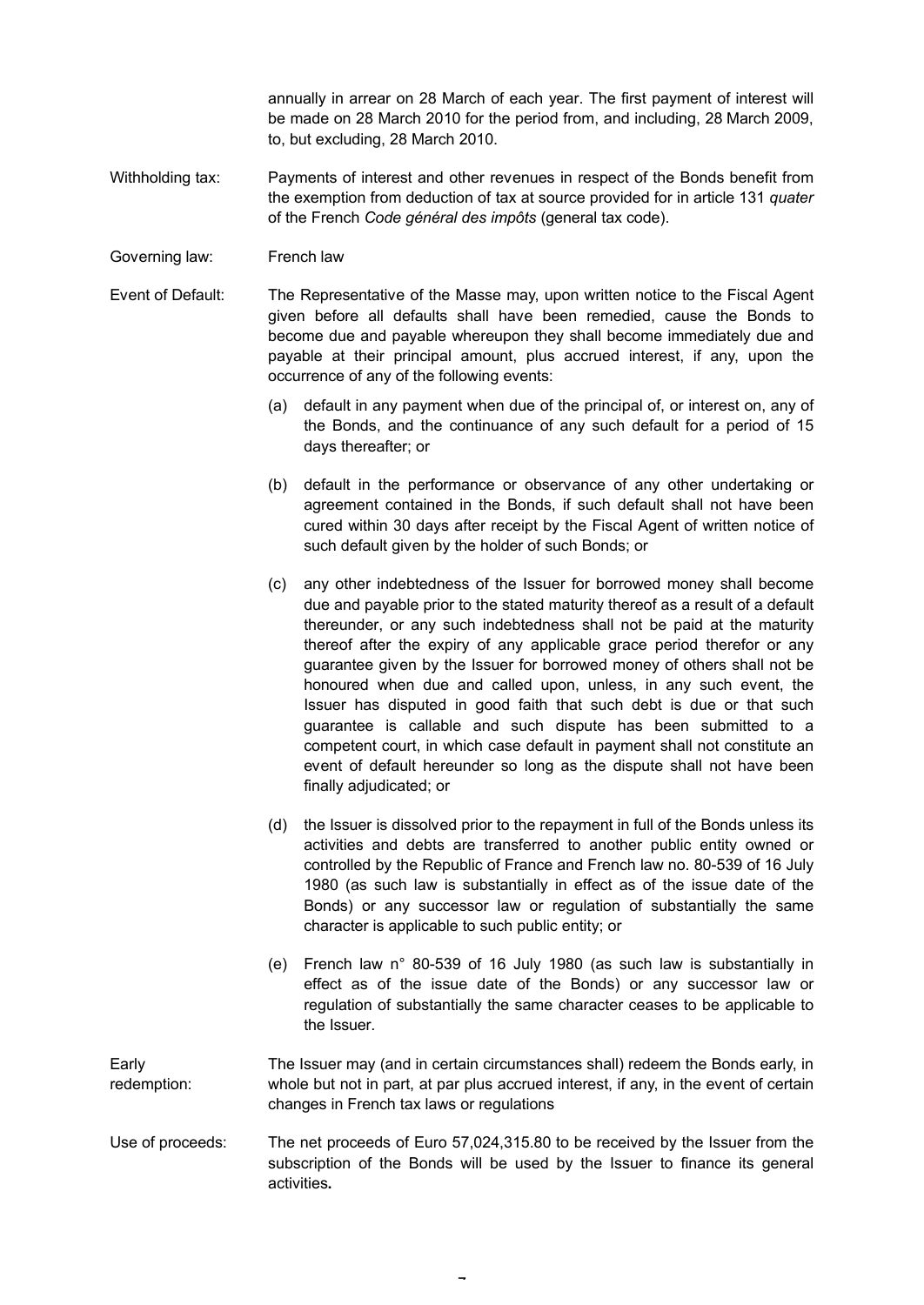| Listing:                                              | Euronext Paris and the Regulated Market of the Luxembourg Stock Exchange                                                                                                                                                                                                                                                                                                                                                                                                                                                                                                                                                          |
|-------------------------------------------------------|-----------------------------------------------------------------------------------------------------------------------------------------------------------------------------------------------------------------------------------------------------------------------------------------------------------------------------------------------------------------------------------------------------------------------------------------------------------------------------------------------------------------------------------------------------------------------------------------------------------------------------------|
| Fiscal Agent and<br><b>Principal Paying</b><br>Agent: | CACEIS Bank Luxembourg S.A.                                                                                                                                                                                                                                                                                                                                                                                                                                                                                                                                                                                                       |
| Paris Paying<br>Agent:                                | <b>CACEIS Corporate Trust</b>                                                                                                                                                                                                                                                                                                                                                                                                                                                                                                                                                                                                     |
| Luxembourg<br>Listing Agent:                          | CACEIS Bank Luxembourg S.A.                                                                                                                                                                                                                                                                                                                                                                                                                                                                                                                                                                                                       |
| Selling<br>restrictions:                              | No action has been, or will be, taken in any country or jurisdiction that would<br>permit a public offering of the Bonds, or the possession or distribution of this<br>Prospectus or any other document relating to the Bonds, in any country or<br>jurisdiction where action for that purpose is required. Accordingly, the Bonds<br>may not be offered or sold, directly or indirectly, and no offering material<br>relating to the Bonds may be distributed in or from, or published in, any country<br>or jurisdiction except under circumstances that will result in compliance with<br>any applicable laws and regulations. |

# **(B) Essential risks associated with the Bonds**

# *Investors*

Prospective investor should be experienced with respect to transactions on capital markets and bonds and should understand the risks of transactions involving the Bonds.

# *Risks related to the Bonds generally*

#### *Modification of the Terms and Conditions of the Bonds*

The Bondholders will be grouped automatically for the defence of their common interests in a *Masse* and a General Meeting can be held. The Conditions permit in certain cases defined majorities to bind all Bondholders including Bondholders who did not attend and vote at the relevant General Meeting and Bondholders who voted in a manner contrary to the majority. The General Meeting is empowered to approve changes in the rights of the Bondholders.

#### *The Bonds may be redeemed prior to maturity*

In the event that the Issuer would be obliged to pay additional amounts in respect of any Bonds due to any withholding, the Issuer may and, in certain circumstances shall, redeem all of the Bonds then outstanding.

#### *Risks related to the market generally*

#### *Liquidity risks*

There can be no assurance that an active trading market will develop for the Bonds or that the Bondholders will be able to sell their Bonds in the secondary market in which case the market or trading price and liquidity of the Bonds may be adversely affected.

#### *Interest rate risks*

Investment in the Bonds involves the risk that subsequent changes in market interest rates may adversely affect the value of the Bonds.

#### *Rating*

The rating of the Bonds may not reflect the potential impact of all risks related to the Bonds, including additional factors discussed above, that may affect the value of the Bonds.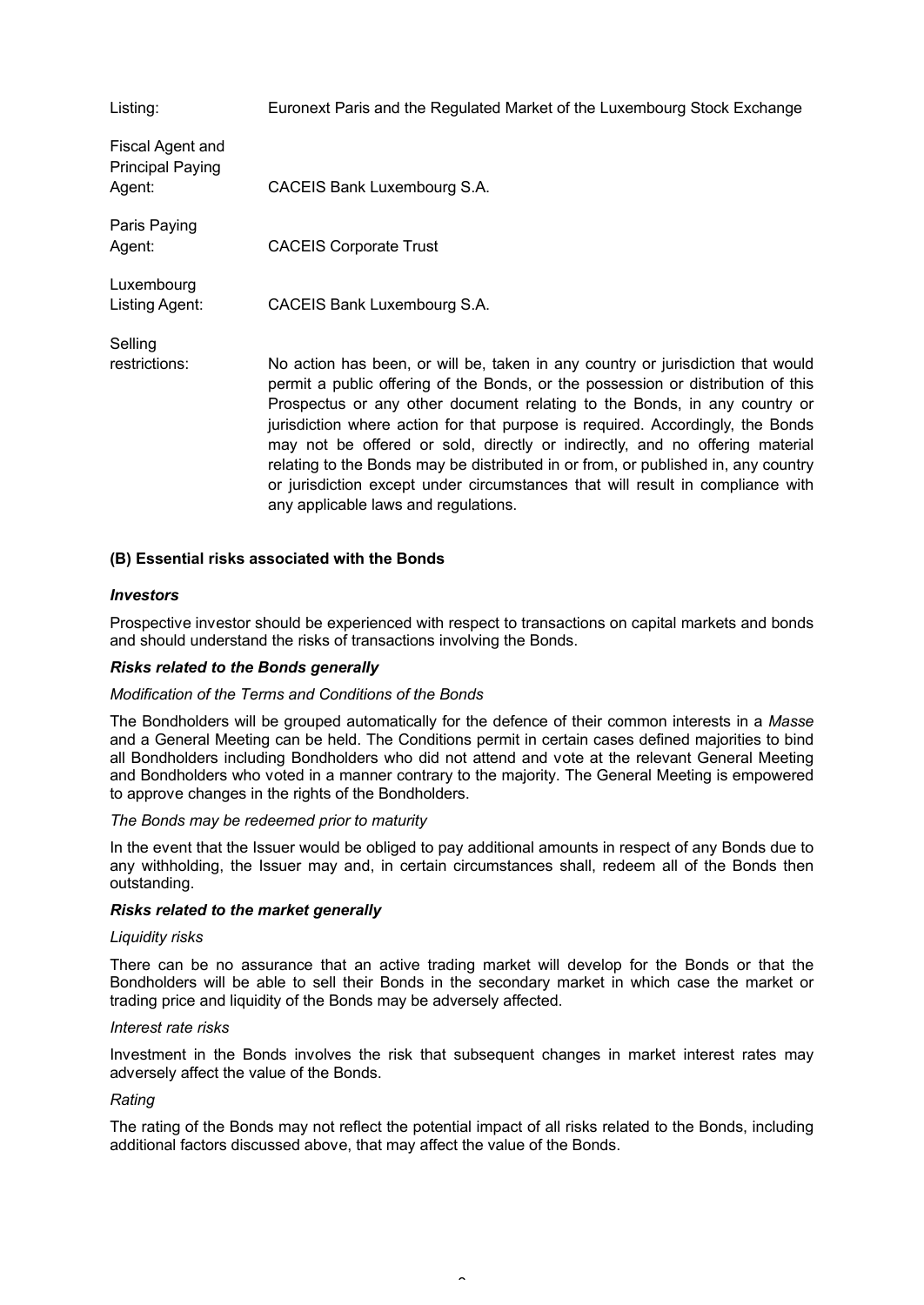# *TRADUCTION EN FRANCAIS DU RESUME*

Ce résumé doit être lu comme une introduction au Prospectus. Toute décision d'investir dans les Obligations doit être fondée sur un examen exhaustif du Prospectus. Lorsqu'une action concernant l'information contenue dans le Prospectus est intentée devant un tribunal, l'investisseur plaignant peut, selon la législation nationale des États membres de la Communauté européenne ou parties à l'accord sur l'Espace économique européen, avoir à supporter les frais de traduction du Prospectus avant le début de la procédure judiciaire. Les personnes qui ont présenté le résumé, y compris sa traduction et en ont demandé la notification, n'engagent leur responsabilité civile que si le résumé est trompeur, inexact ou contradictoire par rapport aux autres parties de ce Prospectus.

# **1 Caractéristiques essentielles et risques de l'Emetteur**

# **(A) L'Emetteur**

- 1. Renseignements de caractère général concernant l'Emetteur et ses organes d'administration
- 1.1 Dénomination : Caisse Nationale des Autoroutes ("**CNA**" ou l' "**Emetteur**") Siège social : 56, rue de Lille, 75356 Paris 07 SP 1.2 Forme juridique de l'Emetteur et nature des organes d'administration : Établissement public à caractère administratif doté de l'autonomie financière 1.3 Nom et statut des contrôleurs légaux : Mme Martine Delaveau agent comptable nommée par arrêté conjoint du ministre de l'écologie, du développement et de l'aménagement durables et du ministre du budget, des comptes publics et de la fonction publique en date du 19 octobre 2007 (JO du 17 novembre 2007) 1.4 Date de constitution et d'expiration de l'Emetteur : La Caisse Nationale des Autoroutes a été créée en 1963 pour une durée indéterminée. 1.5 Indication des lieux où peuvent être consultés les documents juridiques relatifs à l'émetteur (statuts, procès-verbaux d'assemblées générales, rapports des contrôleurs légaux) : Au siège administratif de la Caisse Nationale des Autoroutes : 15, quai Anatole France 75356 Paris 07 SP

 $\hat{ }$ 

- 2. Renseignements de caractère général concernant le capital
- 
- 3. Renseignements concernant l'activité de l'Emetteur
- 3.1 Bref descriptif de l'activité de l'Emetteur et

2.1 Montant du capital : De par son statut, la Caisse Nationale des Autoroutes n'est pas dotée de capital.

de son évolution : Conformément à l'article R. 122-7 du Code de la voirie routière, la Caisse Nationale des Autoroutes est chargée d'émettre des emprunts affectés au financement de la construction ou de l'aménagement des autoroutes donnant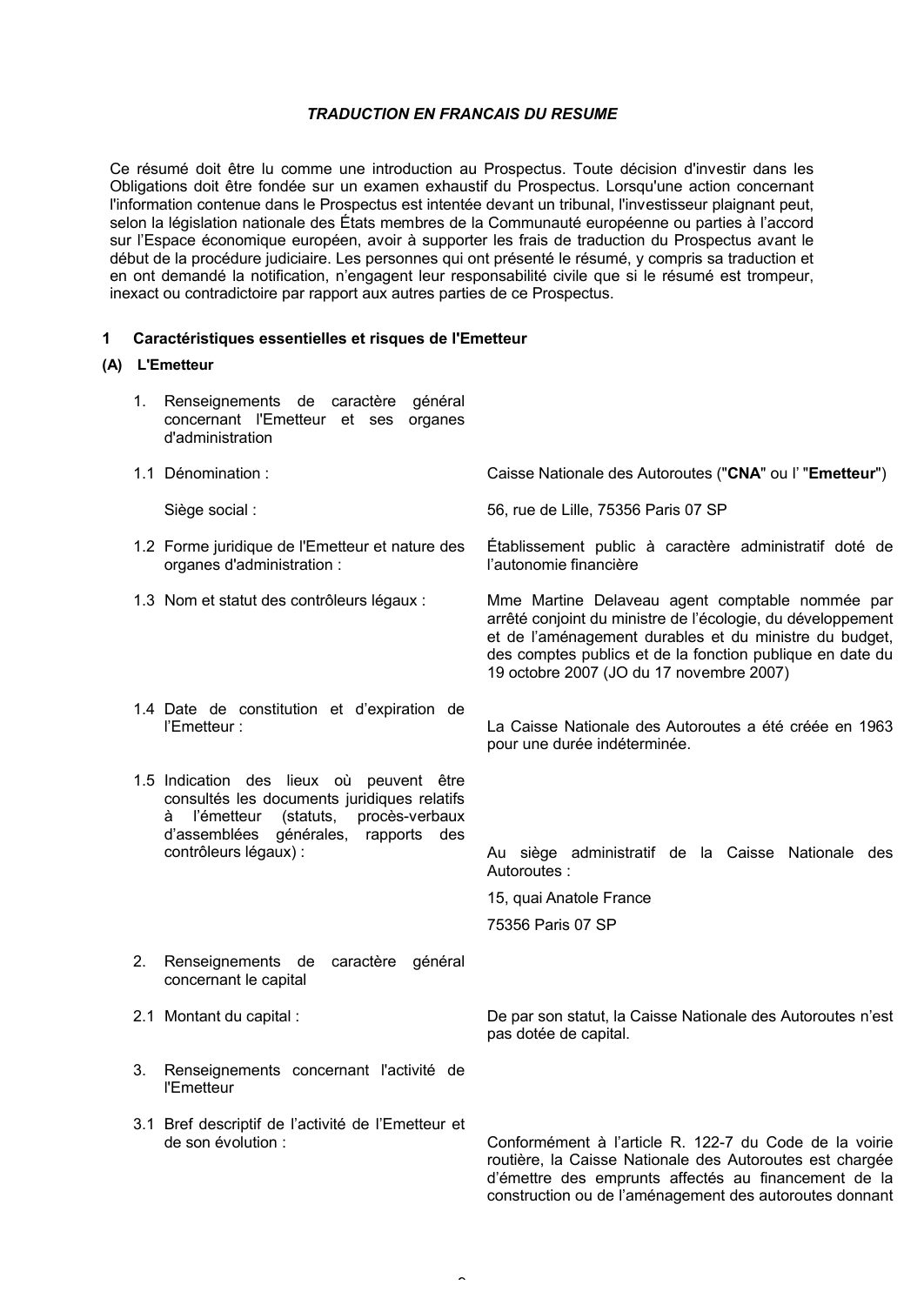lieu à la perception de péages, et de répartir le produit de ces emprunts entre les collectivités ou sociétés ayant reçu la concession de la construction ou de l'exploitation d'autoroutes en application des dispositions de l'article L. 122-4 du Code de la voirie routière.

La Caisse Nationale des Autoroutes est un établissement financièrement autonome, dont les recettes ne proviennent pas du budget de l'Etat. Elle est dotée d'un Conseil d'administration qui délibère sur le budget, les comptes et le programme d'emprunts annuel. Sa gestion administrative, comptable et financière est assurée, sous le contrôle du Conseil d'administration, par la Caisse des Dépôts, dans les conditions fixées par une convention conclue entre les deux établissements.

Chaque année, la CNA met donc en œuvre un programme d'emprunts élaboré en étroite concertation avec les tutelles (ministère de l'économie et des finances et ministère de<br>l'équipement) et les sociétés concessionnaires l'équipement) et les sociétés concessionnaires d'autoroutes.

Les sommes ainsi émises par la Caisse sont ensuite réparties entre les sociétés sous forme de prêts dont les conditions de taux et de maturité sont exactement similaires à celles applicables aux emprunts souscrits par la CNA. Des contrats de prêts sont alors conclus entre la Caisse et les différentes sociétés concessionnaires bénéficiaires, et définissent les obligations réciproques des deux parties, notamment l'obligation des sociétés de reverser à la CNA les sommes relatives aux différentes échéances des prêts ainsi distribués.

Au-delà de ces contrats de prêts particuliers, les conditions générales régissant les relations entre la Caisse et les sociétés étaient jusqu'au début 2006 fixées dans le cadre d'une Convention technique en date du 2 septembre 1996, laquelle a été refondue en vue de sécuriser le remboursement de la dette CNA, suite à la privatisation début 2006 des trois grands groupes autoroutiers français jusqu'alors financés via la CNA.

Compte tenu de l'arrivée à maturité progressive du réseau des sociétés historiquement financées par la CNA et de la sortie programmée des sociétés privatisées début 2006 du système de financement CNA, la décroissance de l'encours de la dette de la Caisse observée depuis 2003 devrait s'accentuer à l'avenir (16.480.000.000 d'euros fin 2008 en valeur historique).

# **(B) Risques essentiels de l'Emetteur**

La CNA est un établissement public national à caractère administratif doté de l'autonomie financière, dont les recettes ne proviennent pas du budget de l'Etat, et qui a pour mission de procurer aux sociétés concessionnaires d'autoroutes les ressources destinées au financement de la construction ou de l'aménagement des autoroutes donnant lieu à la perception de péages. Les conditions générales régissant les relations entre la CNA et les sociétés étaient jusque là fixées dans le cadre d'une Convention technique en date du 2 septembre 1996. Or suite au lancement par le Gouvernement français le 18 juillet 2005 du processus de privatisation des trois grands groupes autoroutiers français, la CNA a procédé à l'élaboration d'avenants à cette Convention technique de 1996. La signature de ces avenants est intervenue au premier semestre 2006.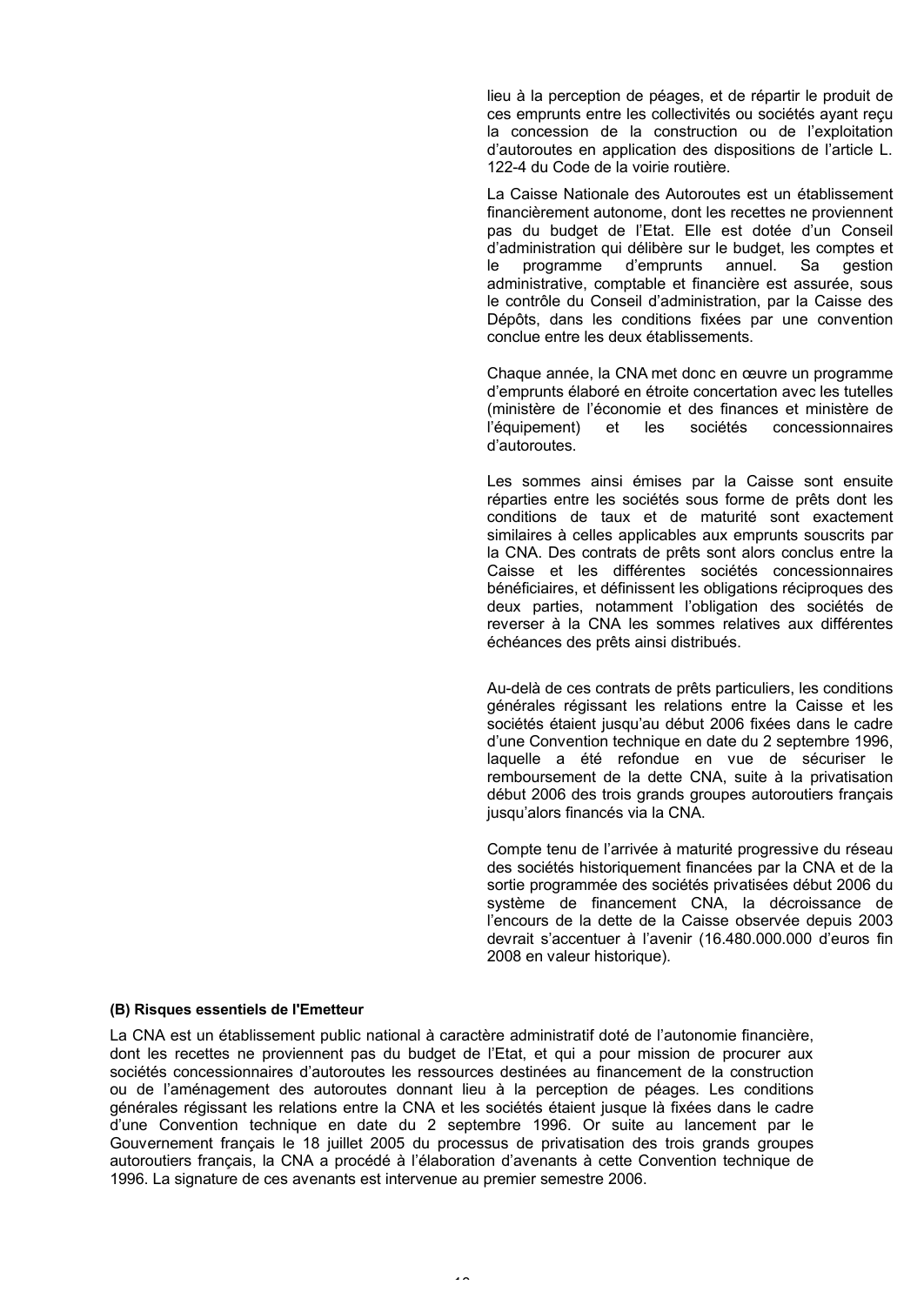Aux termes de ces avenants, les sociétés concessionnaires d'autoroutes se sont engagées à informer régulièrement la CNA de leur situation financière. La CNA analyse régulièrement la conformité des éléments reçus aux engagements pris.

Les risques de marché de CNA qui se limitent aujourd'hui au risque de taux induit par ses émissions d'emprunts à taux fixe et son emprunt indexé sur l'inflation française, sont néanmoins couverts de manière parfaitement équivalente par les prêts consentis aux sociétés d'autoroute.

# **2 Caractéristiques essentielles des Obligations et risques des Obligations**

# **(A) Les Obligations**

Description : Emprunt obligataire de 55.467.000 d'euros portant intérêt au taux de 4,50% l'an et venant à échéance en 2018, assimilable avec (i) l'emprunt obligataire de 500.000.000 d'euros portant intérêt au taux de 4,50% l'an émis le 28 mars 2003, (ii) l'emprunt obligataire de 450.000.000 d'euros portant intérêt au taux de 4,50% l'an émis le 12 février 2004, (iii) l'emprunt obligataire de 300.000.000 d'euros portant intérêt au taux de 4,50% l'an émis le 29 juin 2005, (iv) l'emprunt obligataire de 429.000.000 d'euros portant intérêt au taux de 4,50% l'an émis le 21 juin 2006, (v) l'emprunt obligataire de 124.000.000 d'euros portant intérêt au taux de 4,50% l'an émis le 5 avril 2007 et (vi) l'emprunt obligataire de 133.600.000 d'euros portant intérêt au taux de 4,50% l'an émis le 12 décembre 2008.

Chef de file : Natixis

Prix d'émission : 103,046 % du montant nominal total des Obligations, plus un montant correspondant aux intérêts courus pour la période du 28 mars 2009 inclus, au 2 avril 2009 exclu, au taux de 0,0616438 % de leur montant nominal.

Montant nominal de l'émission : 55.467.000 euros

Forme des

Obligations : Les 55.467 Obligations sont émises sous la forme de titres au porteur dématérialisés d'une valeur nominale de 1 000 euros. Aucun document matérialisant la propriété des Obligations y compris les certificats représentatifs prévus à l'article R. 211-7 du Code monétaire et financier ne sera émis en représentation des Obligations. La propriété des Obligations sera établie par une inscription en compte, conformément à l'article L. 211-3 du Code monétaire et financier.

Valeur nominale : 1.000 euros

Echéance : 28 mars 2018

Rang des

Obligations : Les Obligations constituent des engagements directs, inconditionnels, non assortis de sûretés et non subordonnés de l'Emetteur qui viennent et viendront au même rang entre elles.

Notations : L'émission des Obligations fait l'objet d'une notation "AAA" par Standard & Poor's et Fitch Ratings et "Aaa" par Moody's Investors Services Inc.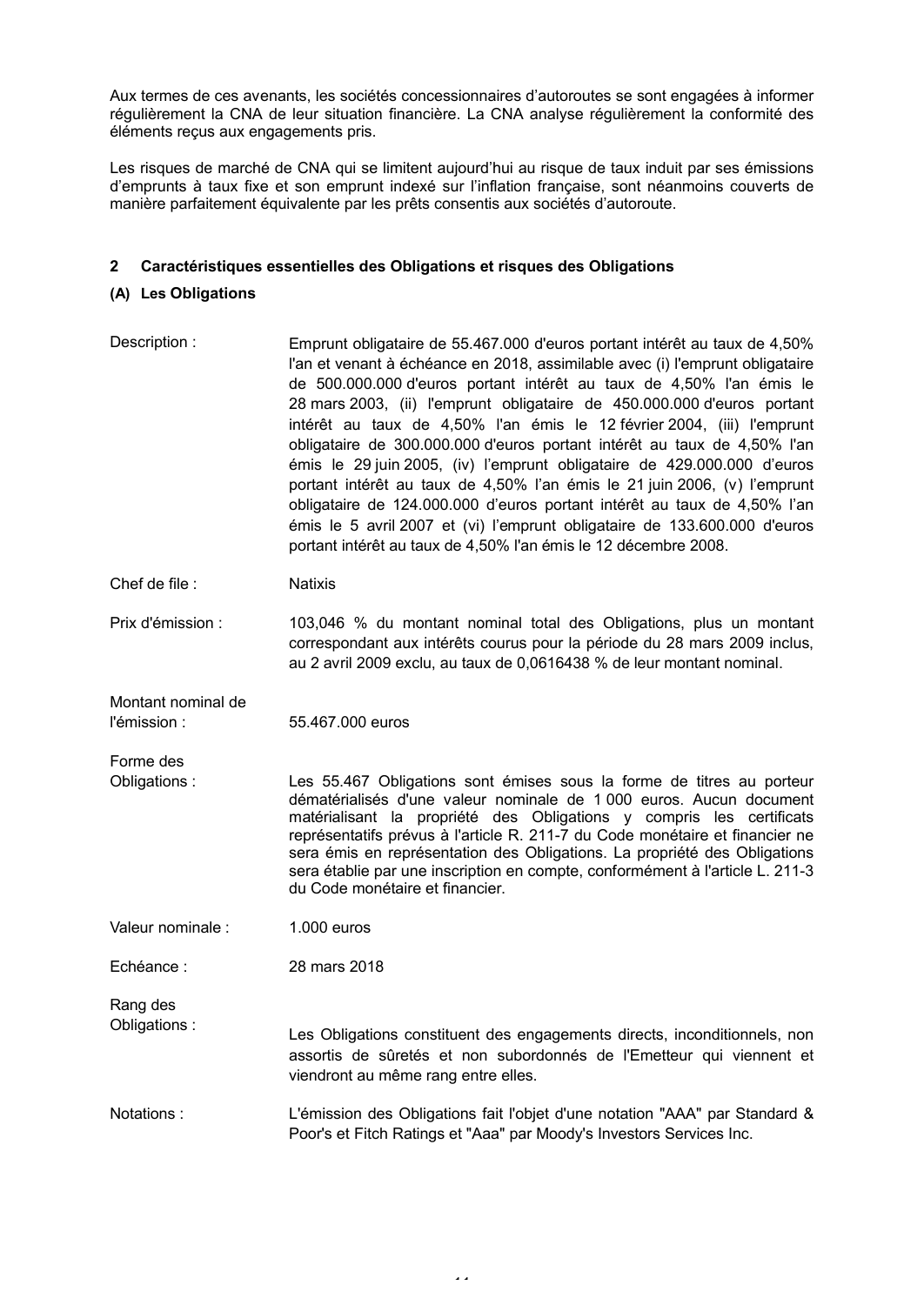| Maintien de<br>l'emprunt à son<br>rang: |                                                                                                                                                                                                                                                                                                                                                                                     |                                                                                                                                                                                                                                                                                                                                                                                                                                                                                                                                                                                                                                                                                                                                                                                                                                                                                                                                  |  |  |  |  |  |
|-----------------------------------------|-------------------------------------------------------------------------------------------------------------------------------------------------------------------------------------------------------------------------------------------------------------------------------------------------------------------------------------------------------------------------------------|----------------------------------------------------------------------------------------------------------------------------------------------------------------------------------------------------------------------------------------------------------------------------------------------------------------------------------------------------------------------------------------------------------------------------------------------------------------------------------------------------------------------------------------------------------------------------------------------------------------------------------------------------------------------------------------------------------------------------------------------------------------------------------------------------------------------------------------------------------------------------------------------------------------------------------|--|--|--|--|--|
|                                         |                                                                                                                                                                                                                                                                                                                                                                                     | Jusqu'au remboursement effectif de la totalité des Obligations, l'Emetteur<br>s'engage à ne pas conférer ou permettre que subsiste un quelconque gage,<br>hypothèque, nantissement, garantie ou autre sûreté sur l'un quelconque de<br>ses biens ou revenus, présents ou futurs, en garantie d'autres engagements<br>de paiement contractés ou garantis par lui (tant avant qu'après l'émission<br>des Obligations) sans que soient consenties les mêmes sûretés aux<br>Obligations afin qu'elles viennent au même rang que ces autres<br>engagements de paiement contractés ou garantis.                                                                                                                                                                                                                                                                                                                                        |  |  |  |  |  |
| Intérêts et paiement                    |                                                                                                                                                                                                                                                                                                                                                                                     |                                                                                                                                                                                                                                                                                                                                                                                                                                                                                                                                                                                                                                                                                                                                                                                                                                                                                                                                  |  |  |  |  |  |
| de l'intérêt :                          |                                                                                                                                                                                                                                                                                                                                                                                     | Les Obligations porteront intérêt du 28 mars 2009 inclus, au 28 mars 2018,<br>exclu, sauf remboursement anticipé, au taux de 4,50% l'an calculé sur leur<br>montant en principal, payable annuellement à terme échu le 28 mars de<br>chaque année. Le premier paiement d'intérêt sera fait le 28 mars 2010 pour<br>la période courant du 28 mars 2009 inclus, au 28 mars 2010, exclu.                                                                                                                                                                                                                                                                                                                                                                                                                                                                                                                                            |  |  |  |  |  |
| Régime fiscal :                         |                                                                                                                                                                                                                                                                                                                                                                                     | Les paiements d'intérêts et autres revenus afférents aux Obligations<br>bénéficient de l'exonération de retenue à la source prévue à l'article 131<br>quater du Code général des impôts.                                                                                                                                                                                                                                                                                                                                                                                                                                                                                                                                                                                                                                                                                                                                         |  |  |  |  |  |
| Droit applicable :                      |                                                                                                                                                                                                                                                                                                                                                                                     | Droit français                                                                                                                                                                                                                                                                                                                                                                                                                                                                                                                                                                                                                                                                                                                                                                                                                                                                                                                   |  |  |  |  |  |
| Cas de Défaut :                         | Le Représentant de la Masse pourra, sur simple notification écrite adressée<br>à l'Agent Financier, rendre immédiatement exigible le remboursement des<br>Obligations à leur valeur nominale majorée des intérêts courus, à moins qu'il<br>n'ait été remédié au manquement considéré à la date de réception par<br>l'Agent Financier de ladite notification dans les cas suivants : |                                                                                                                                                                                                                                                                                                                                                                                                                                                                                                                                                                                                                                                                                                                                                                                                                                                                                                                                  |  |  |  |  |  |
|                                         | (a)                                                                                                                                                                                                                                                                                                                                                                                 | en cas de défaut de paiement à sa date d'exigibilité de tout montant en<br>principal ou intérêt dû au titre de toute Obligation s'il n'est pas remédié<br>à ce défaut dans un délai de 15 jours à compter de cette date<br>d'exigibilité ; ou                                                                                                                                                                                                                                                                                                                                                                                                                                                                                                                                                                                                                                                                                    |  |  |  |  |  |
|                                         | (b)                                                                                                                                                                                                                                                                                                                                                                                 | en cas d'inexécution par l'Emetteur de toute autre stipulation des<br>Modalités des Obligations s'il n'est pas remédié à ce manquement<br>dans un délai de 30 jours à compter de la réception par l'Agent<br>Financier de la notification écrite dudit manquement ; ou                                                                                                                                                                                                                                                                                                                                                                                                                                                                                                                                                                                                                                                           |  |  |  |  |  |
|                                         | (c)                                                                                                                                                                                                                                                                                                                                                                                 | au cas où tout autre dette d'emprunt de l'Emetteur devient exigible<br>avant sa date de remboursement prévue en raison de la survenance<br>d'un défaut, en cas de non-remboursement d'une telle dette d'emprunt<br>à sa date de remboursement prévue ou anticipée et à l'expiration de<br>tout délai de grâce applicable, ou en cas de non-paiement par<br>l'Emetteur d'une garantie consentie au titre d'un emprunt contracté par<br>des tiers, lorsque cette garantie est exigible et est appelée, à moins<br>que, dans chaque cas, l'Emetteur ne conteste de bonne foi l'exigibilité<br>d'une telle dette ou la validité de la mise en œuvre de ladite garantie et<br>que les tribunaux compétents aient été saisis de cette contestation,<br>auquel cas ledit défaut de paiement ne constituera pas un cas<br>d'exigibilité anticipée aussi longtemps que l'instance n'aura pas fait<br>l'objet d'un jugement définitif ; ou |  |  |  |  |  |
|                                         |                                                                                                                                                                                                                                                                                                                                                                                     |                                                                                                                                                                                                                                                                                                                                                                                                                                                                                                                                                                                                                                                                                                                                                                                                                                                                                                                                  |  |  |  |  |  |

(d) l'Emetteur est dissout avant le remboursement intégral des Obligations, sauf si ses actifs et ses dettes sont transférés à une autre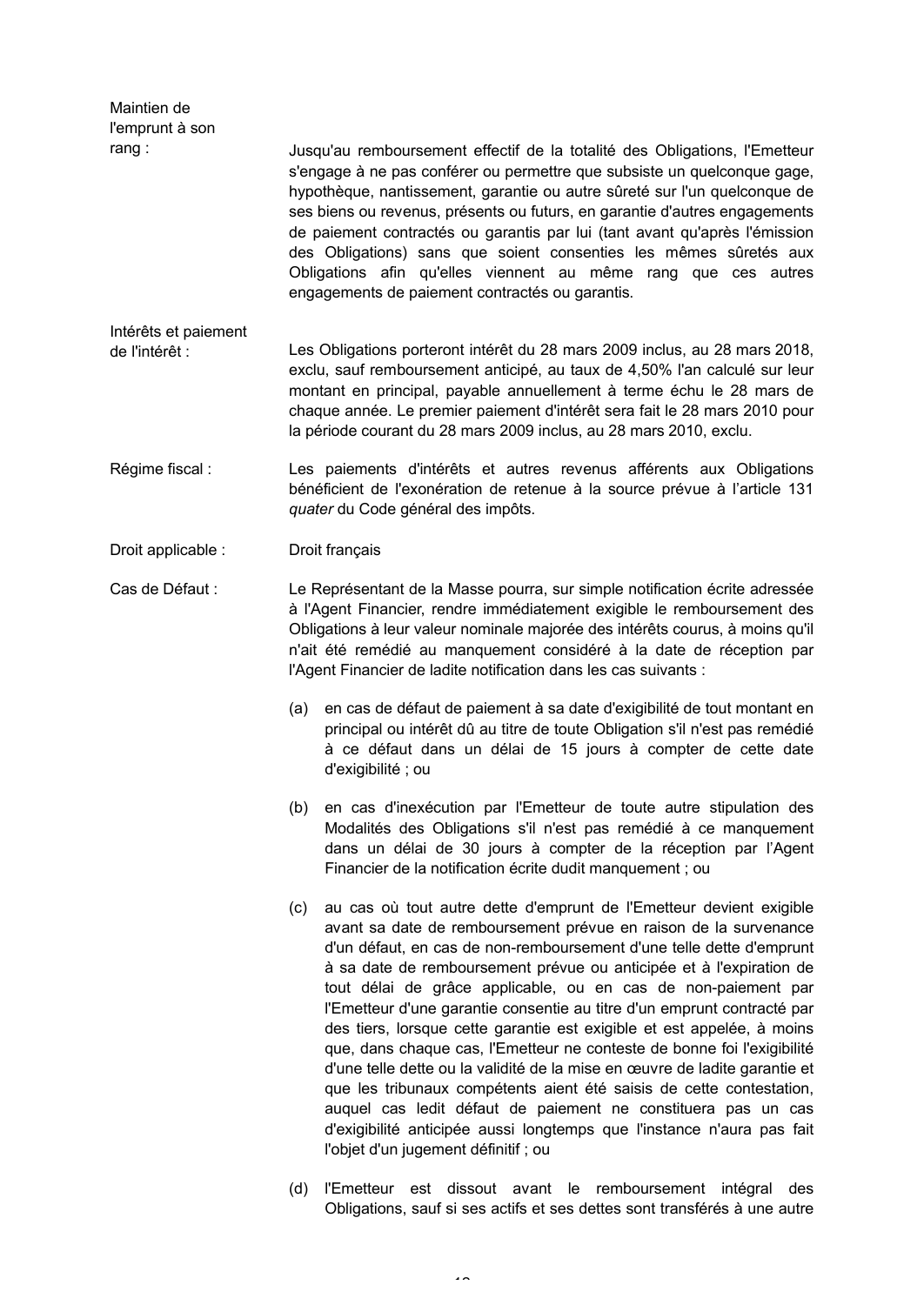|                                                         |     | entité publique détenue ou contrôlée par la République Française et si<br>la loi n°80-539 du 16 juillet 1980 (telle qu'en substance en vigueur à la<br>date d'émission des Obligations) ou toute autre loi ou réglementation<br>ayant le même objet est applicable à cette entité publique ; ou                                                                                                                                                                                                                                                                                                  |
|---------------------------------------------------------|-----|--------------------------------------------------------------------------------------------------------------------------------------------------------------------------------------------------------------------------------------------------------------------------------------------------------------------------------------------------------------------------------------------------------------------------------------------------------------------------------------------------------------------------------------------------------------------------------------------------|
|                                                         | (e) | la loi n°80-539 du 16 juillet 1980 (telle qu'en substance en vigueur à la<br>date d'émission des Obligations) ou toute autre loi ou réglementation<br>ayant le même objet cesse d'être applicable à l'Emetteur.                                                                                                                                                                                                                                                                                                                                                                                  |
| Remboursement<br>anticipé :                             |     | L'Emetteur peut (et dans certaines hypothèses doit) rembourser les<br>Obligations de manière anticipée, en totalité et non en partie, au pair,<br>majoré, le cas échéant, des intérêts courus, dans le cas où interviendraient<br>certains changements dans les lois ou réglementations fiscales françaises.                                                                                                                                                                                                                                                                                     |
| Usage du produit<br>net de l'émission :                 |     | Le produit net de l'émission devant être reçu par l'Emetteur au titre de<br>l'émission des Obligations, estimé à 57.024.315,80 euros, est destiné à<br>financer les activités de l'Emetteur.                                                                                                                                                                                                                                                                                                                                                                                                     |
| Cotation:                                               |     | Euronext Paris et le Marché Réglementé de la Bourse de Luxembourg                                                                                                                                                                                                                                                                                                                                                                                                                                                                                                                                |
| Agent Financier et<br><b>Agent Payeur</b><br>Principal: |     | CACEIS Bank Luxembourg S.A.                                                                                                                                                                                                                                                                                                                                                                                                                                                                                                                                                                      |
| Agent Payeur à<br>Paris:                                |     | <b>CACEIS Corporate Trust</b>                                                                                                                                                                                                                                                                                                                                                                                                                                                                                                                                                                    |
| Agent de Cotation<br>au Luxembourg                      |     | CACEIS Bank Luxembourg S.A.                                                                                                                                                                                                                                                                                                                                                                                                                                                                                                                                                                      |
| Restrictions de<br>vente :                              |     | Aucune démarche n'a été ni ne sera entreprise dans un quelconque pays<br>pour permettre l'offre au public des Obligations, ou la possession ou la<br>distribution de ce Prospectus ou de tout autre document relatif aux<br>Obligations, où une démarche à cette fin est requise. En conséquence, les<br>Obligations ne peuvent pas être offertes ou vendues, directement ou<br>indirectement, et aucun document d'offre relatif aux Obligations ne peut être<br>distribué ou publié dans, ou depuis, un quelconque pays, sauf en conformité<br>avec toutes lois et tous règlements applicables. |

# **(B) Risques essentiels des Obligations**

#### *Investisseurs*

Les investisseurs potentiels devraient disposer d'une expérience des transactions sur les marchés de capitaux et les obligations et comprendre les risques inhérents aux Obligations.

# *Risques généraux relatifs aux Obligations*

#### *Modification des Modalités des Obligations*

Les Porteurs seront groupés en une Masse pour la défense de leurs intérêts communs et pourront se réunir en Assemblée Générale. Les Modalités permettent que dans certains cas les Porteurs non présents ou représentés lors d'une Assemblée Générale puissent se trouver liés par le vote des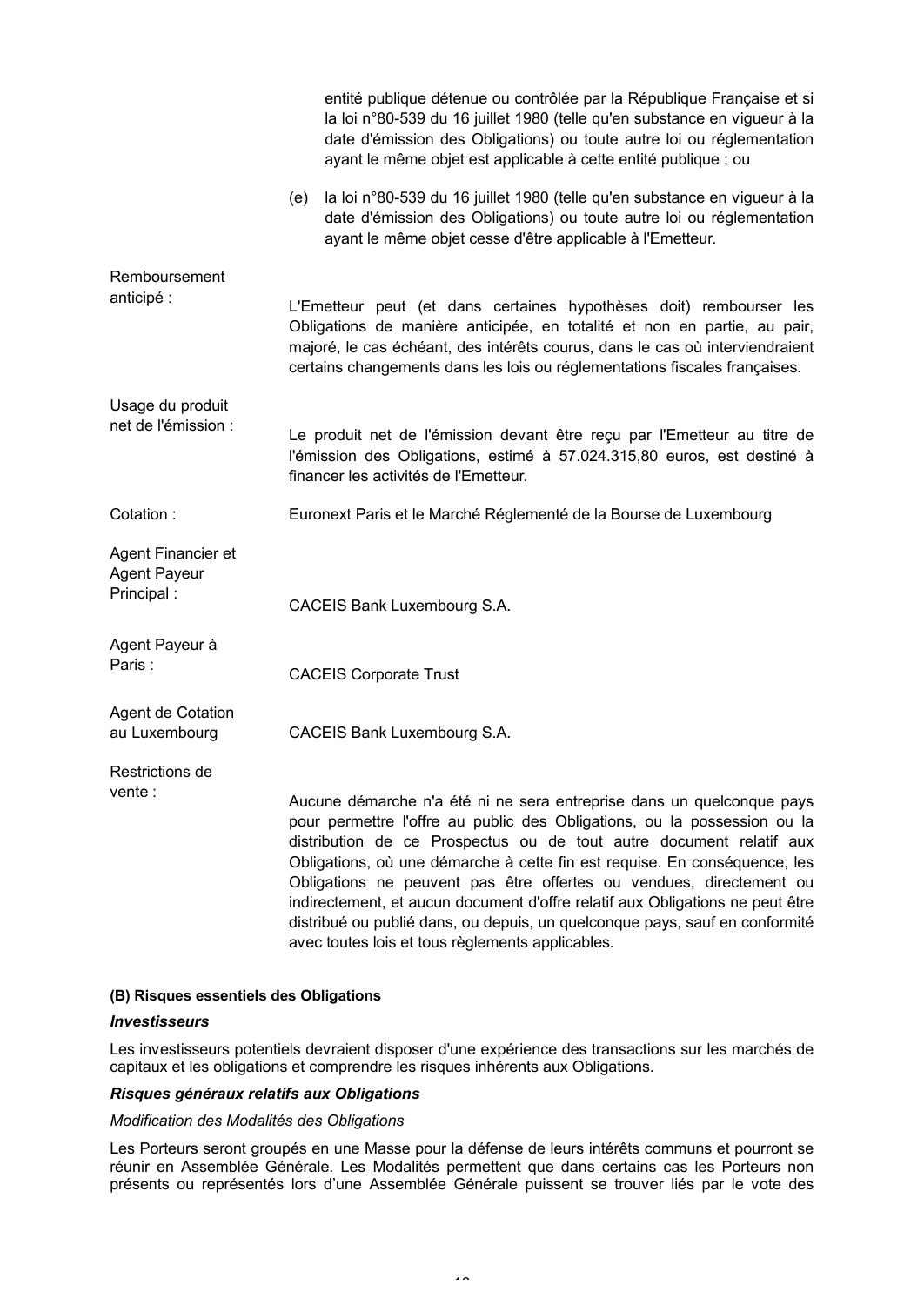Porteurs présents ou représentés même si ils sont en désaccord avec ce vote. L'Assemblée Générale a le pouvoir d'apporter des modifications aux droits des Porteurs.

# *Les Obligations peuvent être remboursées de manière anticipée*

Si l'Emetteur est tenu de payer des montants supplémentaires au titre des Obligations à la suite d'un prélèvement à la source, l'Emetteur peut (et dans certaines hypothèses doit) rembourser les Obligations encore en circulation.

#### *Risques relatifs au marché*

#### *Risques de liquidité*

Il n'existe aucune garantie qu'un marché actif pour les Obligations se développera ou que les Porteurs seront en mesure de céder leurs Obligations sur le marché secondaire ce qui peut avoir un effet négatif sur le prix et la liquidité des Obligations.

#### *Risques de taux*

Les investisseurs doivent être conscients que des variations substantielles des taux de marché pourraient avoir des conséquences négatives sur la valeur des Obligations.

#### *Notation*

La notation des Obligations ne reflète pas nécessairement tous les risques attachés aux Obligations et l'impact que ces risques, y compris les risques décrits ci-dessus, pourraient avoir sur la valeur des Obligations.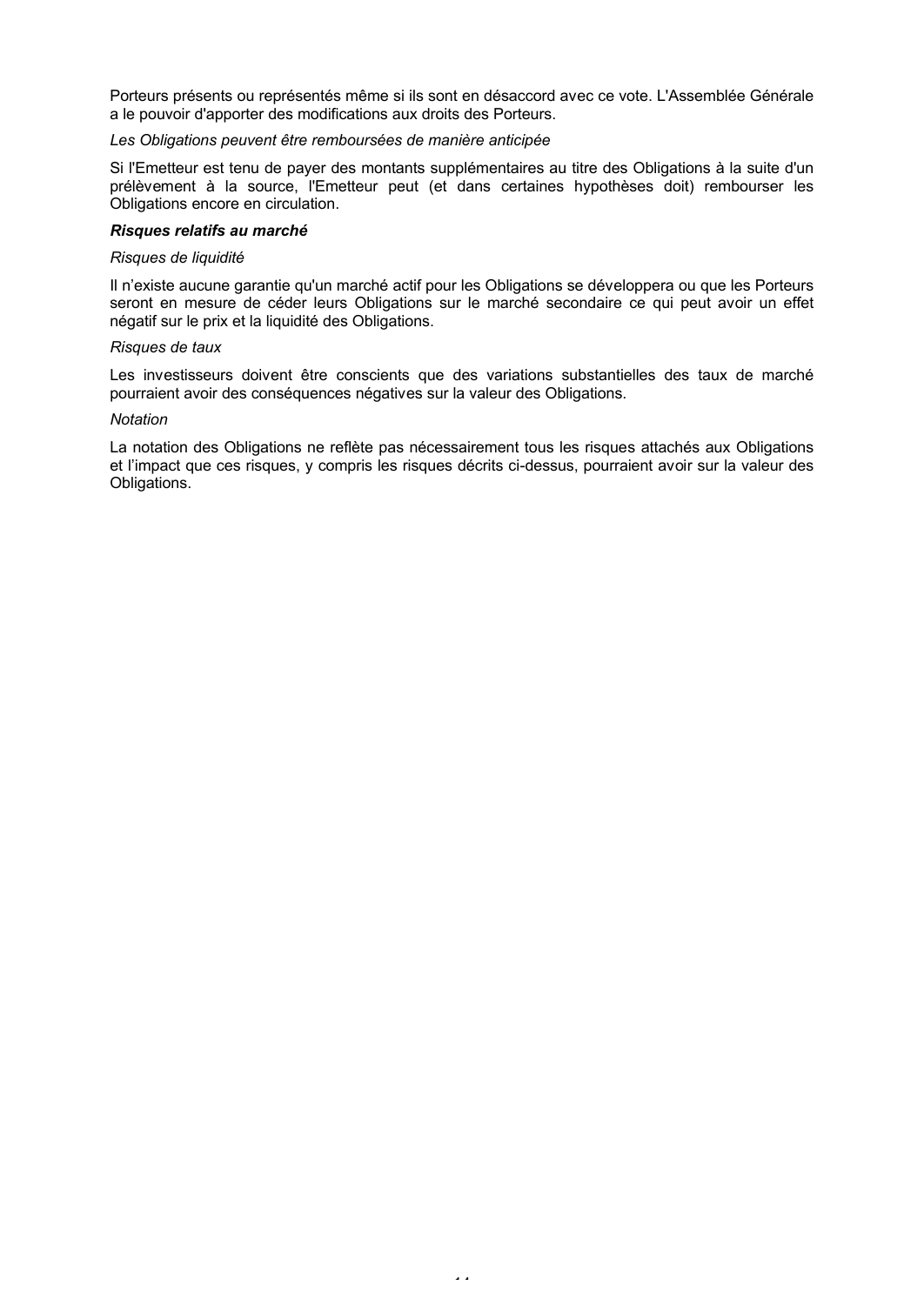# **RISK FACTORS**

*The following are certain risk factors of the Issuer and of the offering of the Bonds of which prospective investors should be aware. Prior to making an investment decision, prospective investors should consider carefully all the information set out in this Prospectus, including in particular the risk*  factors detailed below, and consult with their own financial and legal advisors as to the risks entailed *by an investment in the Bonds. The following statements are not exhaustive. In addition, investors should be aware that the risks described may combine and thus modify one another. Prospective investors should make their own independent evaluations of all investment considerations and should also read the detailed information set out elsewhere in this Prospectus. Terms defined in the section "Terms and Conditions of the Bonds" of this Prospectus shall have the same meaning where used below.*

# **1 Risks relating to the Issuer**

# *1.1 Legal Risks*

Caisse Nationale des Autoroutes (CNA) is a national public administrative institution which enjoys financial autonomy, is not supported by the government budget, and whose purpose is the obtaining of resources for expressway concession companies to finance the construction or development of expressways which collect tolls. To this end, CNA issues bonds on the French and international markets and contracts borrowings from certain French establishments.

Aside from individual loan contracts entered into between CNA and its beneficiaries when making available to said beneficiaries any further loans issued by CNA on the markets or with financial establishments, the general terms regulating relations between CNA and the companies were first set forth in an Agreement dated September 2, 1996.

On July 18, 2005, the French government launched the privatization of the three major French superhighway companies – ASF, APRR and Sanef. These three companies alone represented almost 90% of CNA's debt at the end of that year. Hence, CNA had additional clauses added to the 1996 Agreement governing the relationship between CNA and said companies, in order to provide detailed information in respect of certain points and to amend a number of the existing specifications which had been included at a time when the government was either directly or indirectly the majority shareholder. These additional clauses are intended to secure reimbursement of CNA's debt by the now-privatized companies, by imposing new financial constraints upon them in the form of new financial ratios which they need to respect (covenants). These are net debt/EBITDA < 7 and EBITDA/interest expense > 2.2. These additional clauses also limit the area of operations of the concessionary companies and provide CNA the right to review in advance all mergers and partial business transfers. In exchange, these additional clauses grant the concessionary companies the possibility of early reimbursement of their debt to CNA. These amendments were entered into by the concessionary companies in the first half of 2006. Pursuant to the conditions of these amendments, the highway concessionary companies have committed themselves to regularly inform the CNA about their financial situation. The CNA regularly checks the compliance of the information communicated with the commitments of the highway concessionary companies.

# *1.2 Market Risks*

CNA's market risk is currently restricted to that of interest rates which result from the fixed-rate bond issuance and its loan indexed on French inflation: the two foreign currency loans are hedged against exchange rate risk.

At the present time, these interest rate risks are hedged in a perfectly congruent manner by loans granted to expressway companies.

# **2 Risks relating to the Bonds**

# *2.1 Investors*

Prospective investor should be experienced with respect to transactions on capital markets and bonds and should understand the risks of transactions involving the Bonds.

They should reach an investment decision only after careful consideration of the information set forth in the Prospectus and general information relating to bonds.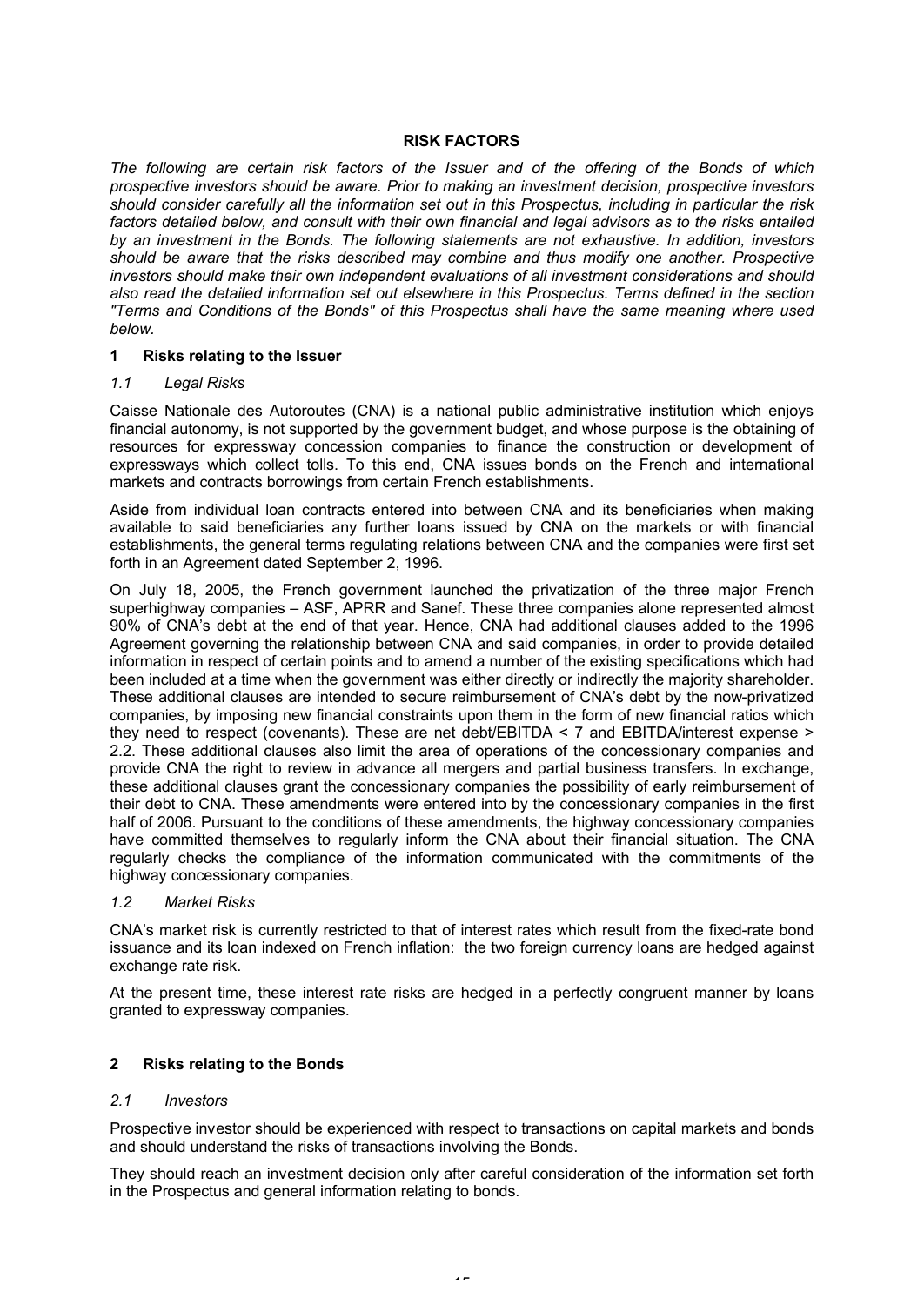Potential investors should ensure that they have sufficient financial resources to bear the risks of purchase of the Bonds.

Each potential investor should have sufficient knowledge of the nature of bonds, the merits and risks of investing in the Bonds and verifying the suitability of such investment in light of its particular financial situation.

Each potential investor should have access to, and knowledge of, appropriate analytical tools to evaluate legal, fiscal, accounting and regulatory aspects of the purchase of the Bonds.

Each potential investor should consult their legal advisers on legal, tax and related aspects of investment in the Bonds.

Each potential investor should be able to evaluate (either alone or with the help of a financial adviser) possible scenarios for economic and other factors that may affect its investment and its ability to bear the applicable risks.

Certain potential investors are subject to restricting investment regulation. These potential investors should consult their legal counsel in order to determine whether investment in the Bonds is authorised by law, whether such investment is compatible with their other borrowings and whether other selling restrictions are applicable to them.

# *2.2 Risks related to the Bonds generally*

# *Modification of the Terms and Conditions of the Bonds*

The Bondholders will be grouped automatically for the defence of their common interests in a *Masse*, as defined in Condition 12, and a General Meeting can be held. The Terms and Conditions permit in certain cases defined majorities to bind all Bondholders including Bondholders who did not attend and vote at the relevant General Meeting and Bondholders who voted in a manner contrary to the majority. The General Meeting is empowered to approve changes in the rights of the Bondholders.

# *The Bonds may be redeemed prior to maturity*

In the event that the Issuer would be obliged to pay additional amounts in respect of any Bonds due to any withholding as provided in Condition 7.2 of the Terms and Conditions of the Bonds, the Issuer may and, in certain circumstances shall, redeem all of the Bonds then outstanding in accordance with such Terms and Conditions of the Bonds. As a consequence, investors that choose to reinvest monies they receive through an early redemption may be able to do so only in securities with a lower yield than the redeemed Bonds.

# 2.3 Risks related to the market generally

# *Liquidity risks*

There can be no assurance that an active trading market will develop for the Bonds or that the Bondholders will be able to sell their Bonds in the secondary market in which case the market or trading price and liquidity of the Bonds may be adversely affected.

# *Interest rate risks*

Investment in the Bonds involves the risk that subsequent changes in market interest rates may adversely affect the value of the Bonds.

# *Rating*

The rating of the Bonds may not reflect the potential impact of all risks related to the Bonds, including additional factors discussed above, that may affect the value of the Bonds. A credit rating is not a recommendation to buy, sell or hold securities and may be revised or withdrawn by the rating agency at any time.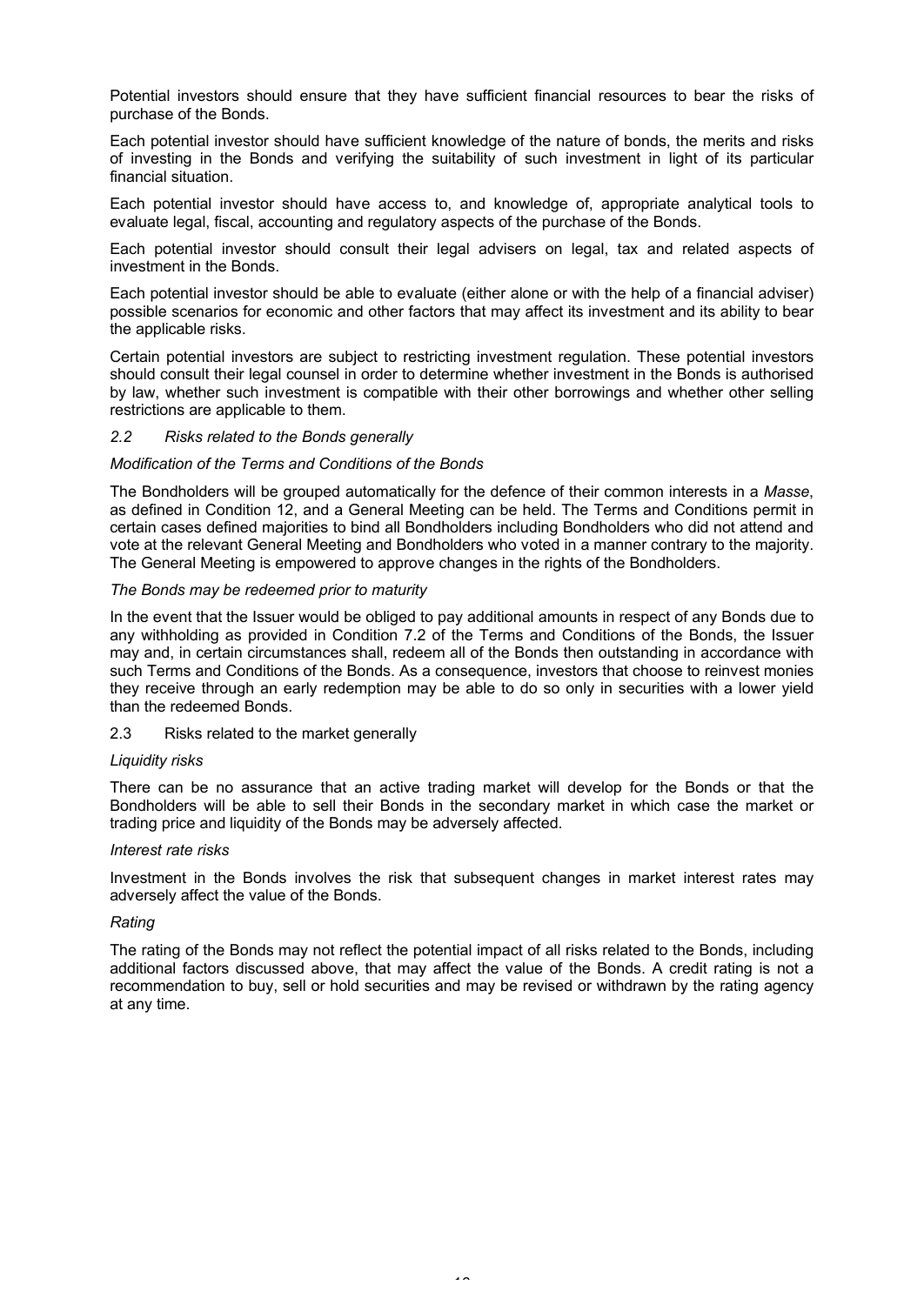# **TERMS AND CONDITIONS OF THE BONDS**

The Euro 55,467,000 4.50 per cent. Bonds due 2018 (the "**Bonds**") of Caisse Nationale des Autoroutes (the "**Issuer**") are issued outside the Republic of France pursuant to a resolution of the *Conseil d'administration* of the Issuer dated 9 December 2008 and the approval of the Minister of the Economy, Industry and Employment dated 16 March 2009. A fiscal agency agreement dated 28 March 2003, a supplemental agency agreement dated 12 February 2004, a second supplemental agency agreement dated 29 June 2005, a third supplemental agency agreement dated 21 June 2006, a fourth supplemental agency agreement dated 5 April 2007, a fifth supplemental agency agreement dated 12 December 2008 and a sixth supplemental agency agreement to be dated 2 April 2009 (together, the "**Fiscal Agency Agreement**") in respect of the Bonds have been entered into between the Issuer, CACEIS Bank Luxembourg S.A. (formerly Crédit Agricole Investor Services Bank Luxembourg) as fiscal agent and principal paying agent (the "**Fiscal Agent**") and CACEIS Corporate Trust (formerly Crédit Agricole Investor Services - Corporate Trust) as paying agent in France (together with the Fiscal Agent, the "**Paying Agent(s)**"). The expressions "Fiscal Agent" and "Paying Agent(s)", shall include, as the case may be, any substitute fiscal agent or substitute or additional paying agent(s) appointed pursuant to the Fiscal Agency Agreement. References to the Paying Agents shall, where the context admits, include the Fiscal Agent. The Bonds will be assimilated (*assimilables*) and interchangeable for trading purposes upon their listing date with (i) the existing Euro 500,000,000 4.50 per cent. Bonds due 2018 issued on 28 March 2003, (ii) the existing Euro 450,000,000 4.50 per cent. Bonds due 2018 issued on 12 February 2004, (iii) the existing Euro 300,000,000 4.50 per cent. Bonds due 2018 issued on 29 June 2005, (iv) the existing Euro 429,000,000 4.50 per cent. Bonds due 2018 issued on 21 June 2006, (v) the existing Euro 124,000,000 4.50 per cent. Bonds due 2018 issued on 5 April 2007 and (vi) the existing Euro 133,600,000 4.50 per cent. Bonds due 2018 issued on 12 December 2008 (together, the "**Original Bonds**").

References below to the "**Conditions**" shall, unless the context otherwise requires, be to the numbered paragraphs below.

# **1 FORM, DENOMINATION AND TITLE**

The Bonds will be issued in bearer dematerialised form in the denomination of Euro 1,000. 55,467 Bonds will be issued. No physical document of title including *certificats représentatifs* pursuant to article R. 211-7 of the French *Code monétaire et financier*, formerly article 7 of Decree No. 83-359 of 2 May 1983, will be issued in respect of the Bonds. Title to the Bonds will be evidenced in accordance with article L. 211-3 of the French *Code monétaire et financier*, formerly article L. 211-4 of the French *Code monétaire et financier*, by book entry.

The Bonds will, upon issue, be entered in the books of Euroclear France which shall credit the accounts of the Account Holders. For the purpose of these Terms and Conditions, "**Account Holder**" shall mean any authorised financial intermediary institution entitled to hold, directly or indirectly, accounts, on behalf of its customers with Euroclear France and include Clearstream Banking, société anonyme ("**Clearstream Luxembourg**") and Euroclear Bank S.A./N.V. ("**Euroclear**").

# **2 INTEREST**

The Bonds shall bear interest from, and including, 28 March 2009, to, and excluding, 28 March 2018, subject to earlier redemption, at the rate of 4.50 per cent. per annum calculated on the principal amount of the Bonds, payable annually in arrear on 28 March of each year. The first payment of interest will be made on 28 March 2010 for the period from, and including, 28 March 2009, to, but excluding, 28 March 2010.

Bonds will cease to bear interest as from the earlier of the date of their redemption or 28 March 2018, unless payment of principal is improperly withheld or refused. In such event, the Bonds shall continue to bear interest at the rate of 4.50 per cent. per annum until whichever is the earlier of (a) the day on which all sums due in respect of such Bonds up to that day are received by or on behalf of the relevant holders of the Bonds ("**Bondholders**") and (b) the day after the Fiscal Agent has notified Bondholders of receipt of all sums due in respect of the Bonds up to that day (except to the extent that there is any subsequent default of payment to the relevant Bondholders).

Interest shall be calculated on an Actual/Actual-ICMA (formerly ISMA) basis, as follows:

(i) if the Accrual Period is equal to or shorter than the Determination Period during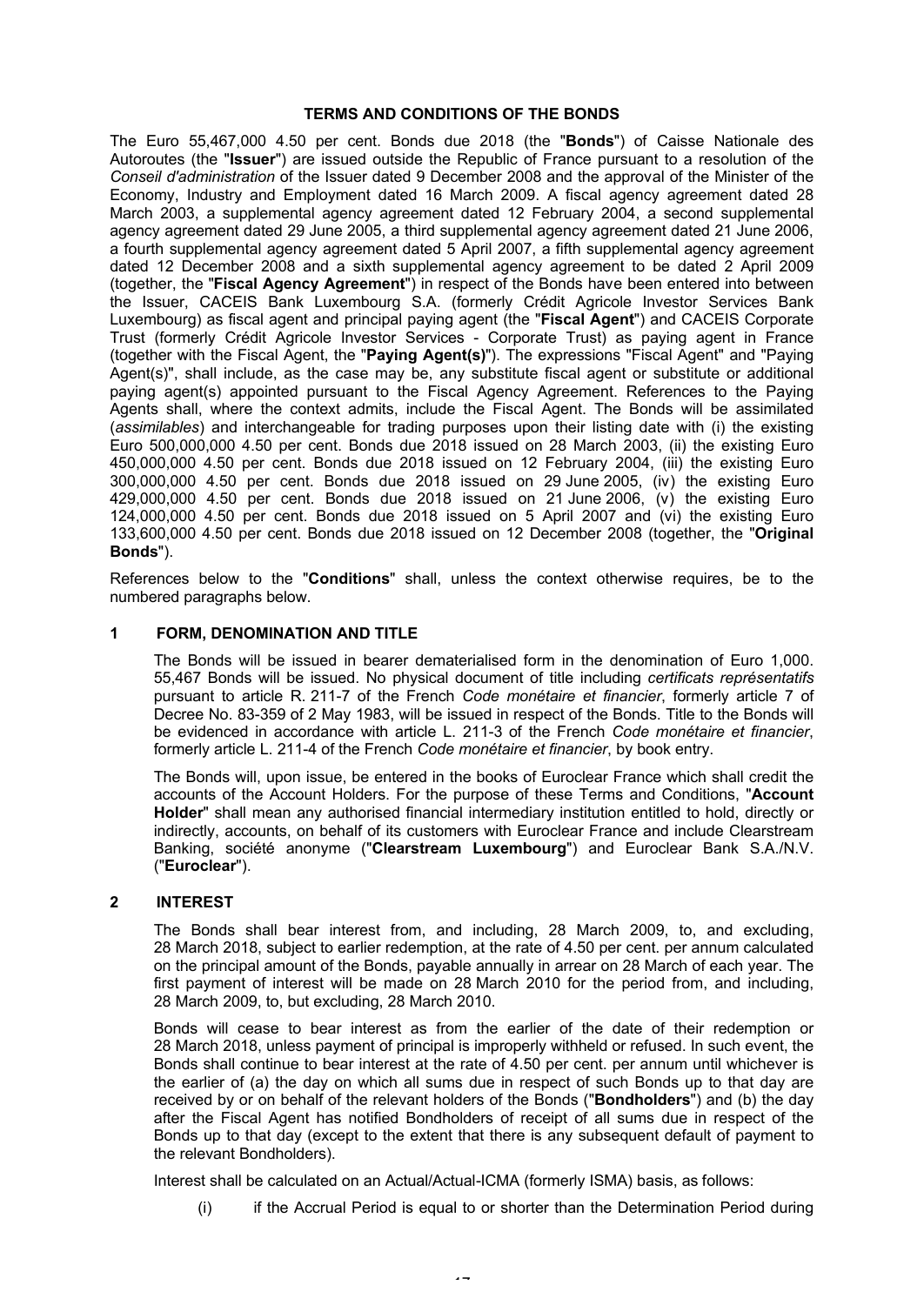which it falls, the Actual/Actual-ICMA (formerly ISMA) basis will be the number of days in the Accrual Period divided by the product of (x) the number of days in such Determination Period and (y) the number of Determination Periods normally ending in any year; and

- (ii) if the Accrual Period is longer than one Determination Period, the Actual/Actual-ICMA (formerly ISMA) basis will be the sum of:
	- (a) the number of days in such Accrual Period falling in the Determination Period in which it begins divided by the product of (1) the number of days in such Determination Period and (2) the number of Determination Periods normally ending in any year; and
	- (b) the number of days in such Accrual Period falling in the next Determination Period divided by the product of (1) the number of days in such Determination Period and (2) the number of Determination Periods normally ending in any year

# where

"**Accrual Period**" means the relevant period for which interest is to be calculated (from and including the first such day to but excluding the last); and

"**Determination Period**" means the period from, and including, 28 March in any year, to, but excluding the next 28 March.

# **3 PAYMENTS**

- **3.1** Payments of principal and interest in respect of the Bonds will be made in Euro to the Bondholders registered in the books of the Account Holders and by transfer to the accounts of such Account Holders, subject in all cases to any fiscal or other laws and regulations applicable thereto, but without prejudice to the provisions of Condition 7 (Tax Status and Redemption for Tax Reasons) below.
- **3.2** If the due date for payment of any amount in respect of any Bond is not a Business Day (as defined below), then such payment will be postponed to the next following Business Day (and the Bondholder will not be entitled to further interest or other payment in respect of such postponement). For the purposes of this Condition, "**Business Day**" means a day on which commercial banks and foreign exchange markets are open for business and carrying out transactions in Euro in the country in which the Euro account specified by the payee is located, where payment versus delivery may be made in Paris, and on which the Trans-European Automated Gross Settlement Express Transfer System (TARGET) is operating.
- **3.3** The initial Paying Agents and their initial specified offices are listed at the end of this Prospectus. The Issuer reserves the right at any time to vary or terminate the appointment of the Fiscal Agent and/or of any Paying Agent and/or to appoint additional paying agents, provided that notice thereof is published, as soon as possible, by the Fiscal Agent in accordance with the provisions of Condition 9 (Notices) below. The Issuer shall maintain (i) at any time, a Fiscal Agent, and (ii) so long as the Bonds are listed on the Regulated Market of the Luxembourg Stock Exchange, a Paying Agent (which may be a Fiscal Agent) in Luxembourg, and (iii) so long as the Bonds are listed on Euronext Paris, a Paying Agent in Paris.

# **4 REDEMPTION**

# **4.1 Final Redemption**

Unless previously redeemed or purchased and cancelled by the Issuer, the Bonds will be redeemed by the Issuer at their principal amount on 28 March 2018.

# **4.2 Redemption for Tax Reasons**

# **4.2.1 Optional Redemption for tax reasons**

The Issuer may redeem the Bonds for tax reasons as provided in paragraph 7.3 of Condition 7 (Tax Status and Redemption for Tax Reasons).

# **4.2.2 Mandatory Redemption for tax reasons**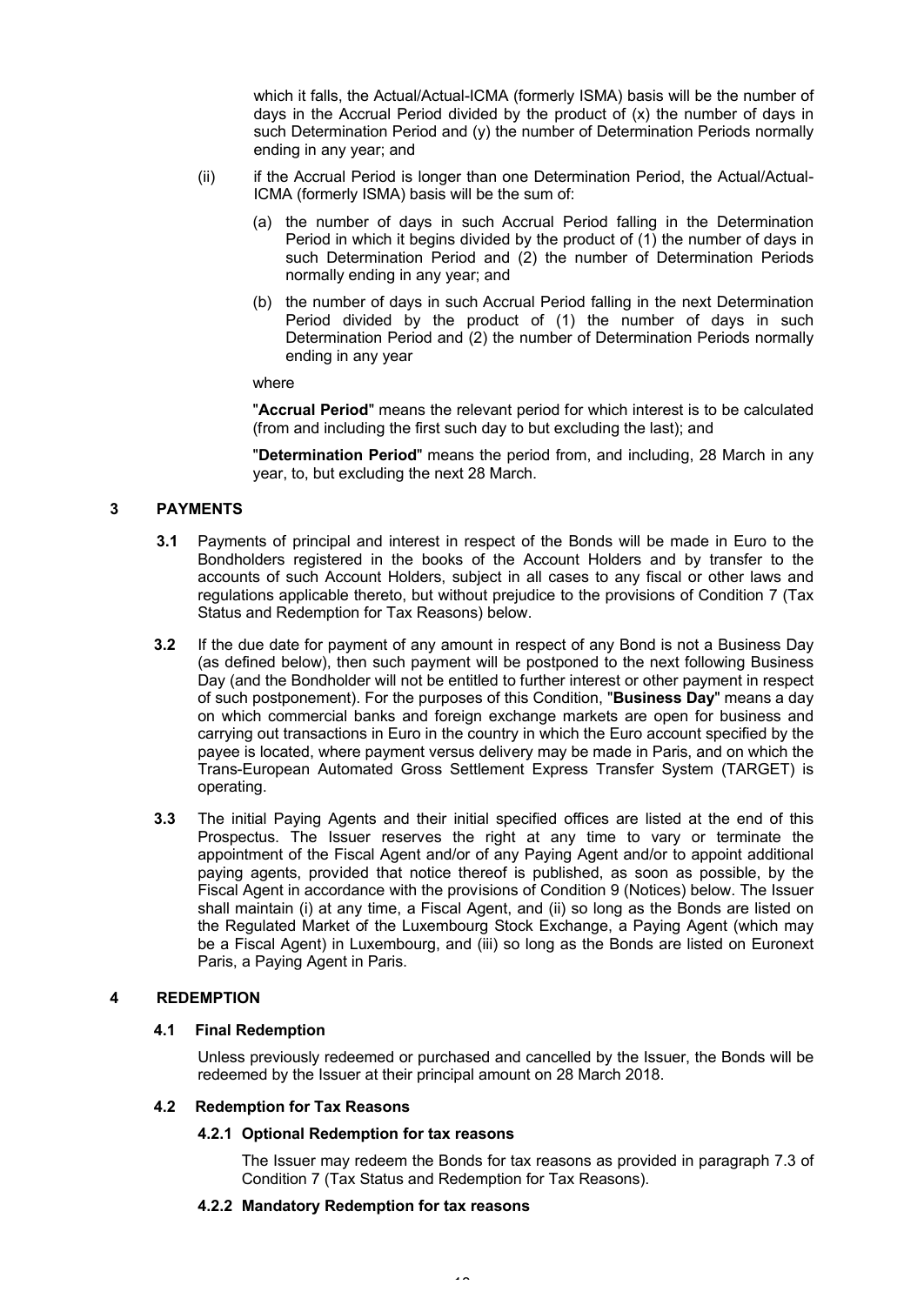The Issuer shall redeem the Bonds for tax reasons as provided in paragraph 7.4 of Condition 7 (Tax Status and Redemption for Tax Reasons).

# **4.3 Purchases**

The Issuer may at any time purchase Bonds at any price in the open market, by tender or otherwise in accordance with applicable laws and regulations.

# **4.4 Cancellation**

All Bonds redeemed or purchased by the Issuer will forthwith be cancelled and accordingly may not be reissued or resold.

# **5 STATUS OF THE BONDS**

The Bonds constitute (subject to Condition 6 below) direct, unconditional, unsecured and unsubordinated obligations of the Issuer and rank and will rank *pari passu* and without any preference among themselves and (except for those preferred by mandatory provisions under French law) equally and rateably with all other present or future unsecured and unsubordinated indebtedness of the Issuer, without preference or priority by reason of date of issue, currency of payment or otherwise.

# **6 NEGATIVE PLEDGE**

As long as any of the Bonds remains outstanding, the Issuer will not create or permit to subsist any mortgage, charge, pledge or other security interest upon any of its assets or revenues, present or future, to secure any external indebtedness (as defined below) incurred or guaranteed by it (whether before or after the issue of the Bonds) unless the Bonds are equally and rateably secured so as to rank *pari passu* with such external indebtedness or the guarantee thereof. For the purposes of this Condition, "external indebtedness" means any indebtedness for borrowed money, represented by bonds, notes or other securities denominated in any currency and which are, for the time being, or are capable of being, quoted, listed, or ordinarily dealt in on any stock exchange, over-the-counter market or other securities market.

# **7 TAX STATUS AND REDEMPTION FOR TAX REASONS**

# **7.1 Tax Status**

The Bonds, being denominated in euro, are deemed to be issued outside France, and accordingly payments of interest on, and other revenues with respect to the Bonds, are entitled to the exemption from deduction at source provided by article 131 *quater* of the French *Code général des impôts* (general tax code). Accordingly such payments do not give the right to any tax credit from any French source.

# **7.2 Grossing up obligations of the Issuer**

If any payment of interest or principal with respect to the Bonds is made subject to the withholding or deduction of any French taxes whatsoever, the Issuer will, to the extent then permitted by law, pay such additional amounts as may be necessary in order that each Bondholder, after deduction for such withholding, receives the full amount provided in such Bonds to be then due and payable, provided however that the Issuer shall not be liable to pay such additional amounts in respect of any Bond presented for payment:

- (a) *Other connection*: by or on behalf of a holder who is liable for such taxes or duties, in respect of such Bond by reason of his having some connection with the Republic of France other than the mere holding of such Bond; or
- (b) *Payment to individuals*: where such withholding or deduction is imposed on a payment to an individual and is required to be made pursuant to any European Union Directive on the taxation of savings implementing the conclusions of the ECOFIN Council meeting of 26-27 November 2000 or any law implementing or complying with, or introduced in order to conform to, such Directive.

References herein to payments of principal and/or interest with respect to the Bonds shall be deemed also to refer to any additional amounts which may be payable under this Condition 7.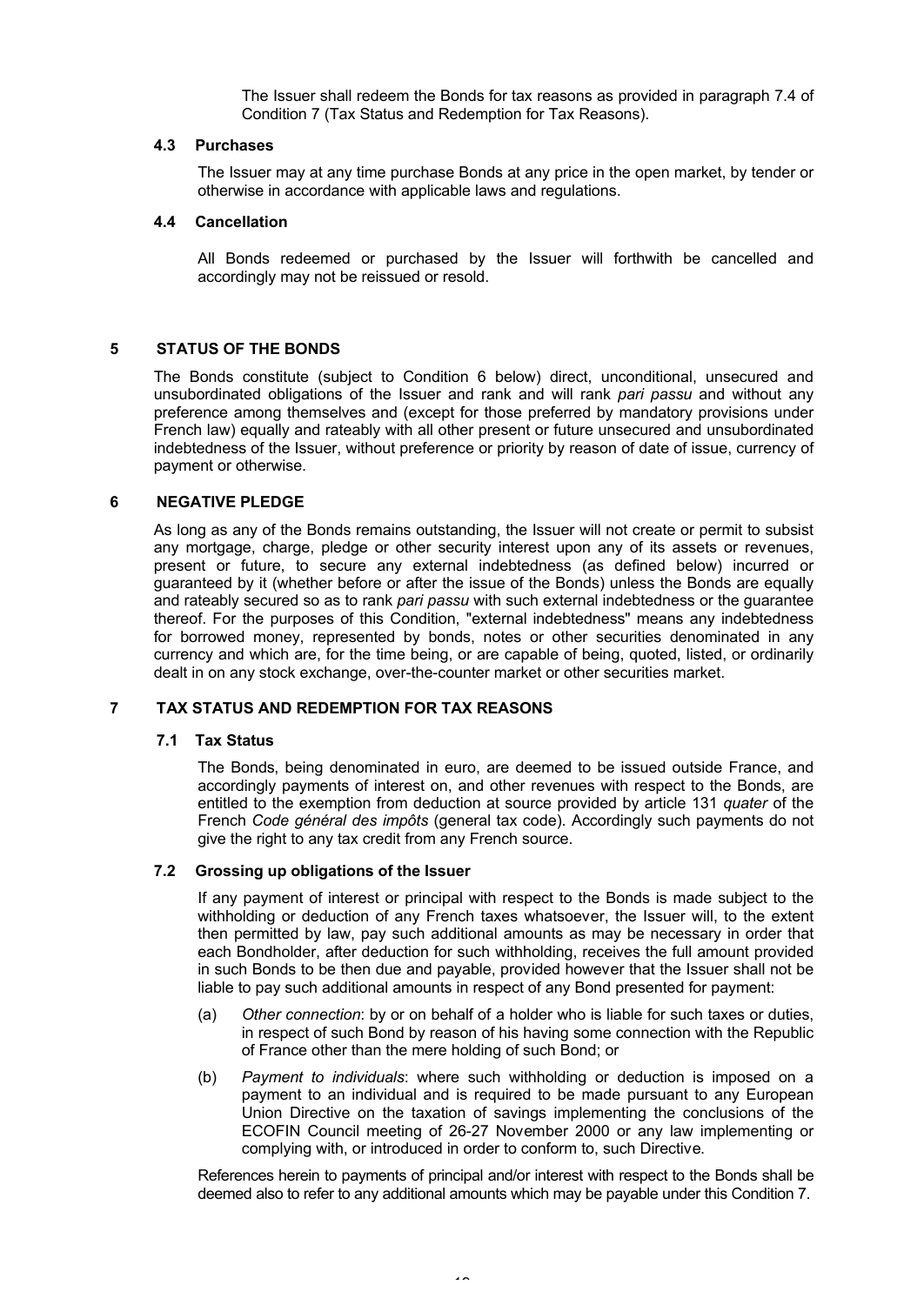# **7.3 Optional Redemption for tax reasons**

If the obligation to pay such additional amounts as are mentioned in Condition 7.2 of this Condition 7 arises as a result of a change in French law, or in its official interpretation or in its application, the Issuer may, subject to having given not less than 30 days, nor more than 60 days' notice to the Bondholders (in accordance with Condition 9 (Notices)) which notice shall be irrevocable, redeem all, but not some only, of the Bonds at their principal amount plus accrued interest, if any, provided that the due date for redemption of which notice hereunder shall be given shall be no earlier than the latest practicable date on which the Issuer could make payment of the full amount of interest payable in respect of the Bonds without withholding for French taxes.

# **7.4 Mandatory Redemption for tax reasons**

If the Issuer would be required to pay such additional amounts referred to in Condition 7.2 of this Condition 7 and any French law or regulation would prohibit such additional payments to the Bondholders, then the Issuer shall forthwith give notice of such fact to the Paying Agent and upon giving not less that 7 days nor more than 20 days' prior notice to the Bondholders (in accordance with Condition 9 (Notices)) be required to redeem all, but not some only, of the Bonds at their principal amount, plus accrued interest, if any, provided that the due date for redemption of which notice hereunder shall be given shall be no earlier than the latest practicable date on which the Issuer could make payment of the full amount of interest payable in respect of the Bonds or, if such date is already passed, as soon as practicable thereafter.

# **8 EVENTS OF DEFAULT**

The Representative (as defined in Condition 12 (Representation of the Bondholders)) of the *Masse* (as defined in Condition 12 (Representation of the Bondholders)) may, upon written notice to the Fiscal Agent given before all defaults shall have been remedied, cause the Bonds to become due and payable whereupon they shall become immediately due and payable at their principal amount, plus accrued interest, if any upon the occurrence of any of the following events:

- (a) default in any payment when due of the principal of, or interest on, any of the Bonds, and the continuance of any such default for a period of 15 days thereafter; or
- (b) default in the performance or observance of any other undertaking or agreement contained in the Bonds, if such default shall not have been cured within 30 days after receipt by the Fiscal Agent of written notice of such default given by the holder of such Bonds; or
- (c) any other indebtedness of the Issuer for borrowed money shall become due and payable prior to the stated maturity thereof as a result of a default thereunder, or any such indebtedness shall not be paid at the maturity thereof after the expiry of any applicable grace period therefore or any guarantee given by the Issuer for borrowed money of others shall not be honoured when due and called upon, unless, in any such event, the Issuer has disputed in good faith that such debt is due or that such guarantee is callable and such dispute has been submitted to a competent court, in which case default in payment shall not constitute an event of default hereunder so long as the dispute shall not have been finally adjudicated; or
- (d) the Issuer is dissolved prior to the repayment in full of the Bonds unless its activities and debts are transferred to another public entity owned or controlled by the Republic of France and French law no. 80-539 of 16 July 1980 (as such law is substantially in effect as of the issue date of the Bonds) or any successor law or regulation of substantially the same character is applicable to such public entity; or
- (e) French law n° 80-539 of 16 July 1980 (as such law is substantially in effect as of the issue date of the Bonds) or any successor law or regulation of substantially the same character ceases to be applicable to the Issuer.

# **9 NOTICES**

Any notice to holders of Bonds shall be validly given if published once (i) so long as the Bonds are listed on the Regulated Market of the Luxembourg Stock Exchange and the rules of that stock exchange so require, in a leading daily newspaper having general circulation in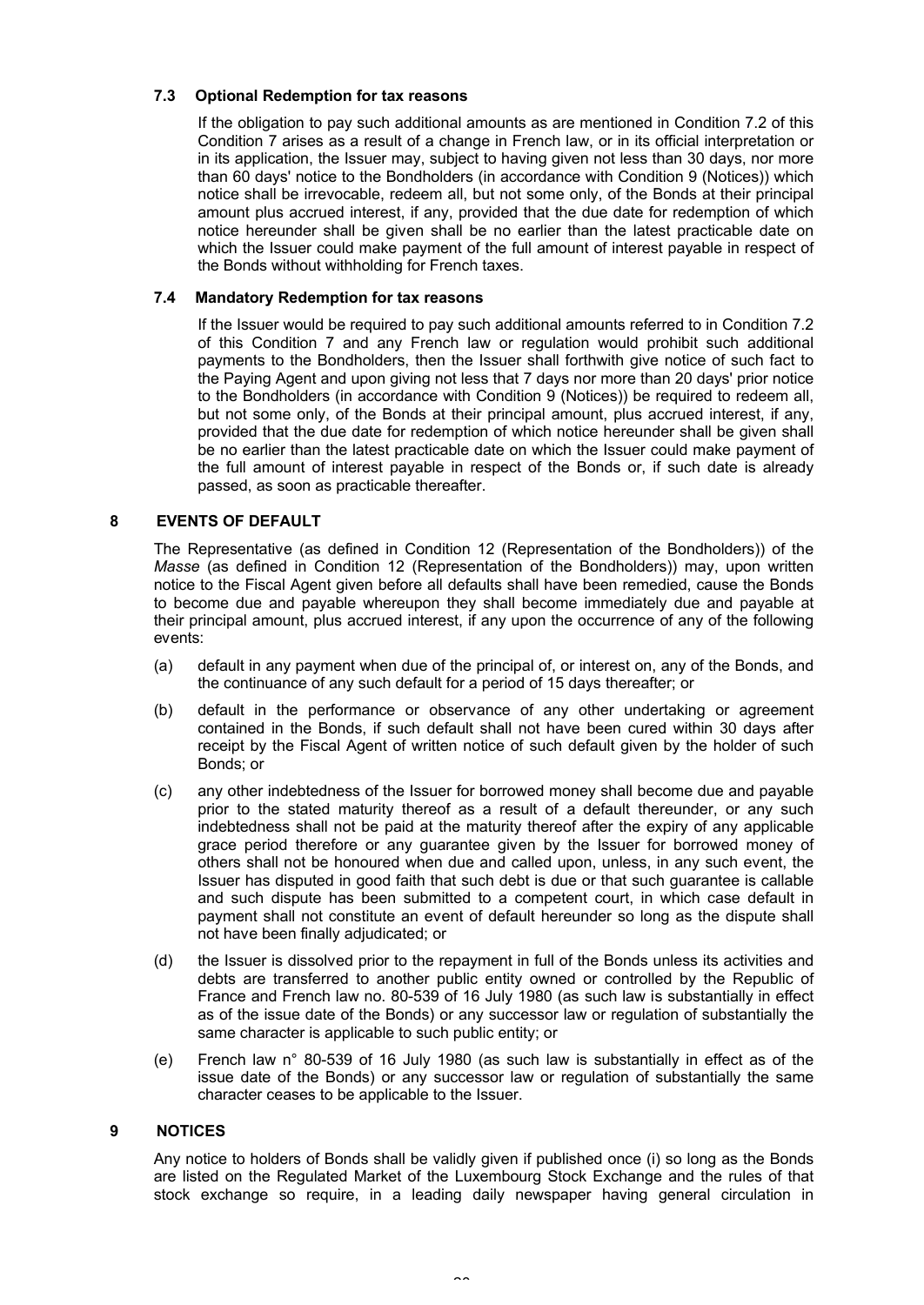Luxembourg (which is expected to be the *Luxemburger Wort* (formerly *D'Wort*)) and, (ii) so long as the Bonds are listed on Euronext Paris (formerly Eurolist by Euronext Paris S.A.), in a leading daily newspaper having general circulation in France (which is expected to be *La Tribune*) or, (iii) if this is not practicable, in such other newspaper as the Fiscal Agent shall deem necessary to give fair and reasonable notice to the Bondholders. Any such notice shall be deemed to have been given on the date of such publication or, if published more than once or on different dates, on the first date on which publication is made.

# **10 PRESCRIPTION**

Claims against the Issuer for the payment of principal of, or interest on, the Bonds shall be prescribed upon the expiry of a period of four years from the first day of January next following the date on which such principal or interest became due.

# **11 FURTHER ISSUES**

In the event that the Issuer issues further bonds ranking *pari passu* in all respects and on similar terms and conditions with the Bonds, in particular as regards their financial service, such further bonds will be assimilated (*assimilables*) with the outstanding Bonds, provided that the terms of such further bonds should provide for such assimilation; accordingly, the Bondholders of the outstanding Bonds and of such subsequently issued bonds may be grouped in a single Masse as referred to in Condition 12 (Representation of the Bondholders).

# **12 REPRESENTATION OF THE BONDHOLDERS**

The Bondholders will be grouped for the defence of their common interest in a masse (the "*Masse*") which shall have legal capacity.

The Masse will be governed by the provisions of the French *Code de commerce* (the "**Code**"), relating to the common representation of the holders of debt securities with the exception of the provisions of articles L. 228-48, L. 228-59, L. 228-65-II, R. 228-63, R. 228-67, R. 228-69 and R. 228-72 (formerly articles 218, 222, 224 and 226 of the French decree n°67-236 of 23 March 1967), provided however that:

- notwithstanding the provisions contained in article L. 228-71 of the Code, all normal operating expenses, including those decided upon by the General Meeting, will be borne by the Issuer;
- · notwithstanding the provisions contained in article L. 228-65-I-1 and L. 228-65-I-3 of the Code, the Issuer shall not be required to obtain the approval of a general meeting of the Bondholders to modify the corporate purpose of the Issuer;
- · the notices calling a general meeting of Bondholders, the resolutions passed at a general meeting of Bondholders and any other decisions to be published pursuant to the above legal and regulatory provisions will be published only as provided in Condition 9 (Notices) above.
- · The notice calling a general meeting shall be published not less than 15 days prior to the date of the meeting on first convocation and not less than 6 days prior thereto on second convocation. The notice concerning the above mentioned resolutions and decisions shall be published not more than 60 days from the date thereof.

# **The Representative**

The *Masse* will act through the Representative.

The Representative will have the power, in the name of the *Masse*, to take all steps to defend the common interests of the Bondholders, unless otherwise restricted by the General Meeting. However, the Representative may not institute proceedings in a court of law without due authorisation from the General Meeting. All proceedings against the *Masse*, or by the *Masse*, in order to be justiciable, must be brought against or by the Representative.

The Representative will hold office until his death, resignation, removal by the General Meeting, or his becoming incapable of acting for any reason. His office will cease on the day all the Bonds shall have been redeemed, provided, however, that this term will be extended automatically until any outstanding proceedings in which the Representative is involved are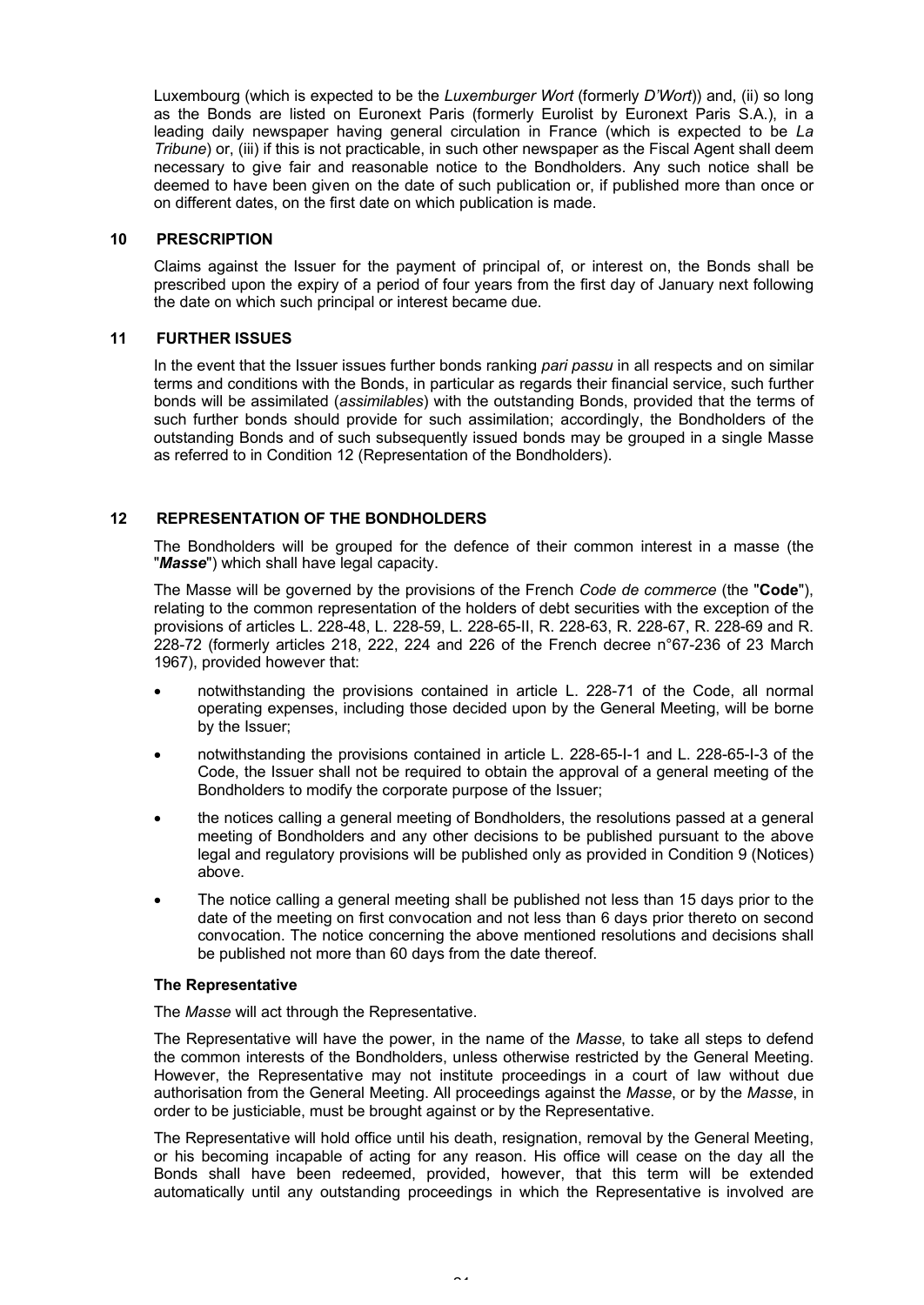completed, or any pending decisions or transactions have been carried out.

No remuneration will be granted to the Representative.

The following person is designated as Representative:

Emmanuel Remenant

10, rue Saint-Ferdinand

75017 Paris

A substitute representative can be designated by the General Meeting.

All interested parties will at all times have the right to obtain the name and address of the Representative from the Issuer or from any of the Paying Agents.

#### **The General Meeting**

The General Meeting shall be held whenever necessary and may be called by the Issuer or the Representative. One or more holders of at least  $1/30<sup>th</sup>$  of the Bonds then outstanding may require the Issuer or the Representative to call such a meeting. If a meeting has not been called within two months from the date of the request, such Bondholders may commission one of themselves to petition a court to appoint an agent to call the meeting. Notice of the date, hour, place, agenda and quorum requirements of any meeting of the General Meeting will be published as provided under Condition 9 (Notices). All Bondholders have the right to attend all meetings of the General Meeting or to be represented by a proxy. Each Bond carries the right to one vote.

The General Meeting is empowered (i) to take whatever steps are necessary to defend the interests and to enforce the rights of the Bondholders, (ii) to approve changes (except such changes, as referred to above, which may be effected only with the consent of all the Bondholders) in the rights of the Bondholders. However, the General Meeting may not increase the obligations of the Bondholders or grant certain Bondholders preferential rights. No action may validly be taken by the General Meeting on first convocation unless the holders of at least one-quarter of the aggregate principal amount of the Bonds then outstanding are present or represented. On second convocation, no quorum will be required. Decisions of the General Meeting will be taken by a majority of the votes to which the Bondholders present or represented are entitled.

Each Bondholder will have the right, during the fifteen-day period preceding the holding of each meeting of the General Meeting, personally or through his representative, to consult and make a copy of the resolutions and reports to be presented at the meeting, which will be available for inspection at the principal office of the Issuer, at the specified office of the Fiscal Agent and any other place specified in the notice of meeting.

# **Single** *Masse*

The Bondholders and the holders of the Original Bonds will be grouped in a single *Masse* upon listing of the Bonds.

# **13 GOVERNING LAW AND JURISDICTION**

The Bonds are governed by and shall be construed in accordance with the laws of France.

In relation to any legal action or proceedings arising out of or in connection with the Bonds, the Issuer shall irrevocably submit to the competent courts of Paris.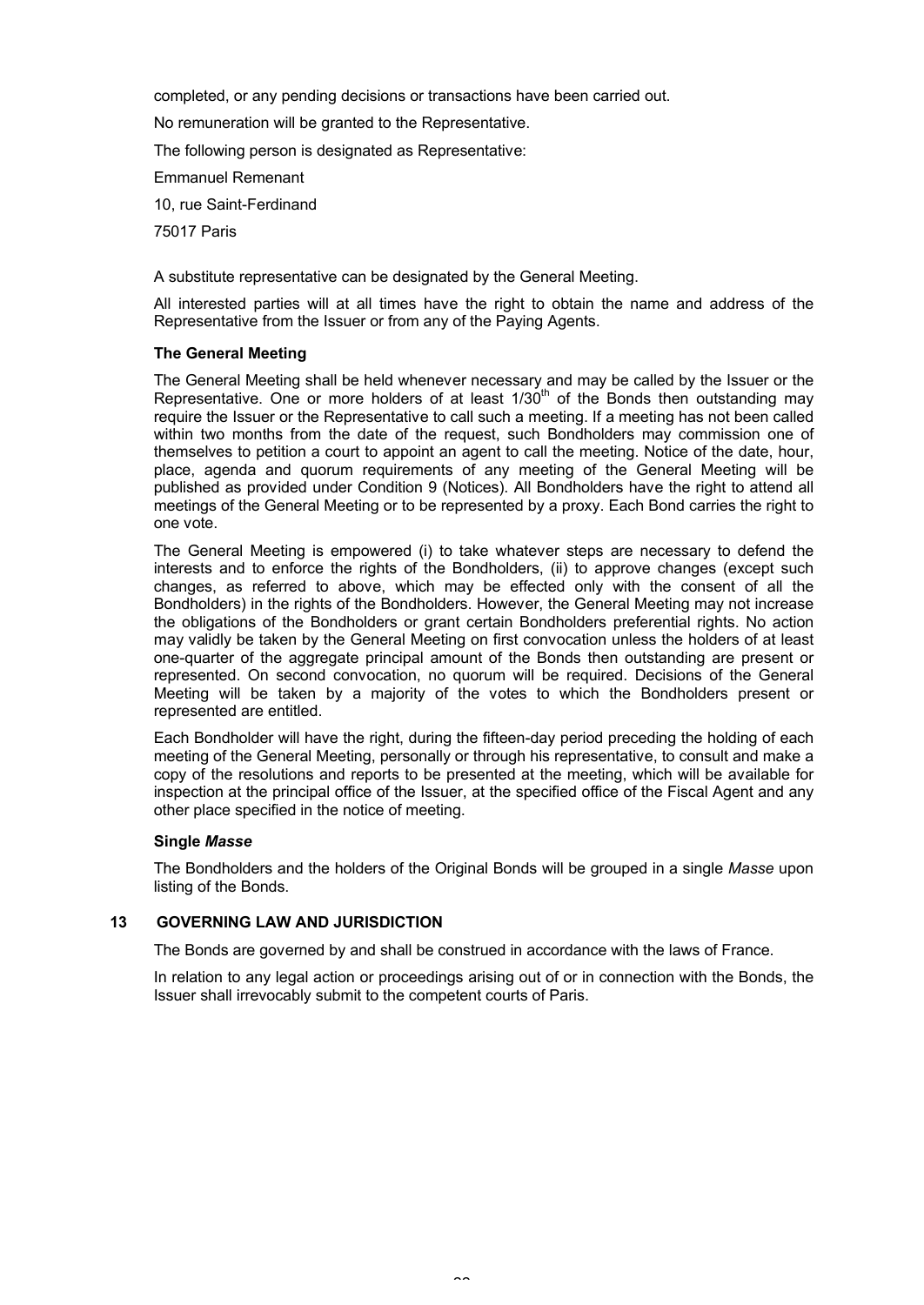# **USE OF PROCEEDS**

The net proceeds of Euro 57,024,315.80 to be received by the Issuer from the subscription of the Bonds will be used by the Issuer to finance its general activities.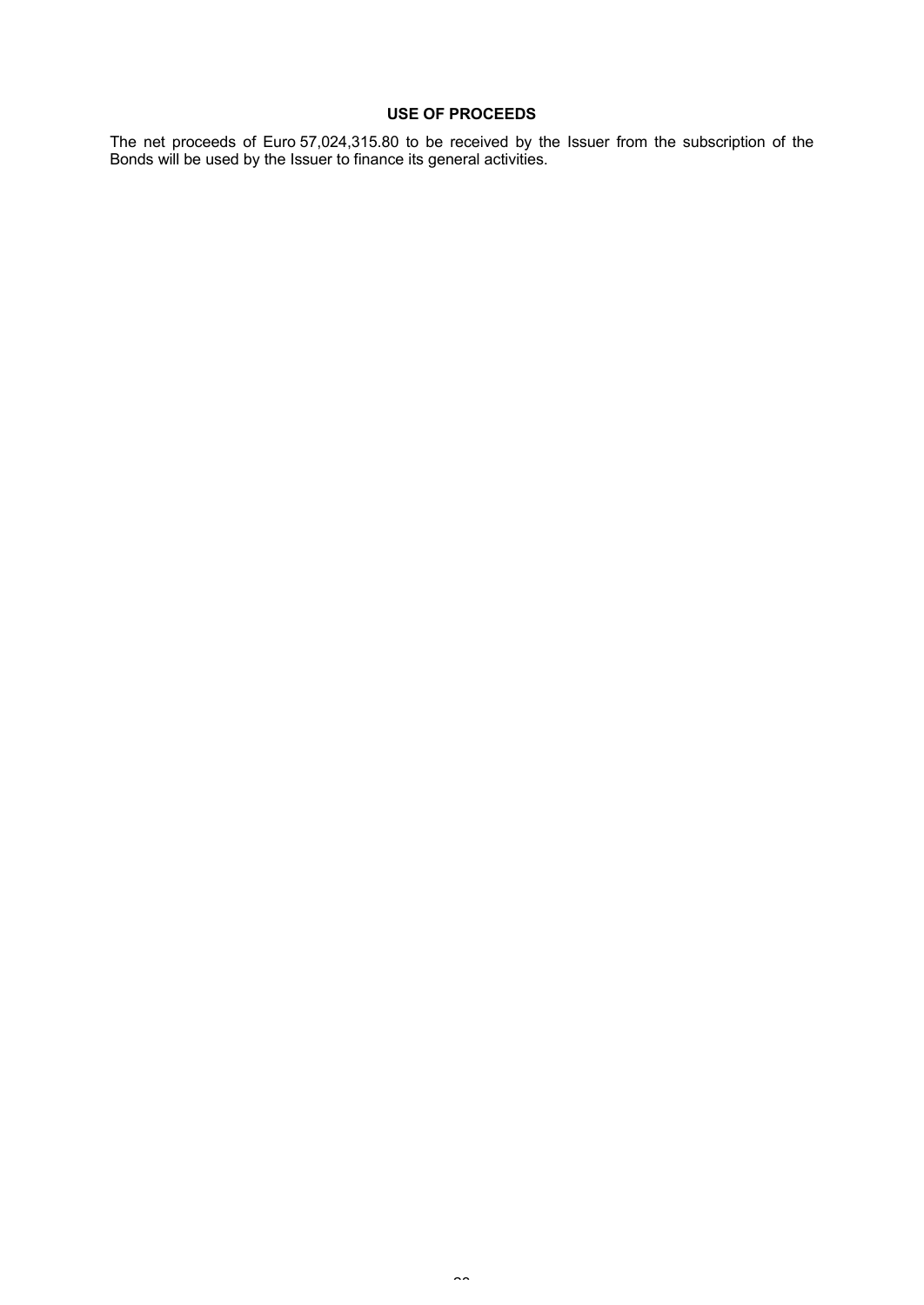# **CAISSE NATIONALE DES AUTOROUTES**

# **HISTORY AND TRENDS**

# *Name*

Caisse Nationale des Autoroutes ("**CNA**").

# *Date of formation*

CNA was formed for an indeterminate period by Decree 63-585 of June 20, 1963.

# *Registered office, legal form and legislation*

**Registered office:** 56, rue de Lille, 75356 PARIS 07 SP.

**Register of inscription:** SIREN No. 180 020 034 – APE 8906

# **Legal form:**

CNA is a public administrative institution enjoying financial autonomy, regulated by the Highway Code, title II, chapter II, section 2, sub-section 1, articles R. 122-6 to R. 122-15 (resuming and abrogating the provisions of Decree 63-585 of June 20, 1963 modified by Decrees 68-972 of November 5, 1968 and 86-910 of July 30, 1986).

The administrative, accounting and financial management of CNA is managed by the Caisse des Dépôts in accordance with the terms set forth in the agreement entered into between the two establishments on June 28, 1999.

The accounting and financial functions are carried out in accordance with the provisions of Decree 62- 1587 of December 29, 1962, setting down the general rules for public-sector accounting. This means that a government accountant holds the position of chief accountant and head of the accounting services. He is appointed in a joint order (*arrêté*) of the Minister for the Economy, Finance & Industry, Minister for Transport, Amenities, Tourism and Fisheries, and the Minister Delegate for the Budget and Budget Reform. The government accountant attends meetings of the board of directors in a consultative capacity.

**Legislation applying to the Issuer:** CNA is subject to French law.

# *Recent trends*

Given the gradual maturity of the expressway network of concessionary companies which had been using the CNA financing system, their financing requirements have declined. In addition, and above all, two of the three large French expressway companies, APRR and Sanef will withdraw gradually from the CNA financing system before end-2009, at end-2008 and end-2009 respectively. These companies have now been privatized and their withdrawals were planned at the time their capitals were opened to trading, in November 2005 and March 2006 respectively. Having thus bolstered their financial structures, the two companies now have direct access to market loans offered on far more attractive terms than in the past. CNA's outstanding debt should therefore continue to decline, possibly even at a faster rate over the coming years, given that the ASF Group was recently privatized at the same time as APRR, and that Sanef is, as of December 31, 2005, no longer eligible for CNA financing. The CNA's debt reduction approached €1,016 bn in 2006, in 2007 the debt reduction is near €1,3bn.

In the medium term, only the two tunnel concession operators, ATMB and SFTRF, of which outstanding debt accounts for only 10.55% of CNA's end-2007 total, will continue to turn to CNA in the long term for both their capital expenditures and refinancing transactions.

Moreover, the privatization process launched on July 18, 2005 and finalized in early 2006 will lead to the conclusion of amendments to the September 2, 1996 Agreement, which have until now regulated relations between CNA and the beneficiary companies.

Finally, CNA's 2009 borrowing program approved by the Board on December 9, 2008 totals €55,467,000. To cover this financing requirement, as in 2004, 2005, 2006, 2007 and 2008, and still practicing its policy of contributions by *tranche*, CNA, on March 16, 2009, launched a bond issue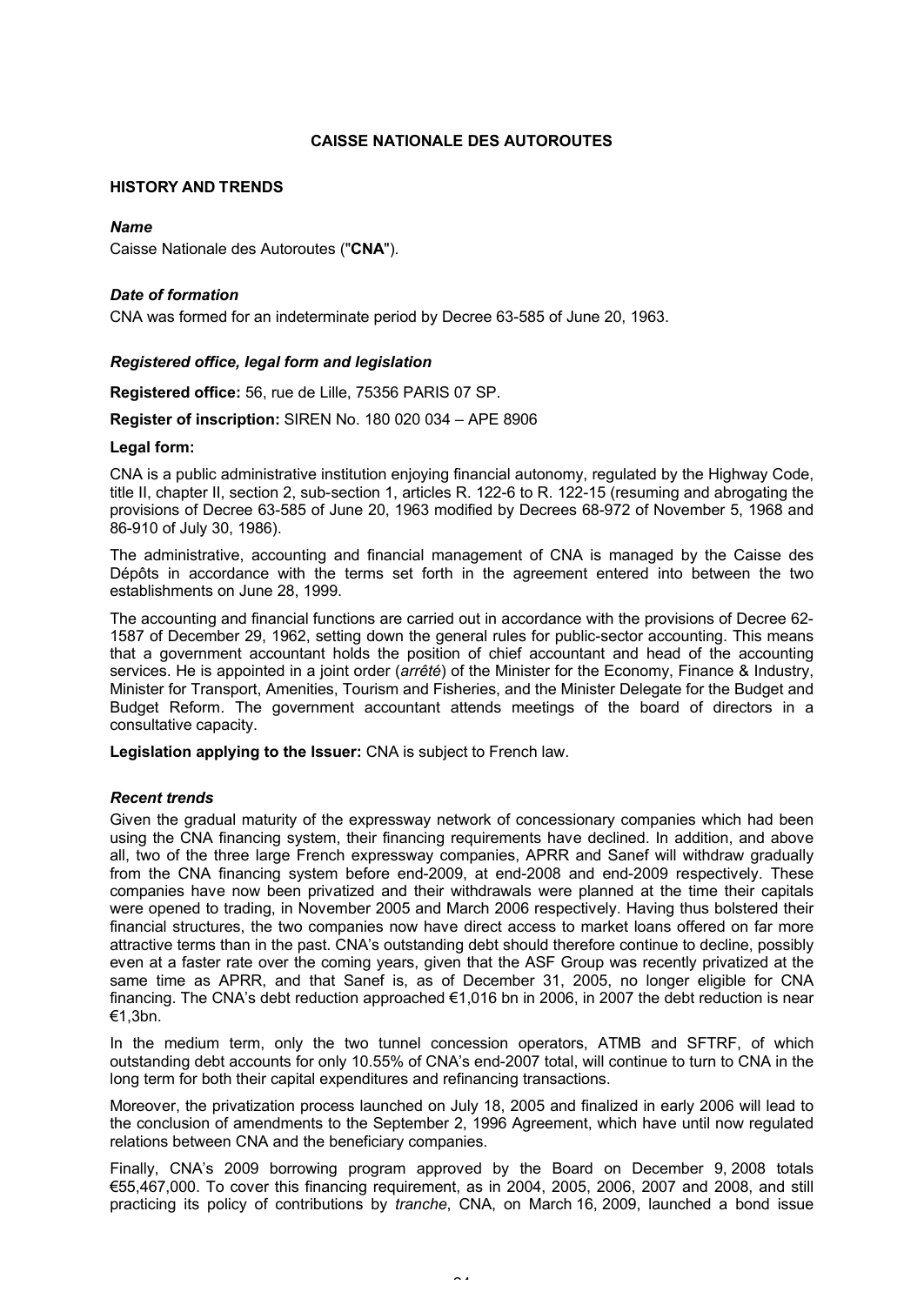fungible with its 4.50% March 28, 2018 loan, for a total of €55,467,000, with payment date scheduled for April 2, 2009.

# *Investments*

CNA's 2009 borrowing program stands at €55,467,000. This program will be completed entirely with a single contribution to the existing *tranche* maturing on March 28, 2018, carrying a 4.5% coupon (viz. paragraph "Recent trends" above).

# **OVERVIEW OF ACTIVITIES**

# *Main activities*

Caisse Nationale des Autoroutes (CNA) is a national public administrative institution enjoying financial autonomy, whose purpose is the obtaining of resources for expressway concession companies for financing the construction or development of expressways which collect tolls. To this end, CNA issues bonds on the French and international markets and contracts borrowings from certain French institutions.

Its status of national public administrative institution means that CNA has no capital and its income does not come from the Government budget. As a public institution managed by the Caisse des Dépôts, it has no personnel of its own.

CNA today transfers all its expenses and revenues to the expressway concession companies that benefit from its financing, and thus generates no earnings in its accounts.

# *Financing methods*

The board of directors of CNA deliberates on its budget, on its accounting and financial management and on the annual programme for borrowing. The administrative, accounting and financial management of CNA is managed by the Caisse des Dépôts in accordance with the terms set forth in an agreement entered into between the two establishments.

Each year, once companies eligible for CNA financing have compiled their financing needs, a borrowing program is drawn up jointly by the companies, the regulatory bodies (Ministry of the Economy and Finance, Ministry for Road Transport) and CNA. This aims to determine loan maturities, taking into account each company's future repayment capacity.

The bulk of the program is thus carried out via bond issues, one bond transaction generally involving several companies. Thanks to its history, status, and issue volumes and regularity, CNA is an acknowledged operator on the primary bond market. Its bonds, issued without a government guarantee since 1991, are rated AAA by Standard & Poor's.

Financial resources collected by CNA in this way are then distributed in the form of loans to the expressway concession companies, the rates and maturity which apply to these loans being exactly the same as those which apply to the loans taken out by CNA. CNA therefore grants loans to the various expressway concession companies, the terms and conditions of these loans define the obligations of both parties, in particular in respect of the obligation of the companies to pay amounts to CNA in accordance with contracted loan payment schedules.

Furthermore, CNA and the European Investment Bank (EIB) are linked by multi-year financing agreements earmarked for the construction of expressway sections which are of interest to the EEC, and for work to improve sections of existing expressways.

In conjunction with work-in progress that has benefited from these financing agreements, CNA draws down funds from the EIB in the form of borrowing contracts of which interest rate and period terms are negotiated on a case-by-case basis.

CNA also benefits from loans from the Caisse des Dépôts within the framework of new uses for savings funds. A €3.5bn package for financing major transport infrastructure projects was set up in 2004.

Given the nature of the expressway concession companies' investments, the loans sought by CNA are generally for longer periods than 10 years, and denominated in euros, to avoid foreign exchange risk.

Financial resources collected by CNA were distributed in the form of loans to the eight expressway concession companies (within the framework of article 4 of the April 18, 1955 Act covering the statutes of expressways):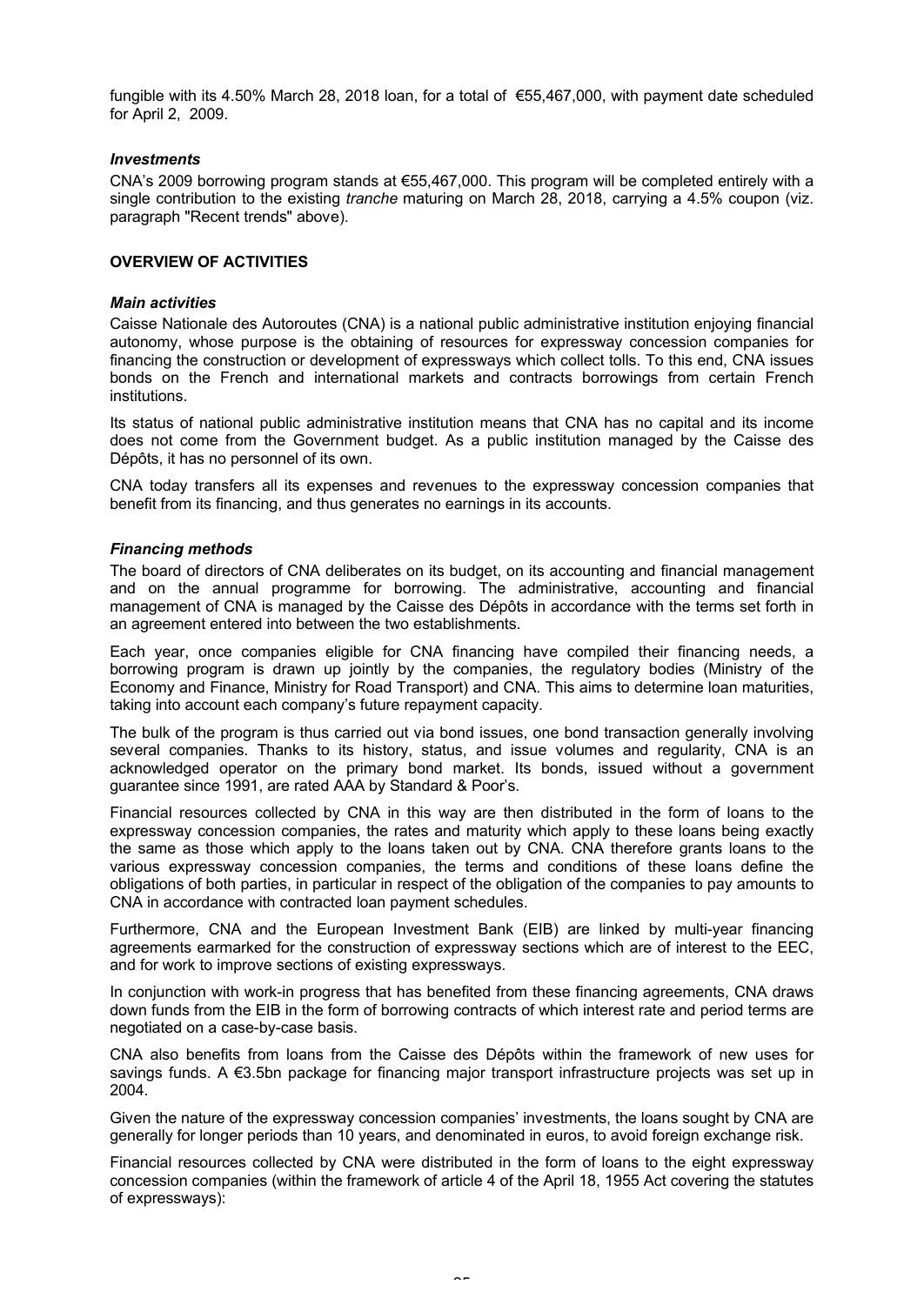- · Autoroutes Paris-Rhin-Rhône (APRR) and subsidiary Autoroutes Rhône-Alpes (AREA);
- · Autoroutes du Sud de la France (ASF) and subsidiary Société des Autoroutes Estérel, Côted'Azur, Provence, Alpes (ESCOTA);
- · Société des Autoroutes du Nord et de l'Est de la France (Sanef) and subsidiary Société des Autoroutes Paris-Normandie (SAPN);
- · Autoroutes et Tunnel du Mont-Blanc (ATMB);
- · Société Française du Tunnel Routier du Fréjus (SFTRF).

Aside from individual loan contracts entered into between CNA and its beneficiaries, the general terms regulating relations between CNA and the companies were first set forth in an Agreement dated September 2, 1996. The terms of this agreement applied until early 2006, at which time it was remodelled in order to secure repayment of the CNA outstanding loan further to the privatization in early 2006 of the three largest French expressway companies which until the time of their privatization had been financed by CNA.

# **PROSPECTS**

In the coming years, and in respect only of the expressway concession companies privatized in early 2006, and the two mixed economy tunnel concession companies (ATMB and SFTRF) still in the public sector, which are the only companies to have had access to CNA financings (with the exception of COFIROUTE and other concession holders which have been privatized since 31 December 1997 and won contracts following a public call for tender procedure), capital expenditures are set to expand strongly to €1.8bn in 2010. This trend reflects major contract start-ups, resulting in arrival at maturity of the traditional concession networks.

However, it is noteworthy that, in general, these latter major construction projects will not affect CNA: the three large expressway companies will no longer be eligible for CNA financings—ASF since end-2005, APRR from end-2008 and Sanef from end-2009—in accordance with their commitments given at their respective privatisations in 2002, 2004 and 2005, given the improvement in their financial position following the significant changes to their shareholder structure.

In these conditions, in the medium term, while the private sector companies will finance themselves entirely and directly on the financial markets, only the two "tunnel" companies ATMB and SFTRF, of which outstanding debt accounts for only 10.82% of CNA's end-2008 total, will continue to turn to the CNA in the long term for both their capital expenditures and refinancing transactions. CNA's outstanding debt should therefore continue to decline, possibly at a faster rate over the coming years. Debt reduction approached €1bn in 2006, near €1,3 bn in 2007, and finally €1,5 bn at the end of 2008.

Finally, during the first half of 2006, the concession companies signed the amendments to the 1996 Agreement, regulating relations between CNA and the recently privatized entities (ASF, APRR and Sanef). These will serve to secure repayment of CNA debt by the said companies.

# **CORPORATE GOVERNANCE AND MANAGEMENT**

# *Board of Directors*

A financially independent public-sector company, CNA is governed by a seven-member board of directors, made up as follows:

- · Two representatives of the Minister of Transport, Infrastructure, Tourism and the Sea (minister responsible for the national highway system):
	- Mr. Marc Papinutti (since October 21, 2008), Chairman of the Board of Directors Director-General for Highways at the ministry;
	- Mme Françoise Maurel (since October 5, 2007) Head of the economic and international affairs division of the ministry;
- Two representatives of the Minister of the Economy, Finance and Industry: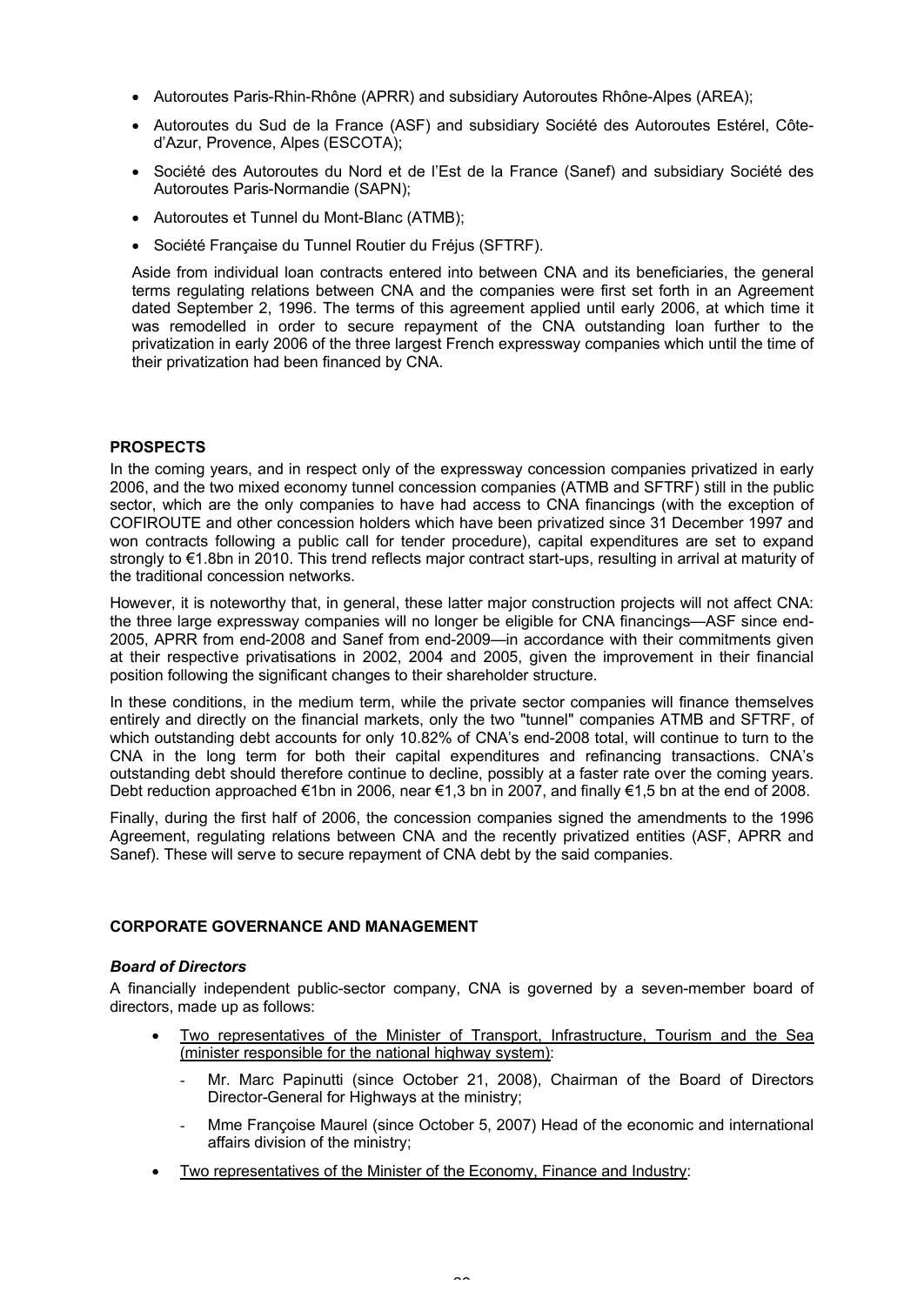- Mr. Xavier Musca (since October 21, 2008), Vice-Chairman of the Board of Directors, the Director-General of the Treasury and of Economic Policy, represented by Mr. Laurent Perdiolat ;
- Mme Alexandra Locquet ( since January 22, 2008) Budget division of the ministry;
- One representative of the Minister of the Interior:
	- ‐ Mme Françoise Lopez (since November, 28 2008) General Directorate of Local Authorities at the ministry;
- Center for Strategic Analysis (formerly Planning Commission): M. René SEVE (since December 13, 2007), represented by Mr. Dominique Auverlot;
- · The Director-General of the Caisse des Dépôts, represented by par Mr. Pierre Ducret (since June 25, 2003).

# *Management service*

Mr. Albert Péry, Secretary-General of CNA 15, quai Anatole France 75356 Paris 07 SP

Director for Government Assignments at the Caisse des Dépôts; also Secretary-General of ADF (Autoroutes de France), and in this capacity, a member of the Board of Directors of SFTRF (expressway company).

# *Accounts supervision*

Mrs. Martine Delaveau, a government accountant, certified by the French Court of Accounts (*Cour des comptes*) was appointed by a joint order (*arrêté*) of the Ministry for the Ecology, and Sustainable Devolopment, and the Ministry for the Budget, Public accounts and the Civil Service dated October,19 2007(JO, November 17, 2007)

# *No conflict of interest*

To the Company's knowledge, none of these persons has any conflict of interest in respect of their representation on these bodies.

# **OPERATION OF THE ORGANS OF CORPORATE GOVERNANCE AND MANAGEMENT**

The positions of Chairman and Vice-Chairman of the Board of Directors are held by the Director-General of Highways and the Director-General of the Treasury, respectively.

The Board of Directors meets at least once a year; it governs the business of the company, and in particular decides on:

- the budget and financing:
- the amount and characteristics of new loan issues;
- · the appropriation of the proceeds of said loans;
- · the preparation of the annual financial statements.

Under the supervision of the Board of Directors, the administration, and accounts and financial management of CNA are provided by the Caisse des Dépôts, in accordance with the agreement between the two institutions signed on June 28, 1999.

The accounting and financial functions are carried out in accordance with the provisions of Decree 62- 1587 of December 29, 1962, setting down the general rules for public-sector accounting. This means that a government accountant holds the position of chief accountant and head of the accounting services. He is appointed in a jointly issued order of the Minister of Finance and the minister responsible for the national highway system. The government accountant attends meetings of the board of directors in a consultative capacity.

As a public-sector institution with financial independence, CNA has not set up internal control or corporate governance procedures.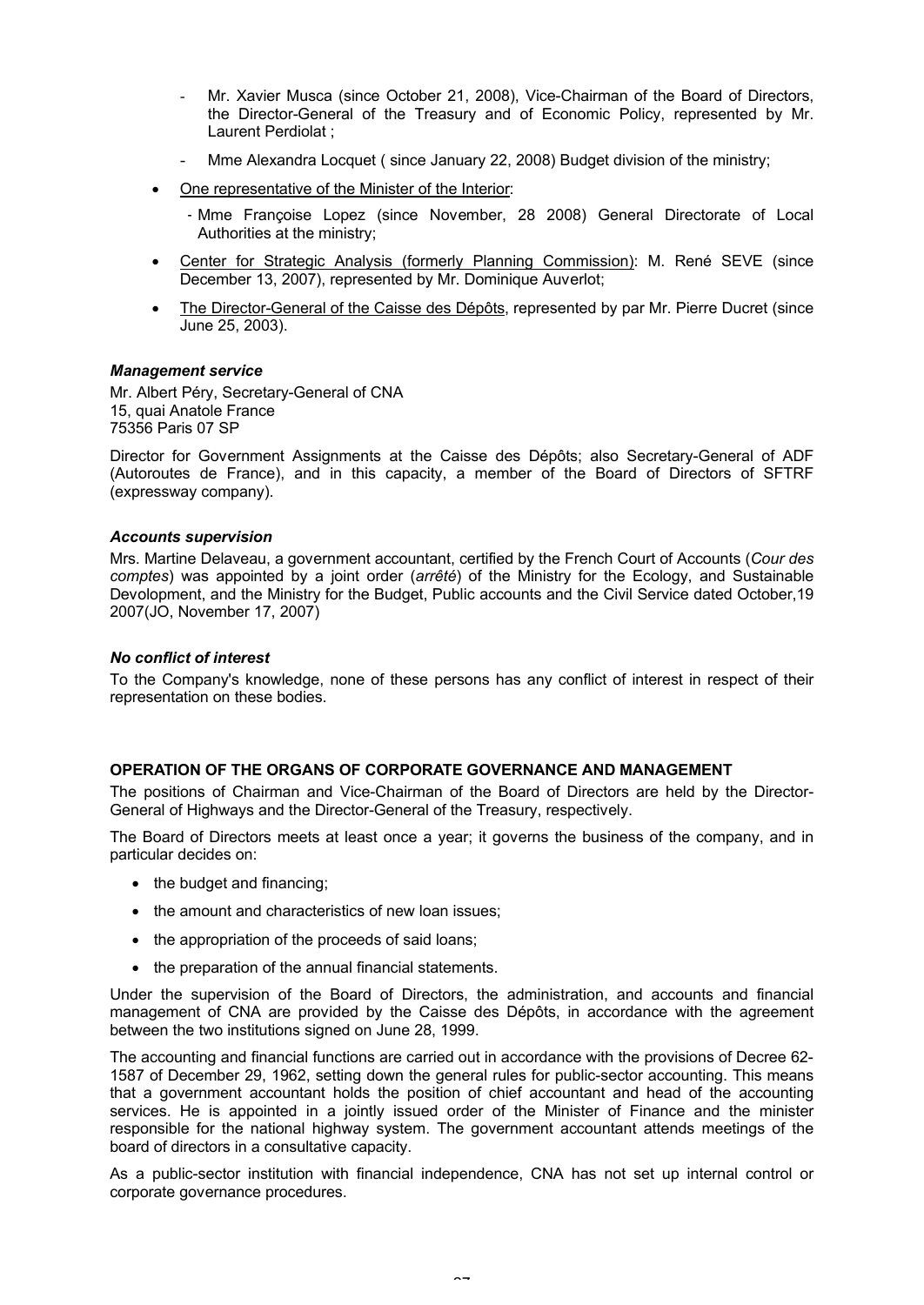# **MAJOR CONTRACTS**

On July 18, 2005, the French government launched of the privatization of the three major French expressway companies – ASF, APRR and Sanef. These three companies alone represented almost 90% of CNA's debt at the end of that year. Hence, CNA drew up amendments to the Agreement of 1996 governing the relationship between the Caisse des Dépôts and said companies, in order to provide detailed information on certain points and to amend a number of the existing specifications that had been included at a time when the government was either directly or indirectly the majority shareholder. These amendments are intended to secure reimbursement of CNA's debt by the nowprivatized companies, by imposing new financial constraints on them in the form on new financial ratios they need to respect (covenants). These are net debt/EBITDA < 7 and EBITDA/interest expense > 2.2. These additional clauses also limit the area of operations of the concessionary companies and provide the Caisse des Dépôts the right to review in advance all mergers and partial business transfers. In exchange, these additional clauses grant the concessionary companies the possibility of early reimbursement of their debt to the Caisse. These amendments formally entered into in the first half of 2006. Pursuant to the conditions of these amendments, the highway concessionary companies have committed themselves to regularly inform the CNA about their financial situation. The CNA regularly checks the compliance of the information communicated with the commitments of the highway concessionary companies and continue, in 2008, to receive twice in a year financial information.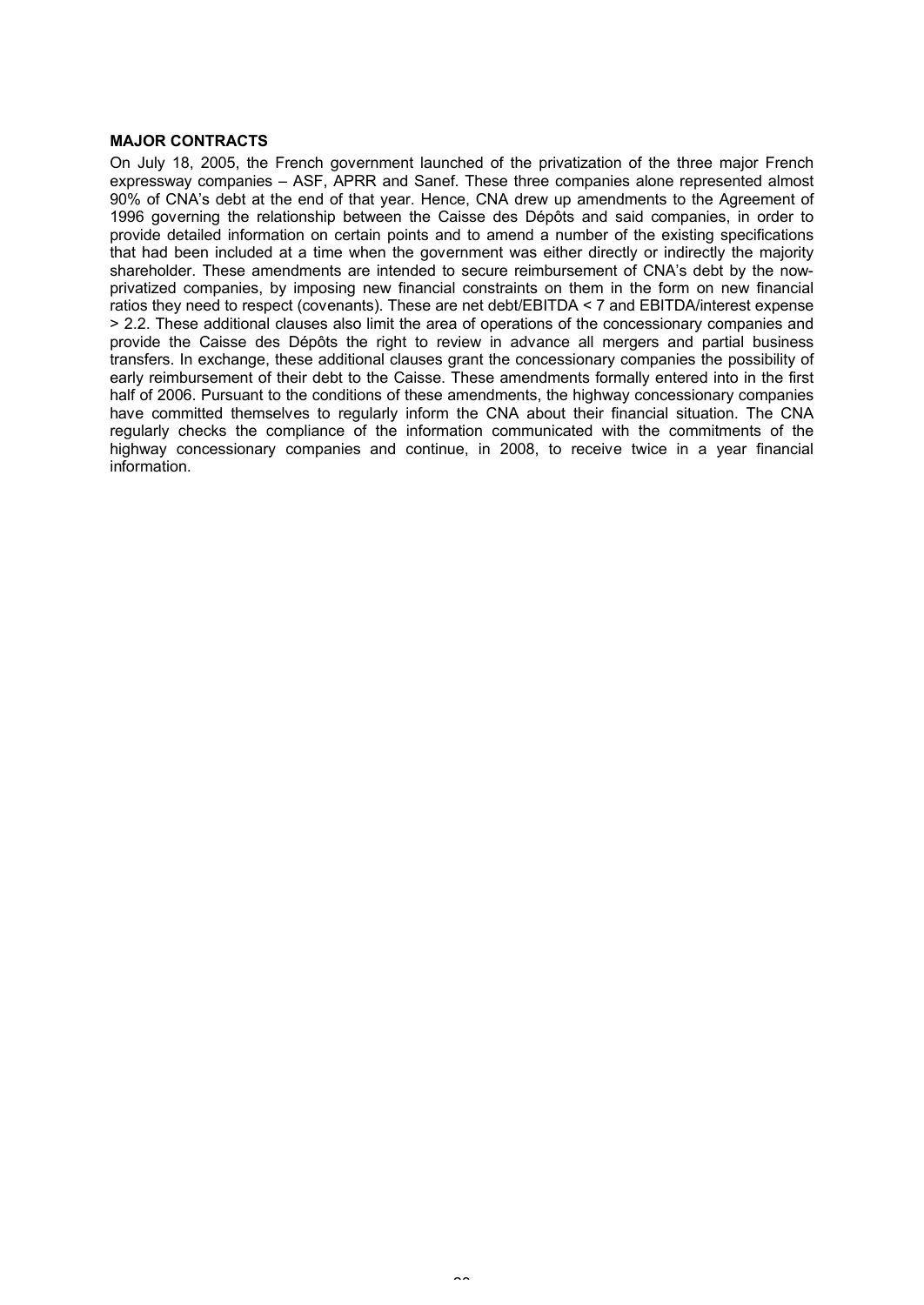# **INFORMATION ON THE ASSETS, THE FINANCIAL SITUATION AND THE EARNINGS OF THE ISSUER**

#### **BALANCE SHEET AS OF DECEMBER 31, 2008**

| <b>ASSETS</b>                                       |     | REF.NOTE AMOUNT 12/31/2008 | AMOUNT 12/31/2007 | AMOUNT 12/31/2006 |
|-----------------------------------------------------|-----|----------------------------|-------------------|-------------------|
| <b>FIXED ASSETS</b>                                 |     |                            |                   |                   |
| <b>LONG-TERM INVESTMENTS</b>                        | 3.1 | 17 003 016 017,95          | 18 675 368 672,41 | 19 882 921 297,94 |
| Direct loans to semi-public expressway<br>companies |     | 16 480 010 883,71          | 18 115 863 416,59 | 19 282 968 120,00 |
| - Accrued interest                                  |     | 523 005 134,24             | 559 505 255,82    | 599 953 177,94    |
| <b>TOTAL I:</b>                                     |     | 17 003 016 017,95          | 18 675 368 672,41 | 19 882 921 297,94 |
| <b>CURRENT ASSETS</b>                               |     |                            |                   |                   |
| <b>OPERATING RECEIVABLES</b>                        |     | 3 364 998,74               | 9 438 543,47      | 10 626 598,26     |
| Recoverable taxes and payroll taxes.                |     |                            |                   |                   |
| Accounts receivable and related.                    | 3.2 | 3 364 998,74               | 9 438 543,47      | 10 626 598,26     |
| <b>CASH ASSETS</b>                                  |     | 5 209 713,16               | 4 525 778,50      | 3 972 504,25      |
| Current account at the Caisse des Dépôts.           |     | 1 042 968,06               | 801 752,93        | 920 304,35        |
| - Interest due.                                     |     | 4 166 745,10               | 3724 025,57       | 3 052 199,90      |
| <b>TOTAL II:</b>                                    |     | 8 574 711,90               | 13 964 321,97     | 14 599 102,51     |
| <b>ASSET VARIANCES</b>                              | 3.3 | 83 334 000,00              | 65 274 000,00     | 52 860 000,00     |
| - Variances on foreign currency debt                |     |                            |                   |                   |
| - Variances on indexed debt.                        |     | 83 334 000,00              | 65 274 000,00     | 52 860 000,00     |
| <b>TOTAL III:</b>                                   |     | 83 334 000,00              | 65 274 000,00     | 52 860 000,00     |
| TOTAL GENERAL (I+II+III)                            |     | 17 094 924 729,85          | 18 754 606 994,38 | 19 950 380 400,45 |
|                                                     |     |                            |                   |                   |
| <b>LIABILITIES</b>                                  |     | REF.NOTE AMOUNT 12/31/2008 | AMOUNT 12/31/2007 | AMOUNT 12/31/2006 |
| <b>DEBT</b>                                         |     |                            |                   |                   |
| <b>BORROWINGS</b>                                   | 3.4 | 17 003 016 017,95          | 18 661 149 398,27 | 19 877 690 576,79 |
| Bond issues                                         |     | 12 651 234 086,00          | 14 250 014 535,57 | 15 372 679 088,56 |
| - Accrued interest.                                 |     | 410 013 918,35             | 446 901 389,03    | 486 957 005,84    |
| Loan contracts                                      |     | 3 828 776 797,71           | 3 851 629 606,88  | 3 905 058 310,29  |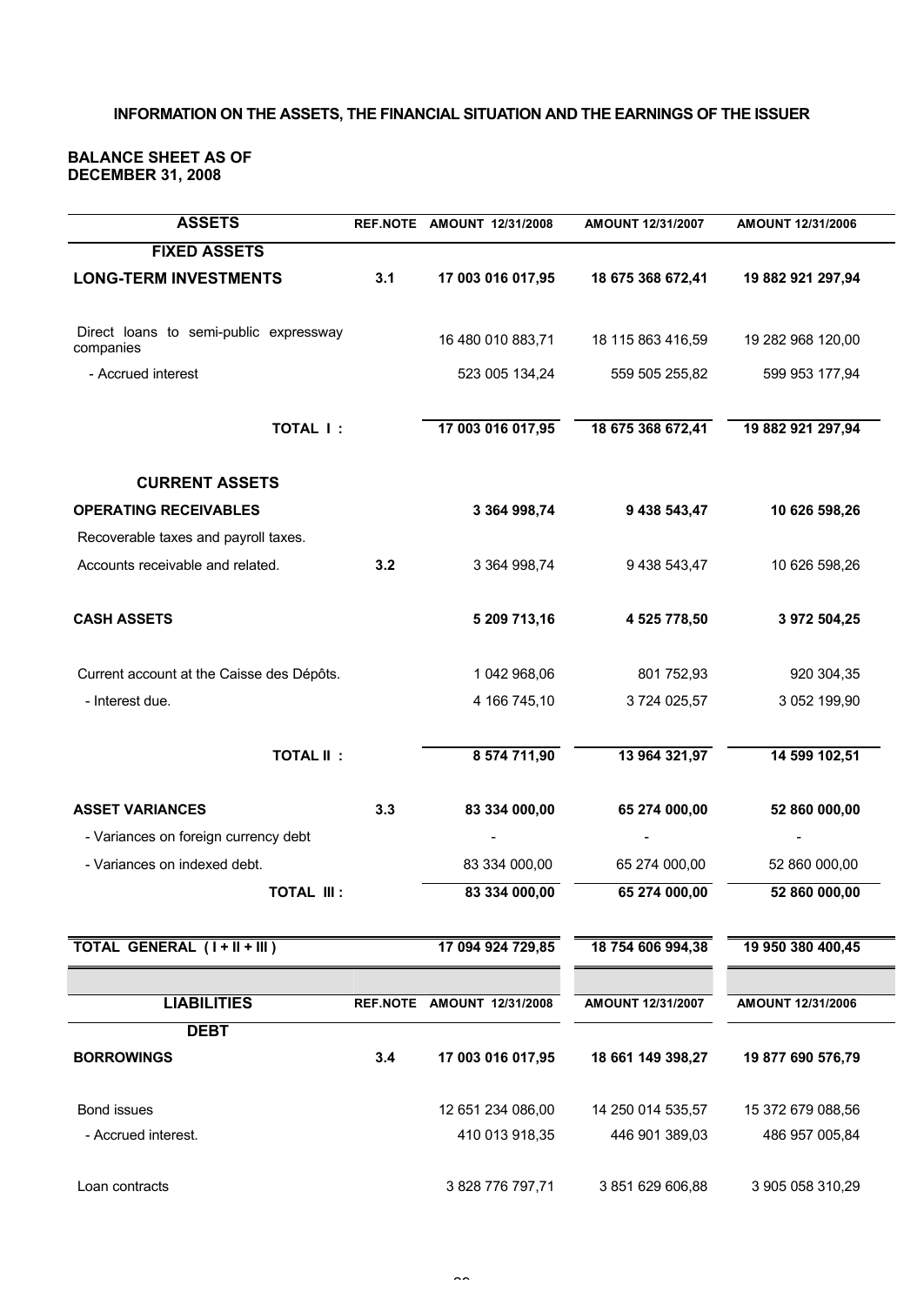| - Accrued interest.                                                                                |     | 112 991 215,89    | 112 603 866,79    | 112 996 172,10    |
|----------------------------------------------------------------------------------------------------|-----|-------------------|-------------------|-------------------|
| <b>TOTAL I:</b>                                                                                    |     | 17 003 016 017,95 | 18 661 149 398,27 | 19 877 690 576,79 |
| <b>OPERATING DEBT</b>                                                                              | 3.5 | 8 574 711,90      | 13 964 321,97     | 14 599 102,51     |
| Trade payables and related.                                                                        |     | 4 253 441,58      | 3720820,57        | 3 052 379,30      |
| Other debt                                                                                         |     | 4 321 270,32      | 10 243 501,40     | 11 546 723,21     |
| <b>TOTAL II:</b>                                                                                   |     | 8 574 711,90      | 13 964 321,97     | 14 599 102,51     |
| <b>LIABILITIES VARIANCES</b>                                                                       | 3.6 | 83 334 000,00     | 79 493 274,14     | 58 090 721,15     |
| - Variances on foreign currency debt                                                               |     |                   | 14 219 274,14     | 5 230 721,15      |
| - Variances on indexed debt.                                                                       |     | 83 334 000,00     | 65 274 000,00     | 52 860 000,00     |
| <b>TOTAL III:</b>                                                                                  |     | 83 334 000,00     | 79 493 274,14     | 58 090 721,15     |
| TOTAL GENERAL (I+II)                                                                               |     | 17 094 924 729,85 | 18 754 606 994,38 | 19 950 380 400,45 |
| OFF BALANCE SHEET COMMITMENTS                                                                      | 4.  |                   |                   |                   |
| <b>LOAN SWAPS</b>                                                                                  |     |                   |                   |                   |
|                                                                                                    |     | AMOUNT 12/31/2008 | AMOUNT 12/31/2007 | AMOUNT 12/31/2006 |
| <b>FOREIGN CURRENCY (FOREX) SWAPS</b><br>- Forex to be received (against euros to<br>be delivered) |     |                   | 302 169 577,57    | 311 158 130,56    |
| - Euros to be delivered (against forex to<br>be received)                                          |     |                   | 316 388 851,71    | 316 388 851,71    |
| - Forex translation variances                                                                      |     |                   |                   |                   |
| o Capital increase.                                                                                |     |                   |                   |                   |
| o Capital decrease.                                                                                |     |                   | 14 219 274,14     | 5 230 721,15      |
| <b>INTEREST RATE SWAPS</b>                                                                         |     |                   |                   |                   |
| - Euros to be received (against euros to<br>be delivered)                                          |     | 391 000 000,00    | 391 000 000,00    | 391 000 000,00    |

The reference notes refer to paragraphs in the Appendix.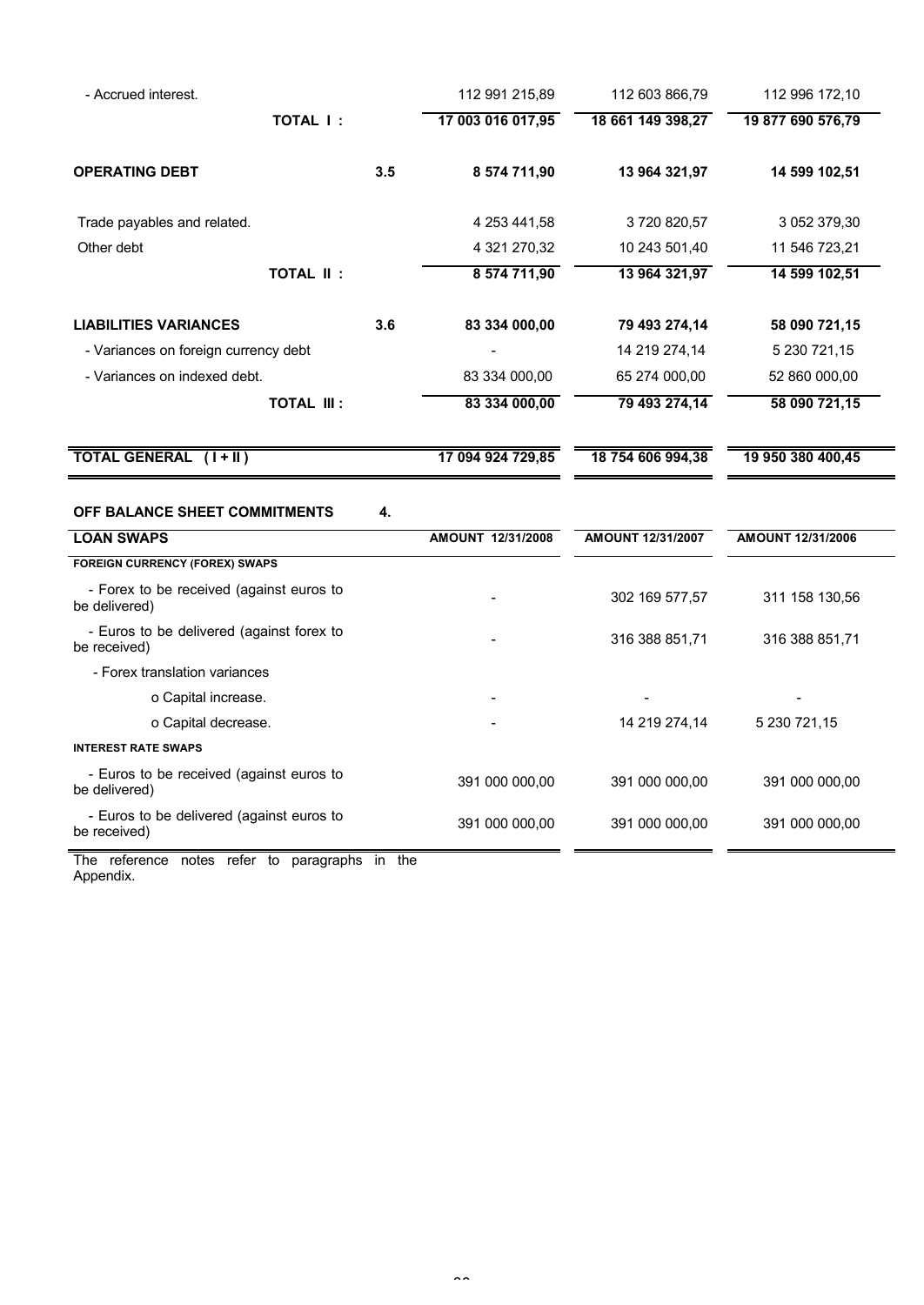# **INCOME STATEMENT AS OF DECEMBER 31, 2008**

| <b>EXPENSES</b>                                          |     | REF.NOTE AMOUNT 12/31/2008 | AMOUNT 12/31/2007 | AMOUNT 12/31/2006 |
|----------------------------------------------------------|-----|----------------------------|-------------------|-------------------|
| <b>OPERATING EXPENSES</b>                                |     |                            |                   |                   |
| OTHER EXTERNAL PURCHASES AND EXPENSES                    |     | 2 841 391,10               | 2 780 150,46      | 3 490 852,62      |
| - Remuneration of intermediaries.                        | 5.1 | 493 004,00                 | 255 428,54        | 672 221,74        |
| - Reimbursement to CDC for administrative costs.         |     | 1933 625,47                | 2 127 429,02      | 2 130 391,85      |
| - Commissions for financial services.                    |     | 412 893,09                 | 395 424,36        | 682 674,85        |
| - Advertisements, media research and programs.           |     | 1868,54                    | 1868,54           | 5 5 6 4 , 18      |
|                                                          |     |                            |                   |                   |
| <b>TOTAL</b>                                             |     | 2 841 391,10               | 2 780 150,46      | 3 490 852,62      |
| <b>FINANCIAL EXPENSES</b>                                |     |                            |                   |                   |
| <b>AMORTIZATION OF</b><br><b>REIMBURSEMENT PREMIUMS:</b> |     |                            |                   |                   |
| <b>OTHER FINANCIAL EXPENSES:</b>                         | 5.4 | 988 751 380,34             | 1 071 848 411,88  | 1 199 201 440,60  |
| - Interest on borrowings and advances.                   |     | 966 570 608,24             | 1 050 657 447,76  | 1 153 286 303,77  |
| - Net expense on swaps.                                  |     | 6 069 626,79               | 6 905 386,92      | 6 579 510,58      |
| - Losses on foreign exchange.                            |     |                            |                   | 113 588,22        |
| - Payment of interest received to SEMCAs                 |     | 16 111 145,31              | 14 285 577,20     | 39 222 038,03     |
| <b>TOTAL</b>                                             |     | 988 751 380,34             | 1 071 848 411,88  | 1 199 201 440,60  |
| <b>EXCEPTIONAL EXPENSES</b>                              |     |                            |                   |                   |
| <b>EXCEPTIONAL ADMINISTRATIVE EXPENSES:</b>              |     |                            |                   | 10 535,90         |
| - Penalties on contracts                                 |     |                            |                   |                   |
| - Payback of lapsed coupons.                             |     |                            |                   | 10 535,90         |
| - Other exceptional expenses.                            |     |                            |                   |                   |
| <b>TOTAL</b>                                             |     |                            |                   | 10 535,90         |
| <b>OVERALL TOTAL</b>                                     |     | 991 592 771,44             | 1 074 628 562,34  | 1 202 702 829,12  |

٦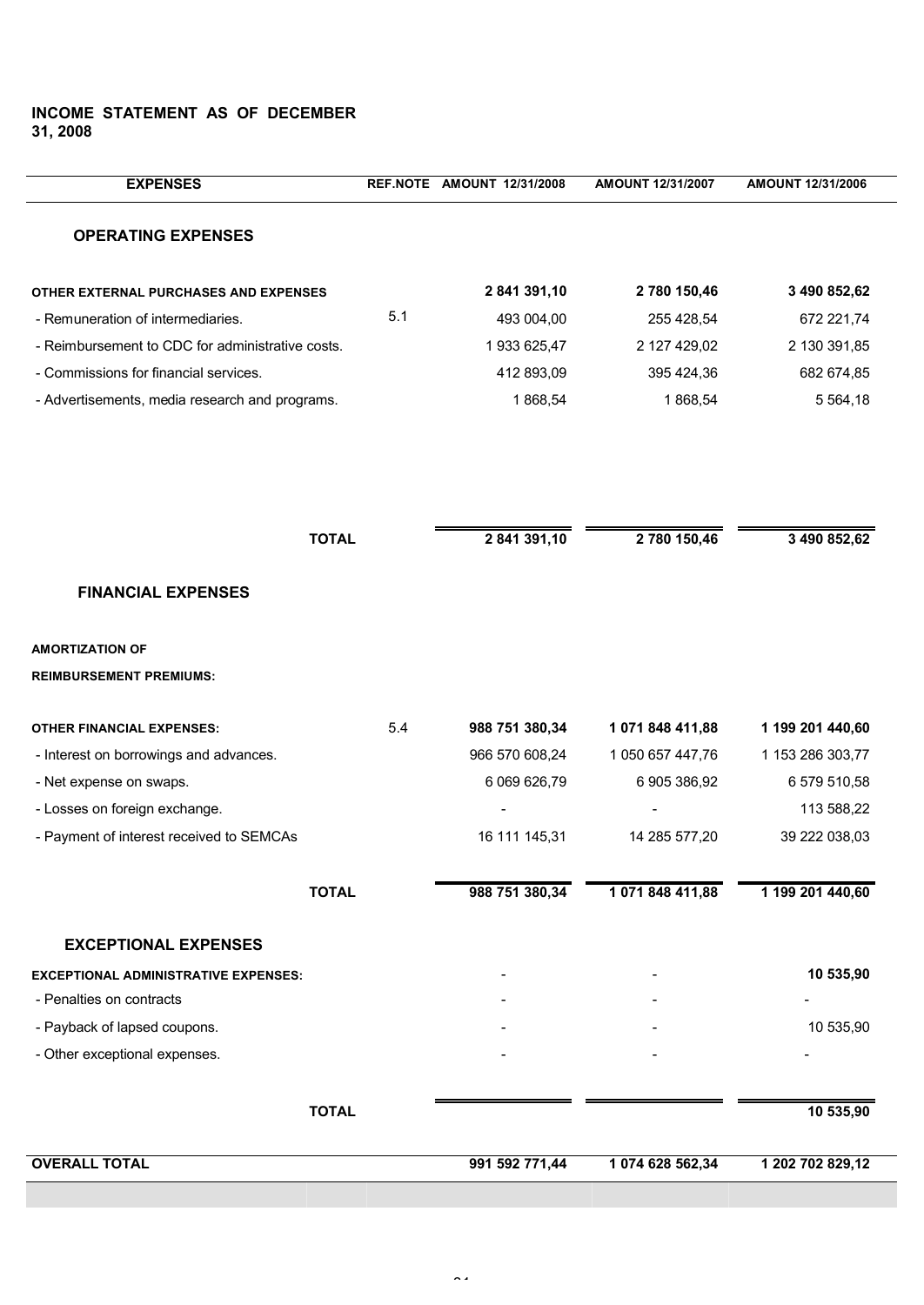| <b>REVENUE</b>                                            |     | REF.NOTE AMOUNT 12/31/2008 | AMOUNT 12/31/2007 | AMOUNT 12/31/2006 |
|-----------------------------------------------------------|-----|----------------------------|-------------------|-------------------|
| <b>OPERATING REVENUES</b>                                 |     |                            |                   |                   |
| <b>REIMBURSEMENTS BY SEMCAs:</b>                          | 5.5 | 2 841 391,10               | 2 780 150,46      | 3 490 852,62      |
| - Of administrative expenses.                             |     | 2 573 107,10               | 2 761 464,77      | 3 098 499,42      |
| - Of taxes and duties.                                    |     |                            |                   |                   |
| - Of loan issuance costs.                                 |     | 268 284,00                 | 18 685,69         | 392 353,20        |
| <b>TOTAL</b>                                              |     | 2 841 391,10               | 2 780 150,46      | 3 490 852,62      |
| <b>FINANCIAL REVENUES</b>                                 |     |                            |                   |                   |
| <b>INTEREST AND OTHER REVENUES:</b>                       |     | 976 806 980,13             | 1 061 280 700,25  | 1 163 031 602,47  |
| - Interest on loans.                                      |     | 966 570 608,24             | 1 050 657 447,76  | 1 153 286 303,77  |
| - Interest on cash assets.                                |     | 4 166 745,10               | 3717865,57        | 3 052 199,90      |
| - Reimbursements by SEMCAs:                               |     |                            |                   |                   |
| . of forex losses and net expenses on swaps.              |     | 6 069 626,79               | 6 905 386,92      | 6 693 098,80      |
| . of various financial expenses.                          |     |                            |                   |                   |
| <b>OTHER FINANCIAL REVENUE:</b>                           |     | 11 944 400,21              | 10 567 711,63     | 36 169 838,13     |
| - Exchange-rate gains.                                    |     | 5 507 313,89               | 250 514,53        | 5 941 057,99      |
| - Other.                                                  |     | 6 437 086,32               | 10 317 197,10     | 30 228 780,14     |
| TOTAL                                                     |     | 988 751 380,34             | 1 071 848 411,88  | 1 199 201 440,60  |
| <b>EXCEPTIONAL REVENUES</b>                               |     |                            |                   |                   |
| <b>EXCEPTIONAL REVENUES ON ADMINISTRATIVE OPERATIONS:</b> |     |                            |                   |                   |
| - Penalties received on contracts.                        |     |                            |                   |                   |
| - Lapsed coupons and bonds.                               |     |                            |                   | 10 535,90         |
| - Euro revenues from forex transaction variances.         |     |                            |                   |                   |
| - Other.                                                  |     |                            |                   |                   |
| <b>TOTAL</b>                                              |     |                            |                   | 10 535,90         |
| <b>OVERALL TOTAL</b>                                      |     | 991 592 771,44             | 1 074 628 562,34  | 1 202 702 829,12  |

The reference notes refer to paragraphs in the Appendix.

 $\overline{\phantom{0}}$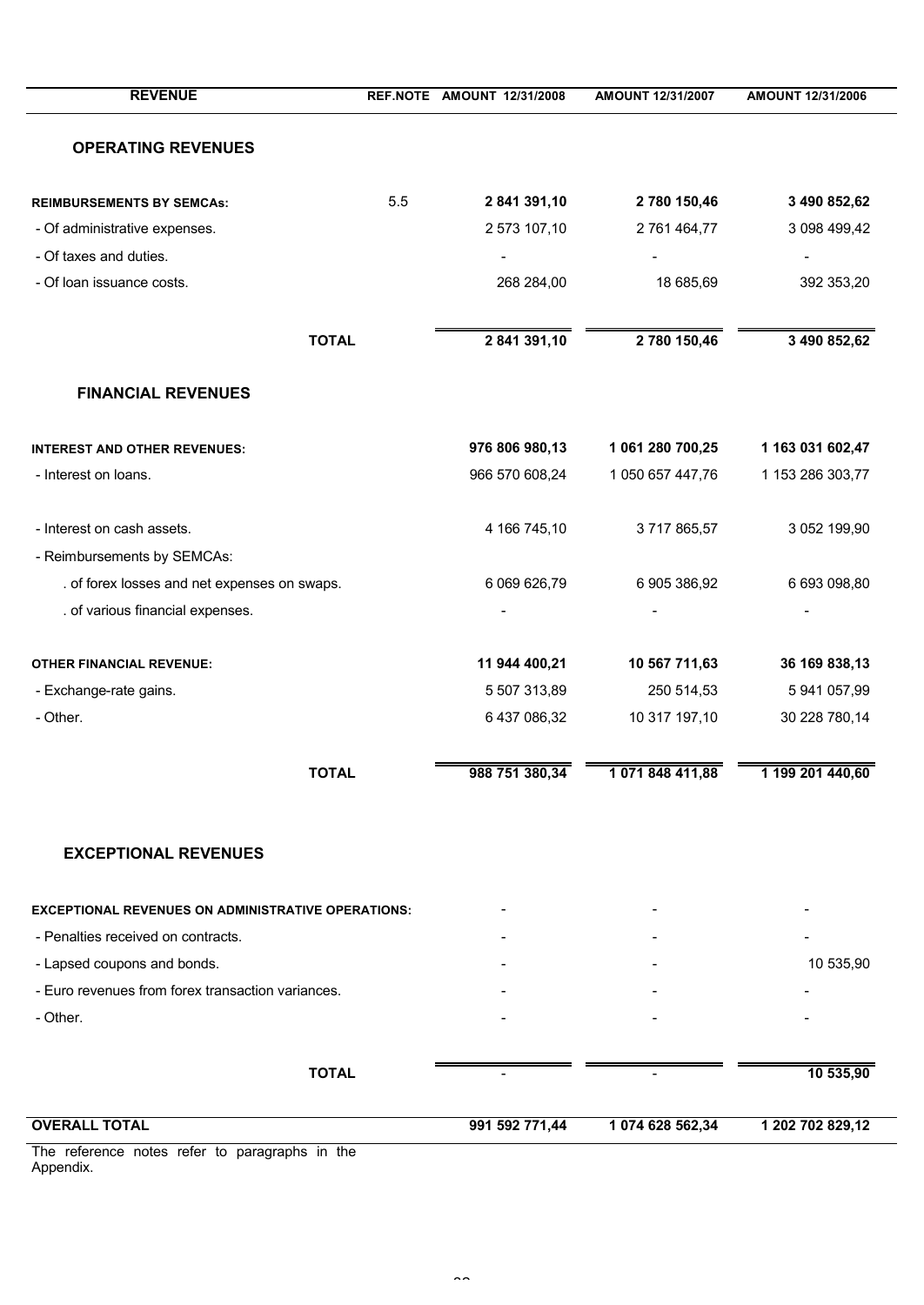# **APPENDIX**

# **1. LEGAL STATUS OF THE COMPANY**

The CNA is a national public-sector administrative institution with a corporate structure and financial independence.

It is subject to the general principles of public-sector accounting, has a government accountant, and, in accordance with the decree establishing the institution, the Caisse des Dépôts provides its administrative management under the supervision of the Board of Directors of the CNA.

# **2. GENERAL ACCOUNTING PRINCIPLES**

The financial statements are presented in compliance with General Instruction M-91 regarding the accounts of national public-sector administrative institutions.

The accounting principles applied are:

- · operational continuity;
- constant and consistent application of methods;
- independence of each fiscal year.

The basic method of valuation in the accounts is the historical cost method.

# **3. METHODS APPLIED TO THE PRINCIPAL ITEMS OF THE BALANCE SHEET**

# **ASSETS**

# **3.1. Long-term investments**

The amount in the balance sheets corresponds to loans actually disbursed.

The amount of accrued interest is attached to the loan lines and is calculated *pro rata temporis*, based on the amount accrued and not yet due.

Each loan is recorded at gross value; commissions, premiums and costs are simultaneously passed on as a single package to the semi-public companies (SEMs) that hold the expressway concessions.

# **3.2. Trade receivables**

This item is comprised principally of revenue on interest accrued on loan swap operations which are passed on to the semi-public companies (SEMs) holding the expressway concessions.

# **3.3. Asset variances**

The following are recorded under this item:

- Unrealized losses on debt denominated in currencies outside the euro zone, resulting from the difference between the exchange rate applied to historical cost and the rate applying at the end of the fiscal year;

For currencies within the euro zone, and in compliance with Article 28 of the "DDOEF" Act (a law with various economic and financial provisions), the exchange rate employed is that determined on December 31, 1998 and approved by the Council of Ministers of the European Union;

- the loss on the indexation of indexed bond issues.

# **LIABILITIES**

# **3.4. Borrowings**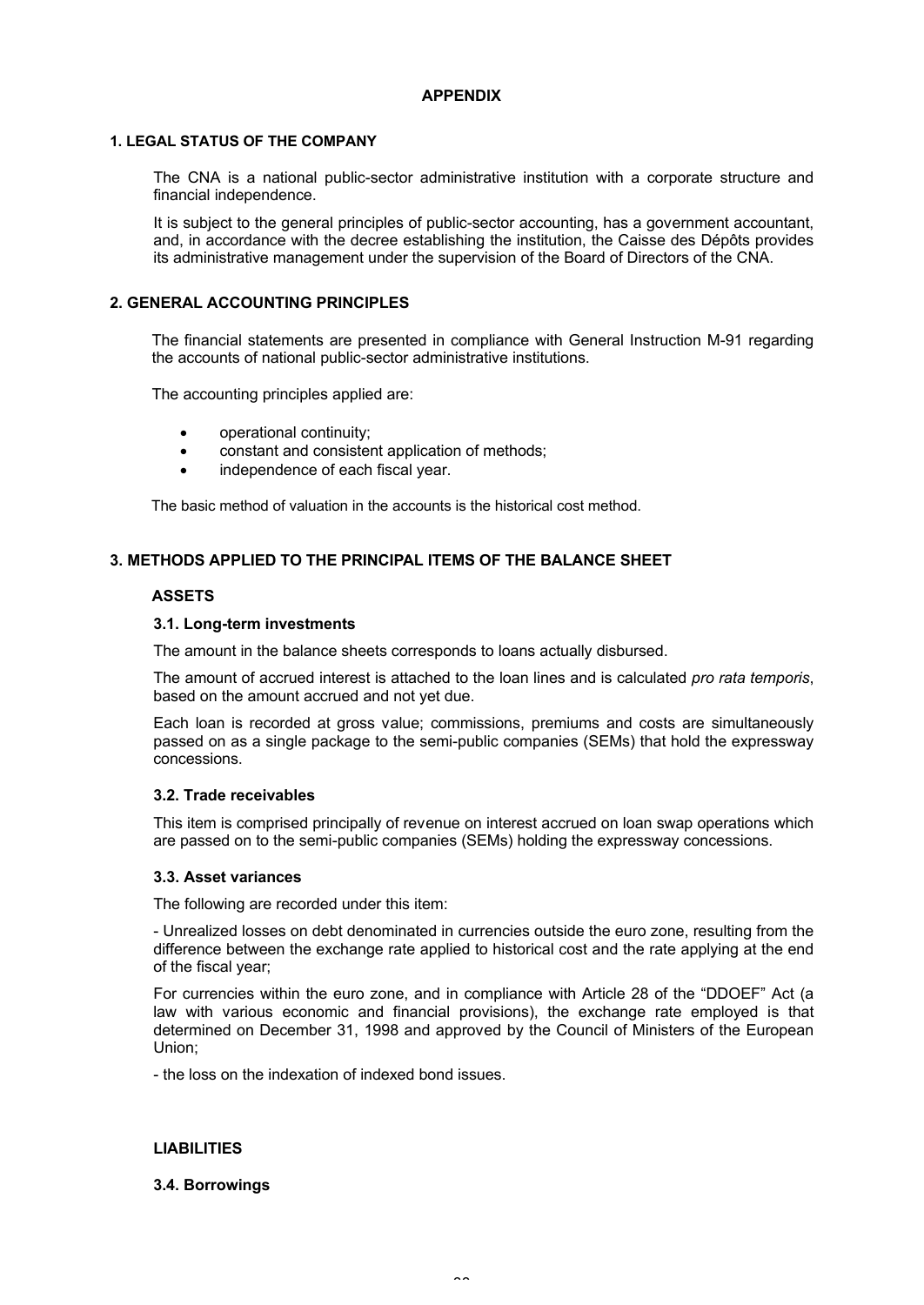Borrowings are recorded at their reimbursement value. Borrowings in foreign currencies are translated and recorded on the basis of the exchange rate prevailing on the last day of the fiscal year.

Interest accrued on borrowings in France and abroad is calculated *pro rata temporis*. For borrowings in currencies not in the euro zone euro, this interest is measured on the basis of the exchange rate prevailing on the last day of the fiscal year.

# **3.5. Operating debt**

Operating debt corresponds to cash advances from the semi-public companies (SEMs) holding expressway concessions, the reversion to these companies of the earnings on interest accrued on loan swaps, and to interest accrued on current cash assets to be repaid to them.

# **3.6. Variances on liabilities**

This item includes:

- unrealized gains on borrowings denominated in foreign currencies not in the euro zone, resulting from the difference between the exchange rate applied to historical cost and the exchange rate applying at the end of the fiscal year.

For currencies within the euro zone, and in application of Article 28 of the "DDOEF" Act (a law with various economic and financial provisions), the exchange rate employed is that determined on December 31, 1998 and approved by the Council of Ministers of the European Union.

- the loss due to the effects of indexation of inflation adjusted bond issues on loans to semipublic companies (SEMs) holding expressway concessions.

# **4. OFF-BALANCE SHEET COMMITMENTS**

# **Loan swaps**

These concern either swaps of foreign currencies against euros, or hedging through interestrate swaps.

For foreign exchange operations, off-balance sheet amounts in euros are calculated on the basis of the exchange rate applying at the end of the fiscal year, while the initial borrowing remaining under liabilities in the balance sheet. Revaluation differences are recorded under exchange rate variances (unrealized gains or losses).

For interest-rate swaps, only the par values are recorded when the swaps are initiated.

# **5. COMMENTS ON THE INCOME STATEMENT**

# **EXPENSES**

# **5.1. Remuneration of intermediaries**

This item is principally comprised of placement commissions in relation to bond issues on the French and foreign markets, the annual subscription fee to Euronext and the fees of rating agencies

# **5.2. Reimbursement to CDC for administrative costs**

This expense is for services billed by the Caisse des Dépôts in exchange for the administrative, accounting and financial management services it provides to the CNA.

# **5.3. Commissions for financial services**

These are financial services commissions on coupons due and amortized bonds, payable to intermediaries holding securities accounts and other financial intermediaries.

# **5.4. Other financial expenses**

CNA repays to expressway companies the interest on funds invested with the CDC, foreignexchange gains, and other financial revenues.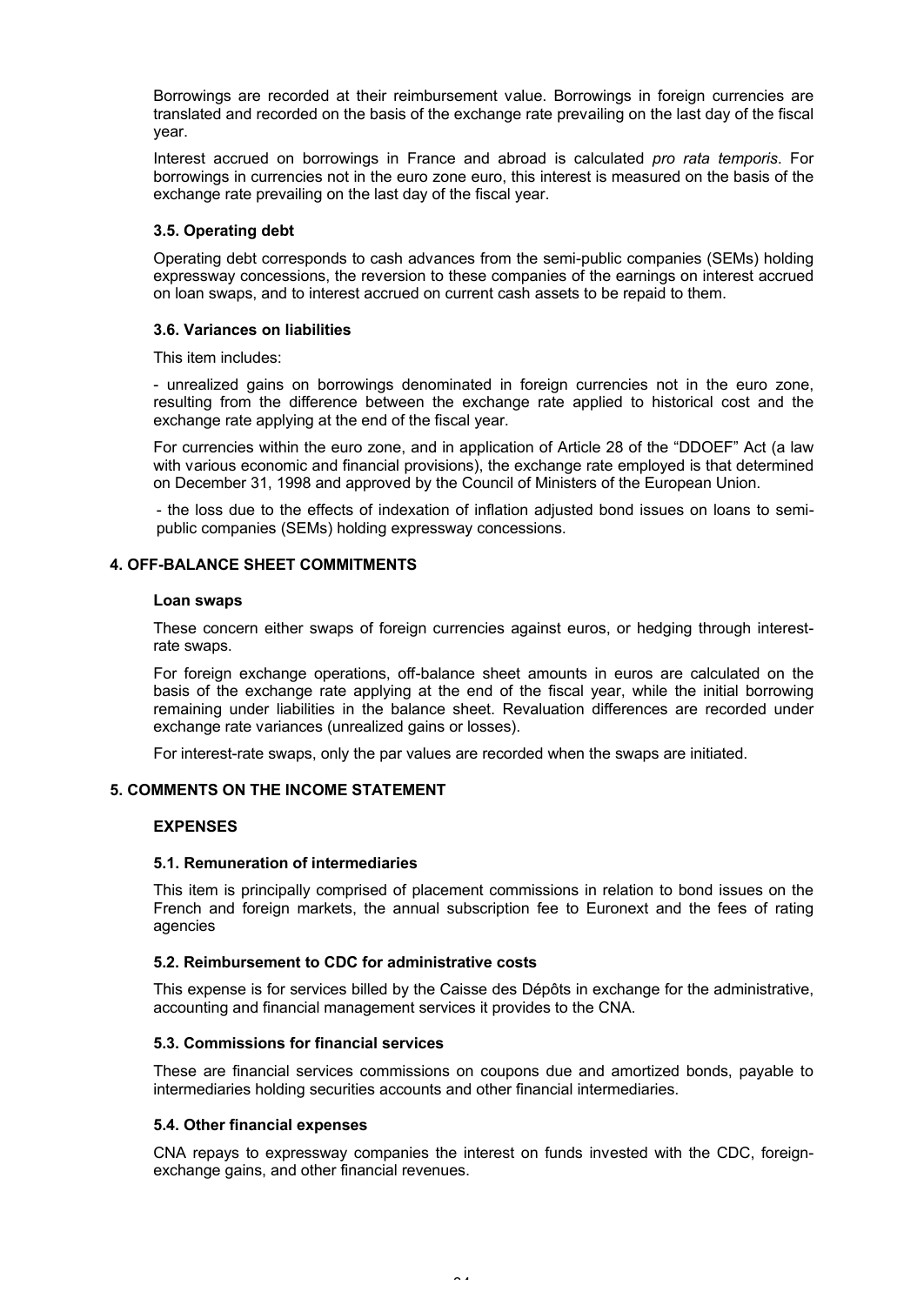# **PROFIT**

# **5.5. Reimbursements by SEMs**

Each semi-public company (SEMs) holding an expressway concession pays its share in the reimbursement of all CNA's operating, financial, and exceptional expenses. Consequently, the profit for the period is systematically equal to zero.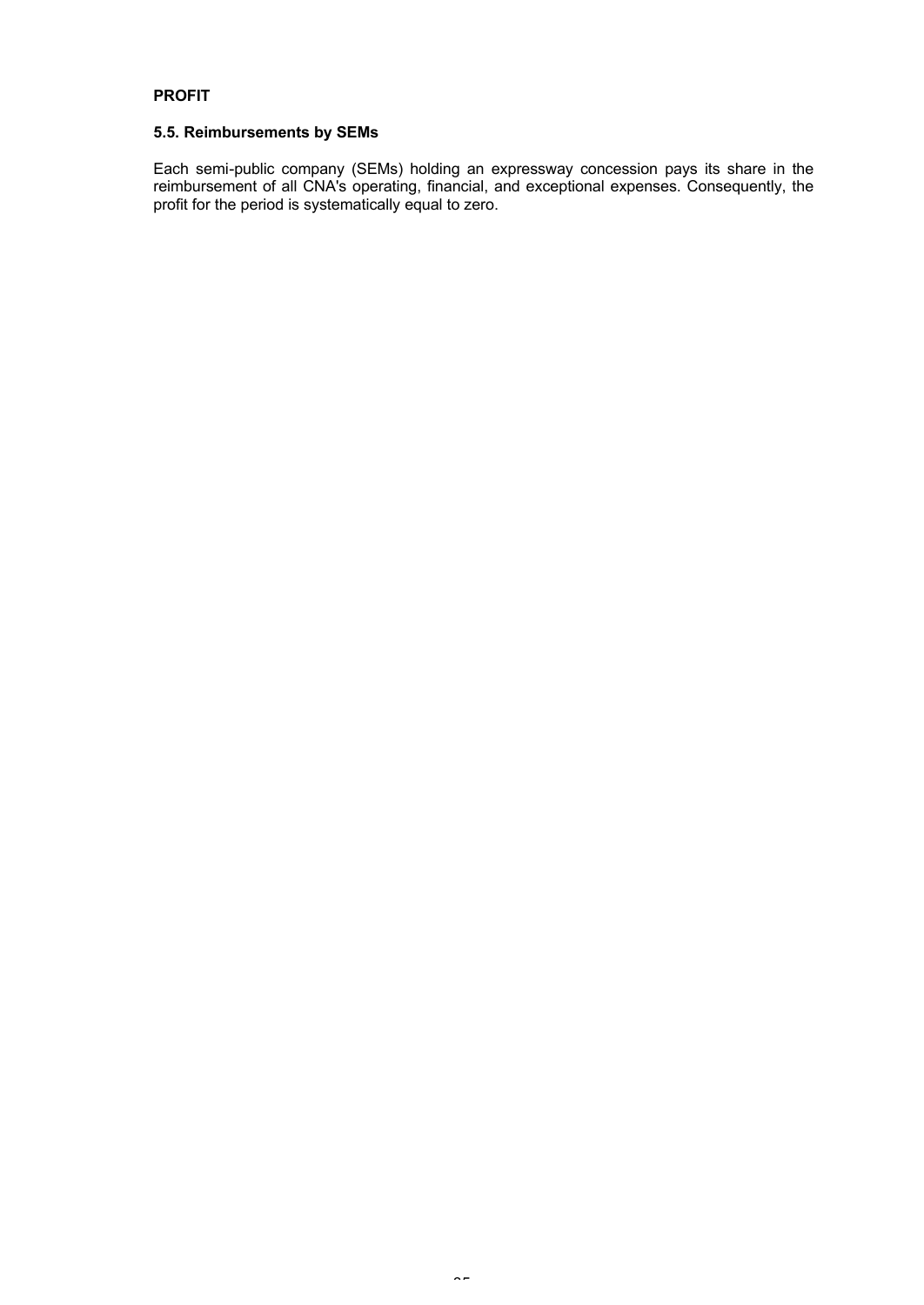# **ANALYSIS OF INCOME STATEMENT AS OF DECEMBER 31, 2008**

# **EXPENSES**

#### **Operating expenses**

Operating expenses increased by 61,241 euros overall. This is due, on the one hand, to "Remuneration of intermediaries," up by 237,575 euros, and, on the other, to "Reimbursement to CDC for administrative costs," down by 193,804 euros, and "Commissions for financial services," up by 17,469 euros.

#### **Financial expenses**

Overall financial costs decreased by 83.1 million euros from the previous year. This general decrease is due to lower costs for "Interest on borrowings and advances" (–84.1 million euros) and "Net expense on swaps" (–835,760 euros) in combination with an increase in "Payment of interest received to SEMCAs" (+1.8 million euros).

# **INCOME**

Because of the transparency between CNA and semi-public companies (SEMs) holding expressway concessions, the latter paid their share of all operating and financial charges, which are booked as income for CNA under **"Reimbursements by SEMCAs"** and **"Interest and other revenues."** Changes in these revenues are therefore identical to the changes in corresponding expenses.

Income other than those stated above appear as:

- interest on cash assets;
- exchange-rate gains;
- other financial revenues.

These are paid to semi-public companies holding expressway concessions and booked as expenses under "Payment of interest received to SEMCAs."

In the same way as financial expenses, overall financial revenues declined, by 83.1 million euros. The overall decline is due chiefly to respective declines in "Interest on loans" (–84.1 million euros) and "Other" under "Other financial revenue" (–3.8 million euros) as well as to the increase in "Exchangerate gains" (+5.2 million euros).

# **Commitments on Futures Contracts**

# **Type of operations**

CNA's derivative contracts transactions are detailed in the tables as set forth hereafter.

These transactions consist of currency and interest rate swaps (loan swaps) used to hedge future payments on borrowings denominated in foreign currencies and in euros.

The purpose of swap operations on borrowings denominated in foreign currencies is to reduce their inherent foreign exchange risk and balance out the risks incurred on the different currencies in which CNA's debt is denominated.

Interest rate swap transactions are intended to change the nature of the interest rates on loans contracted.

# **GENERAL ACCOUNTING PRINCIPLES**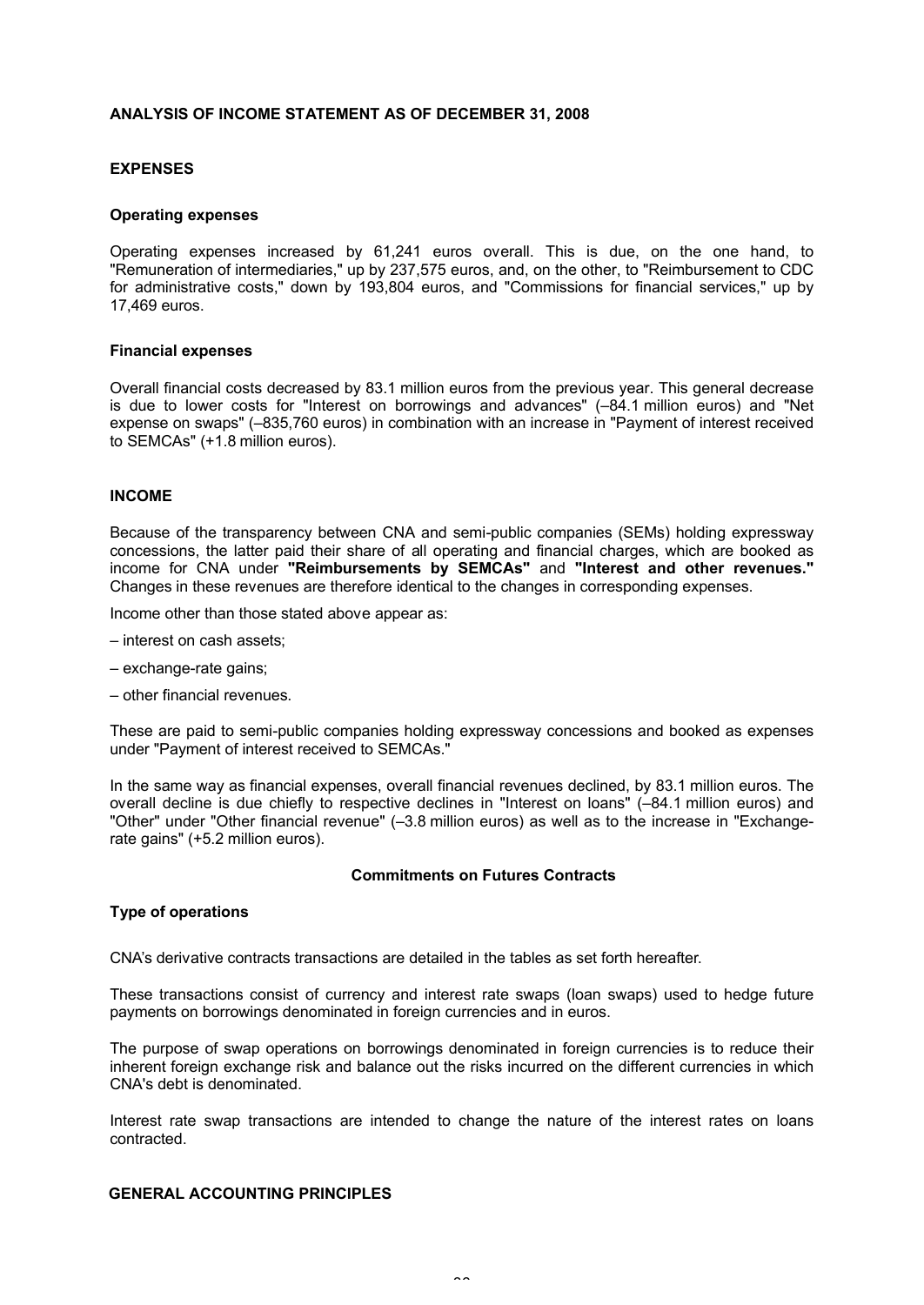#### *\* Recognition of commitments*

Foreign currency swaps are recorded off-balance sheet in euros, on the basis of the exchange rate at the end of the accounting period, while the initial loan amount remains recorded as a liability on the balance sheet. Revaluation variances are recorded as unrealized gains or losses in forex translation.

For interest-rate swap transactions, par values are recorded when the swaps are initiated.

# *\* Recognition of revenue and expense*

On maturity, financial flows on foreign exchange and interest rate swaps are transferred to third-party accounts in order to reduce the level of revenues and expenses. Net income on the swap is recorded under "other financial expense" or "interest and related financial revenue."

Interest accrued on foreign currency swaps is measured on the basis of the exchange rate applying at the end of the accounting period, with net income (loss) recorded under the items indicated above.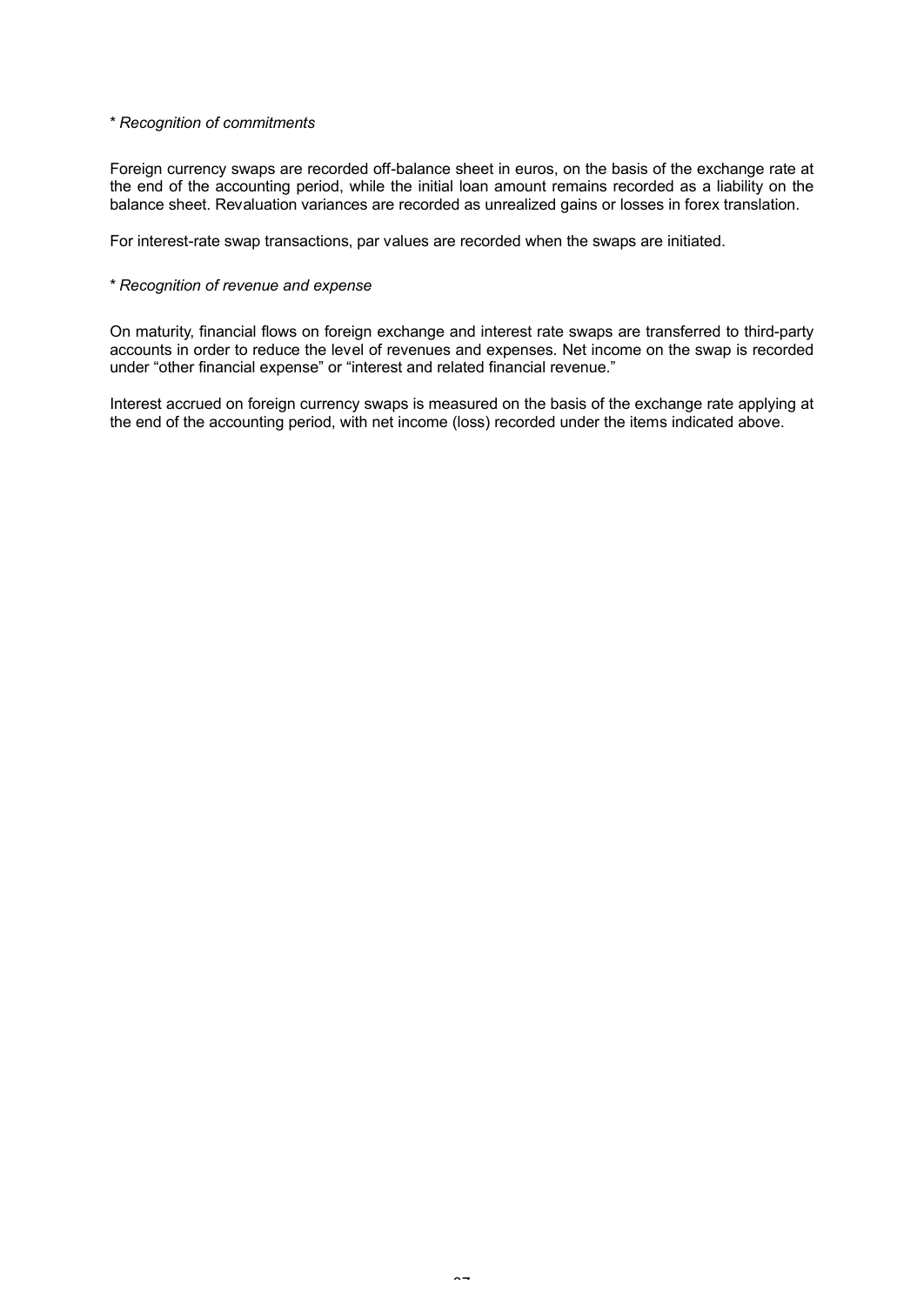# **FINANCIAL INFORMATION**

# **BREAKDOWN OF OUTSTANDING DEBT AS OF DECEMBER 31, 2008**

# *(in millions of euros)*

| <b>BORROWINGS</b> | < 1 yr | from 1 to 5 yrs | more than 5 yrs | <b>Total</b> |
|-------------------|--------|-----------------|-----------------|--------------|
| <b>Bonds</b>      | 1491   | 5 5 0 4         | 5 6 5 6         | 12 651       |
| Contractual       | 57     | 715             | 3 0 5 7         | 3829         |
| Total             | 1 548  | 6 2 1 9         | 8713            | 16 480       |

No significant event has occurred since December 31, 2008, that would modify the financial statements of CNA.

**2. Observations, reservations or refusal of certifications by authorised auditors**: None.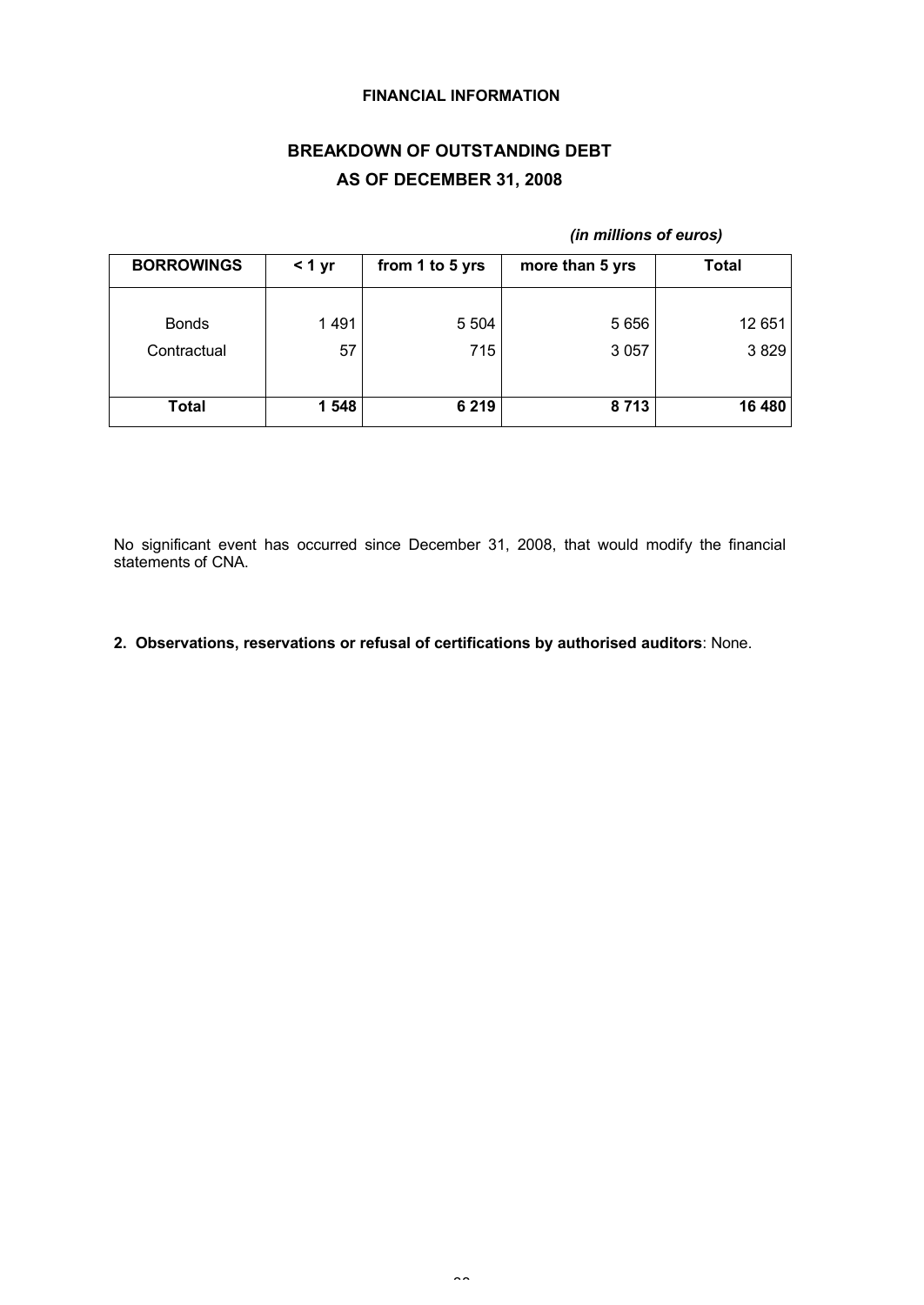# **LIST OF BORROWINGS AS OF DECEMBER 31, 2008**

# **FUNDS BORROWED ON THE FRENCH BOND MARKET.**

| <b>ISIN</b> |                                          | <b>SETTLEMENT</b> | <b>FINAL</b><br><b>PAYMENT</b> | <b>LISTING</b> | <b>RATE</b> | <b>NOTIONAL</b>  | <b>OUTSTANDING</b> |              |
|-------------|------------------------------------------|-------------------|--------------------------------|----------------|-------------|------------------|--------------------|--------------|
|             | <b>BOND DESIGNATION</b>                  | <b>DATE</b>       | <b>DATE</b>                    | <b>MARKET</b>  | %           | <b>AMOUNT</b>    | <b>CAPITAL</b>     | <b>CURRE</b> |
| CODE        |                                          |                   |                                | $(*)$          | (*)         |                  |                    |              |
|             | <b>BONDS NOT GUARANTEED BY THE STATE</b> |                   |                                |                |             |                  |                    |              |
|             | 0000197071 7.50% 1995-2010 381.13 M EUR  | 26/06/1995        | 26/06/2010                     | <b>FR</b>      | 7.50        | 381 125 000.00   | 381 125 000.00     | EL           |
|             | 0000197261 7.50% 1995-2009 457.35 M EUR  | 29/09/1995        | 29/09/2009                     | <b>FR</b>      | 7.50        | 457 350 000.00   | 428 095 607.25     | EL           |
|             | 0000197576 6.70% 1996-2010 381.12 M EUR  | 05/02/1996        | 05/02/2010                     | <b>FR</b>      | 6.70        | 381 125 000.00   | 381 125 000.00     | EL           |
|             | 0000197816 6.80% 1996-2012 228.67 M EUR  | 13/05/1996        | 13/05/2012                     | <b>FR</b>      | 6.80        | 228 675 000.00   | 228 675 000.00     | EL           |
|             | 0000207052 6.75% 1996-2009 304.90 M EUR  | 15/07/1996        | 15/07/2009                     | <b>FR</b>      | 6.75        | 304 900 000.00   | 304 900 000.00     | EL           |
|             | 0000207128 6.70% 1996-2011 365.88 M EUR  | 09/09/1996        | 09/09/2011                     | <b>FR</b>      | 6.70        | 365 880 000.00   | 365 880 000.00     | EL           |
|             | 0000582637 6.00% 1999-2009 762.25 M EUR  | 03/04/1999        | 24/01/2009                     | <b>FR</b>      | 6.00        | 762 245 086.00   | 758 120 674.00     | EL           |
|             | 0000582660 5.85% 1999-2013 1100 M EUR    | 03/04/1999        | 24/03/2013                     | <b>FR</b>      | 5.85        | 1 100 000 000.00 | 1079 817 136.00    | EL           |
|             | 0000582678 5.90% 1999-2011 1400 M EUR    | 03/04/1999        | 06/06/2011                     | <b>FR</b>      | 5.90        | 1 400 000 000.00 | 1 288 277 357.00   | EL           |
|             | 0000582686 5.80% 1999-2012 1200 M EUR    | 03/04/1999        | 20/10/2012                     | <b>FR</b>      | 5.80        | 1 200 000 000.00 | 1 079 020 400.00   | El           |
|             | 0010212613 3.75% 2005-2025 336.26 M EUR  | 15/07/2005        | 15/07/2025                     | <b>FR</b>      | 3.75        | 336 263 911.75   | 336 263 911.75     | EL           |

*(\*) FR: PARIS LU: LUXEMBOURG CH: SWITZERLAND GB: LONDON*

# **FUNDS BORROWED FROM FRENCH INSTITUTIONS.**

| <b>ISIN</b> |                                  | <b>SETTLEMENT</b> | <b>FINAL</b><br><b>PAYMENT</b> | <b>RATE</b> | <b>NOMINAL</b> | <b>OUTSTANDING</b> |              |
|-------------|----------------------------------|-------------------|--------------------------------|-------------|----------------|--------------------|--------------|
|             | LOAN DESIGNATION                 | DATE              | <b>DATE</b>                    | $\%$        | <b>AMOUNT</b>  | <b>CAPITAL</b>     | <b>CURRE</b> |
| CODE        |                                  |                   |                                | (*)         |                |                    |              |
|             | 5.22% 2002-2022 20 M EUR ATMB    | 28/03/2002        | 28/03/2022                     | 5.22        | 20 000 000.00  | 14 000 000.00      | El           |
|             | 4.87% 2004-2027 80.65 M EUR APRR | 14/06/2004        | 01/07/2027                     | 4.87        | 80 650 000.00  | 78 177 232.51      | EL           |

# **- FUNDS BORROWED ON THE INTERNATIONAL BOND MARKET.**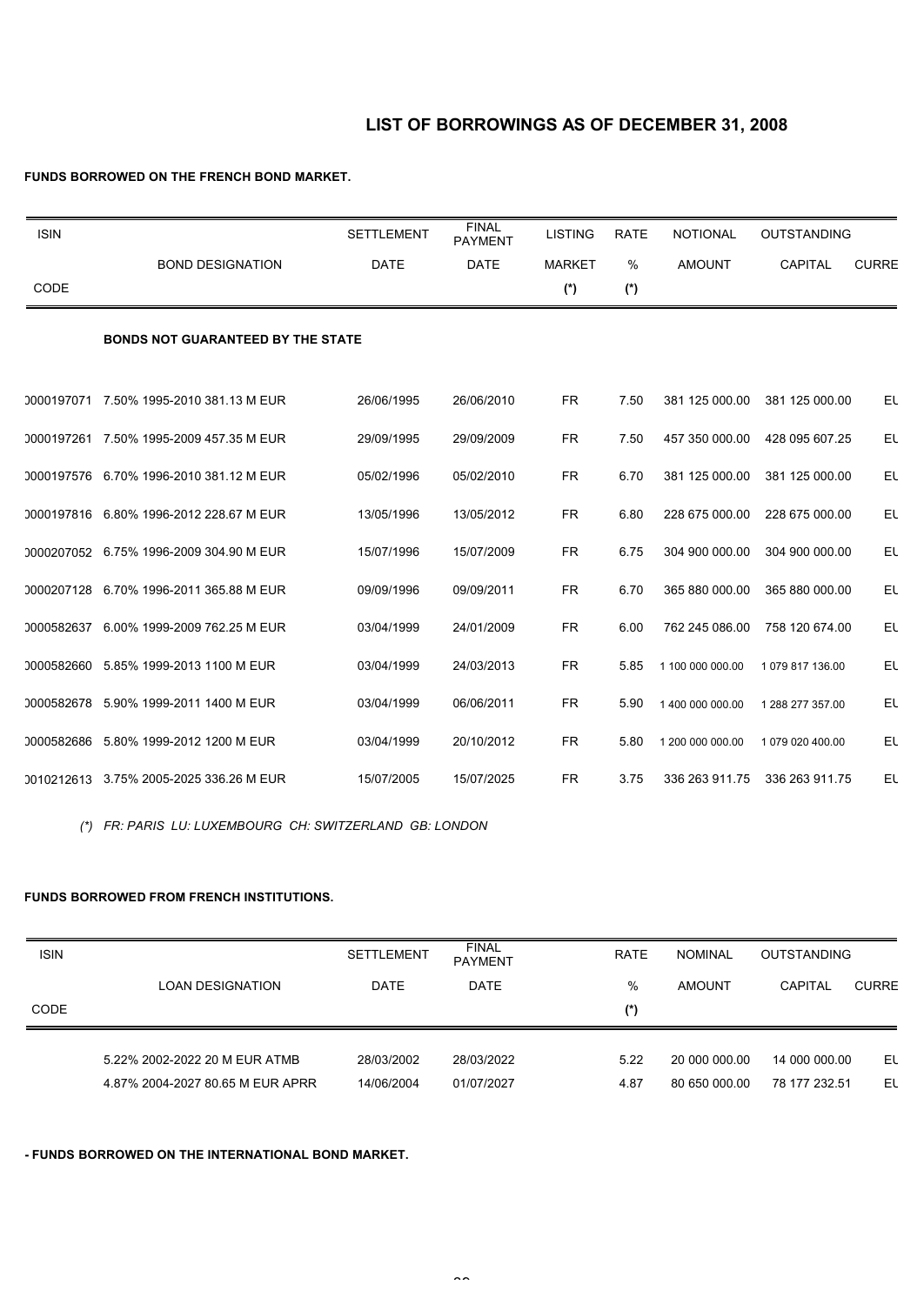| <b>ISIN</b> |                                          | <b>SETTLEMENT</b> | <b>FINAL</b><br><b>PAYMENT</b> | <b>LISTING</b> | <b>RATE</b>   | <b>NOMINAL</b>   | <b>OUTSTANDING</b>             |
|-------------|------------------------------------------|-------------------|--------------------------------|----------------|---------------|------------------|--------------------------------|
|             | <b>LOAN DESIGNATION</b>                  | <b>DATE</b>       | <b>DATE</b>                    | <b>MARKET</b>  | $\frac{0}{0}$ | <b>AMOUNT</b>    | <b>CAPITAL</b><br><b>CURRE</b> |
| CODE        |                                          |                   |                                | $(*)$          | $(*)$         |                  |                                |
|             | <b>BONDS NOT GUARANTEED BY THE STATE</b> |                   |                                |                |               |                  |                                |
| 30000583478 | 4.50% 1998-2010 700 M EUR                | 03/04/1999        | 25/04/2010                     | FR-LU          | 4.50          | 700 000 000.00   | 700 000 000.00                 |
| 30000494759 | 4.375% 1999-2014 1000 M EUR              | 19/05/1999        | 19/05/2014                     | FR-LU          | 4.38          | 1 000 000 000.00 | 1 000 000 000.00               |
| 30000483133 | 6.00% 2000-2015 700 M EUR                | 26/10/2000        | 26/10/2015                     | FR-LU          | 6.00          | 700 000 000 00   | 700 000 000 00                 |
| 30000486706 | CNAi 3.90% 2001-2016 600 M EUR           | 25/07/2001        | 25/07/2016                     | FR-LU          | 4.44          | 683 334 000.00   | 683 334 000.00                 |
| 30000488017 | 5.25% 2002-2017 1000 M EUR               | 30/01/2002        | 30/01/2017                     | FR-LU          | 5.25          | 1 000 000 000.00 | 1 000 000 000.00               |
|             | R0000473217 4.50% 2003-2018 1936.6 M EUR | 28/03/2003        | 28/03/2018                     | FR-LU          | 4.50          | 1936 600 000.00  | 1936 600 000.00                |

*(\*) FR: PARIS LU: LUXEMBOURG CH: SWITZERLAND GB: LONDON*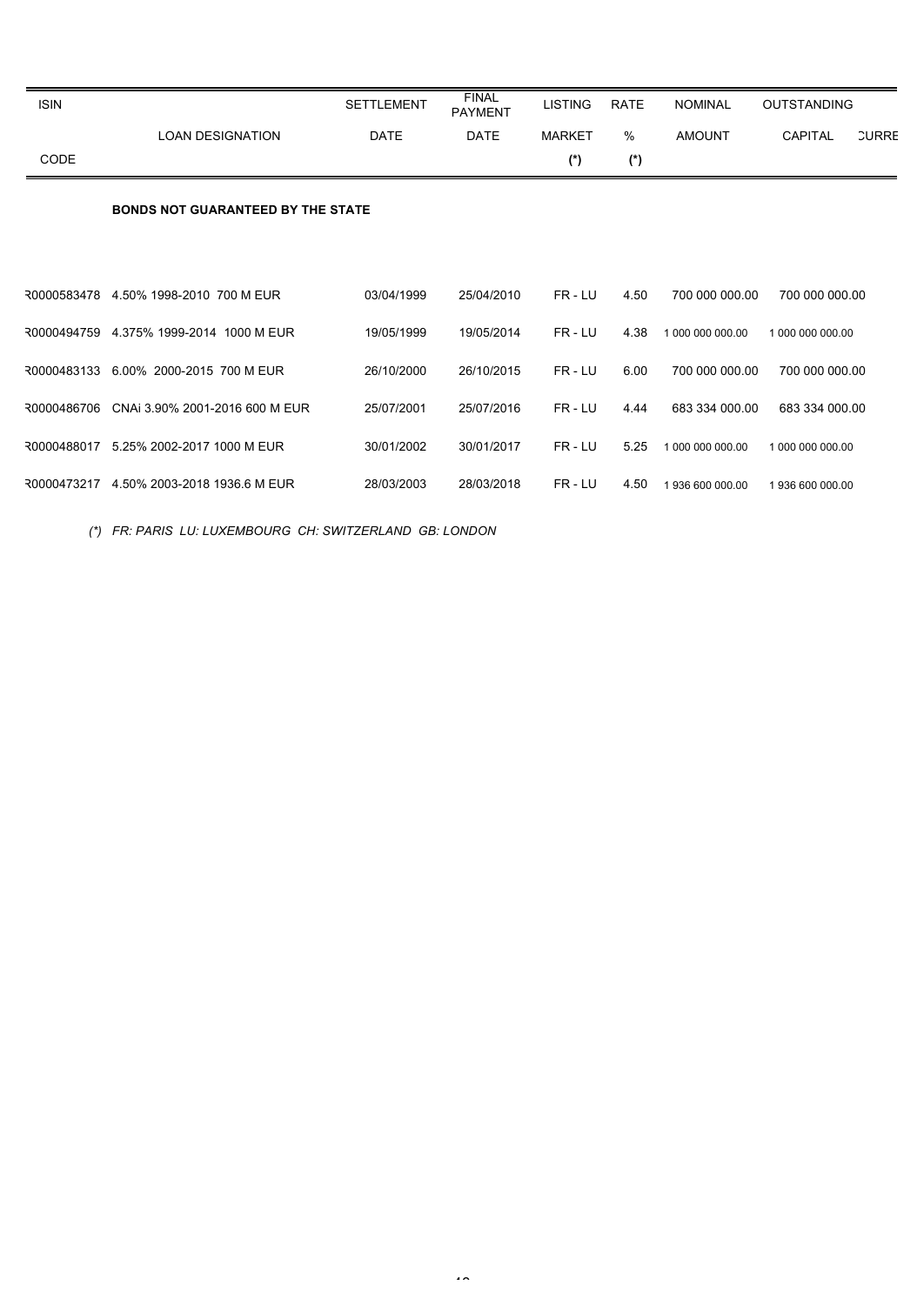# **IV - BORROWINGS FROM FOREIGN INSTITUTIONS.**

**LOANS FROM THE EUROPEAN INVESTMENT BANK.** 

| ONTRACT       |                                               | <b>SETTLEMENT</b> | <b>FINAL</b><br><b>PAYMENT</b> | <b>RATE</b> | <b>NOMINAL</b> | OUTSTANDING    |               |
|---------------|-----------------------------------------------|-------------------|--------------------------------|-------------|----------------|----------------|---------------|
|               | <b>LOAN DESIGNATION</b>                       | DATE              | DATE                           | %           | <b>AMOUNT</b>  | CAPITAL        | <b>CURREN</b> |
| <b>NUMBER</b> |                                               |                   |                                | (*)         |                |                |               |
|               | <b>BORROWINGS NOT GUARANTEED BY THE STATE</b> |                   |                                |             |                |                |               |
| 17 632        | 7.80% 1994-2014 41.16 M EUR SFTRF             | 12/12/1994        | 01/12/2014                     | 4.36        | 41 161 234.65  | 41 161 234.65  | <b>EUR</b>    |
| 17888         | 7.60% 1995-2015 106.71 M EUR SFTRF            | 28/04/1995        | 20/04/2015                     | 3.12        | 106 714 312.07 | 106 714 312.07 | <b>EUR</b>    |
| 8 2 4 9       | 6.59% 1995-2015 37.35 M EUR SFTRF             | 28/11/1995        | 20/11/2015                     | 2.93        | 37 350 009.22  | 37 350 009.22  | <b>EUR</b>    |
| 18 5 8 5      | 5.84% 1996-2015 106.71 M EUR SFTRF            | 15/04/1996        | 15/04/2015                     | 3.31        | 106 714 312.07 | 106 714 312.07 | <b>EUR</b>    |
| 18 842        | 6.85% 1996-2010 15.24 M EUR AREA              | 15/07/1996        | 05/07/2010                     | 6.85        | 15 244 901.72  | 6 709 281.25   | <b>EUR</b>    |
| 19 000        | 5.67% 1996-2015 83.85 M EUR SFTRF             | 15/10/1996        | 15/10/2015                     | 5.67        | 83 846 959 48  | 83 846 959 48  | <b>EUR</b>    |
| 19 107        | 6.26% 1996-2010 7.93 M EUR AREA               | 22/11/1996        | 15/11/2010                     | 6.26        | 7 927 348 90   | 3461873.26     | <b>EUR</b>    |
| 19 165        | 5.47% 1996-2015 13.26 M EUR SFTRF             | 09/12/1996        | 30/11/2015                     | 5.47        | 13 263 064.50  | 13 263 064 50  | <b>EUR</b>    |
| 19 347        | 5.08% 1997-2015 75.92 M EUR SFTRF             | 28/02/1997        | 30/11/2015                     | 4.24        | 75 919 610.58  | 75 919 610.58  | <b>EUR</b>    |
| 19 929        | 5.91% 1997-2010 13.87 M EUR AREA              | 10/12/1997        | 20/11/2010                     | 5.91        | 13 872 860.57  | 6 031 919.78   | <b>EUR</b>    |
| 19 934        | 5.10% 1997-2009 30.49 M EUR SANEF             | 10/12/1997        | 20/11/2009                     | 2.83        | 30 489 803 45  | 30 489 803 45  | <b>EUR</b>    |
| 19 9 35       | 5.25% 1997-2010 45.73 M EUR SANEF             | 10/12/1997        | 15/11/2010                     | 3.90        | 45 734 705.17  | 45 734 705 17  | <b>EUR</b>    |
| 19 936        | 5.10% 1997-2009 15.24 M EUR SANEF             | 10/12/1997        | 20/11/2009                     | 2.83        | 15 244 901.72  | 15 244 901 72  | <b>EUR</b>    |
| 17 238        | 5.60% 1998-2013 80.65 M EUR APRR              | 27/02/1998        | 15/02/2013                     | 5.60        | 80 645 530.12  | 80 645 530.12  | <b>EUR</b>    |
| 17 266        | 5.44% 1998-2012 22.87 M EUR AREA              | 06/03/1998        | 24/02/2012                     | 5.44        | 22 867 352.59  | 22 867 352.59  | <b>EUR</b>    |
| 17 267        | 5.49% 1998-2013 30.49 M EUR SANEF             | 06/03/1998        | 25/02/2013                     | 5.49        | 30 489 803 45  | 30 489 803 45  | <b>EUR</b>    |
| 17 269        | 5.45% 1998-2013 26.37 M EUR SAPN              | 09/03/1998        | 25/02/2013                     | 5.45        | 26 373 679.98  | 26 373 679.98  | <b>EUR</b>    |
| 17 526        | 5.27% 1998-2013 68.60 M EUR SANEF             | 10/07/1998        | 05/07/2013                     | 5.27        | 68 602 057.76  | 68 602 057.76  | <b>EUR</b>    |
| 17 527        | 5.27% 1998-2013 22.87 M EUR SANEF             | 10/07/1998        | 05/07/2013                     | 5.27        | 22 867 352.59  | 22 867 352.59  | <b>EUR</b>    |
| 17824         | 4.59% 1998-2010 95.28 M EUR ASF               | 09/12/1998        | 09/12/2010                     | 4.59        | 95 280 635.77  | 95 280 635.77  | <b>EUR</b>    |
| 17830         | 4.79% 1998-2013 8.54 M EUR ESCOTA             | 09/12/1998        | 09/12/2013                     | 4.79        | 8 537 144.97   | 8 537 144.97   | <b>EUR</b>    |
| 17826         | 4.79% 1998-2013 22.41 M EUR SANEF             | 09/12/1998        | 09/12/2013                     | 4.79        | 22 410 005 53  | 22 410 005 53  | <b>EUR</b>    |
| 20 349        | 5.60% 1999-2014 60 M EUR ASF                  | 10/12/1999        | 10/12/2014                     | 5.60        | 60 000 000.00  | 60 000 000.00  | <b>EUR</b>    |
| 20 350        | 5.60% 1999-2014 50 M EUR ASF                  | 10/12/1999        | 10/12/2014                     | 5.60        | 50 000 000.00  | 50 000 000.00  | <b>EUR</b>    |
| 20 348        | 5.60% 1999-2014 50 M EUR ASF                  | 10/12/1999        | 10/12/2014                     | 5.60        | 50 000 000.00  | 50 000 000.00  | <b>EUR</b>    |
| 20 338        | 4.65% 1999-2014 15 M EUR SANEF                | 15/12/1999        | 15/12/2014                     | 4.65        | 15 000 000.00  | 15 000 000.00  | <b>EUR</b>    |
| 20813         | 6.09% 2000-2015 40 M EUR ASF                  | 07/12/2000        | 07/12/2015                     | 6.09        | 40 000 000.00  | 40 000 000.00  | <b>EUR</b>    |
| 20 812        | 6.09% 2000-2015 30 M EUR ASF                  | 07/12/2000        | 07/12/2015                     | 6.09        | 30 000 000 00  | 30 000 000.00  | <b>EUR</b>    |
| 20 821        | 6.02% 2000-2015 60 M EUR SANEF                | 14/12/2000        | 14/12/2015                     | 6.02        | 60 000 000.00  | 60 000 000.00  | <b>EUR</b>    |
| 20 8 26       | 5.98% 2000-2014 20 M EUR ESCOTA               | 14/12/2000        | 12/12/2014                     | 5.98        | 20 000 000.00  | 20 000 000.00  | <b>EUR</b>    |
| 20 347        | 6.02% 2000-2015 6 M EUR SAPN                  | 14/12/2000        | 14/12/2015                     | 6.02        | 6 000 000 00   | 6 000 000 00   | <b>EUR</b>    |
| 20816         | EURIBOR 2000-2015 53 M ASF                    | 15/12/2000        | 15/12/2015                     | 3.35        | 53 000 000.00  | 53 000 000.00  | <b>EUR</b>    |
| 20 347        | EURIBOR 2000-2015 64 M EUR APRR               | 15/12/2000        | 15/12/2015                     | 3.35        | 64 000 000.00  | 64 000 000.00  | <b>EUR</b>    |
| 20 347        | 5.48% 2001-2016 13.5 M EUR SAPN               | 05/09/2001        | 05/09/2016                     | 5.48        | 13 500 000.00  | 13 500 000.00  | <b>EUR</b>    |

41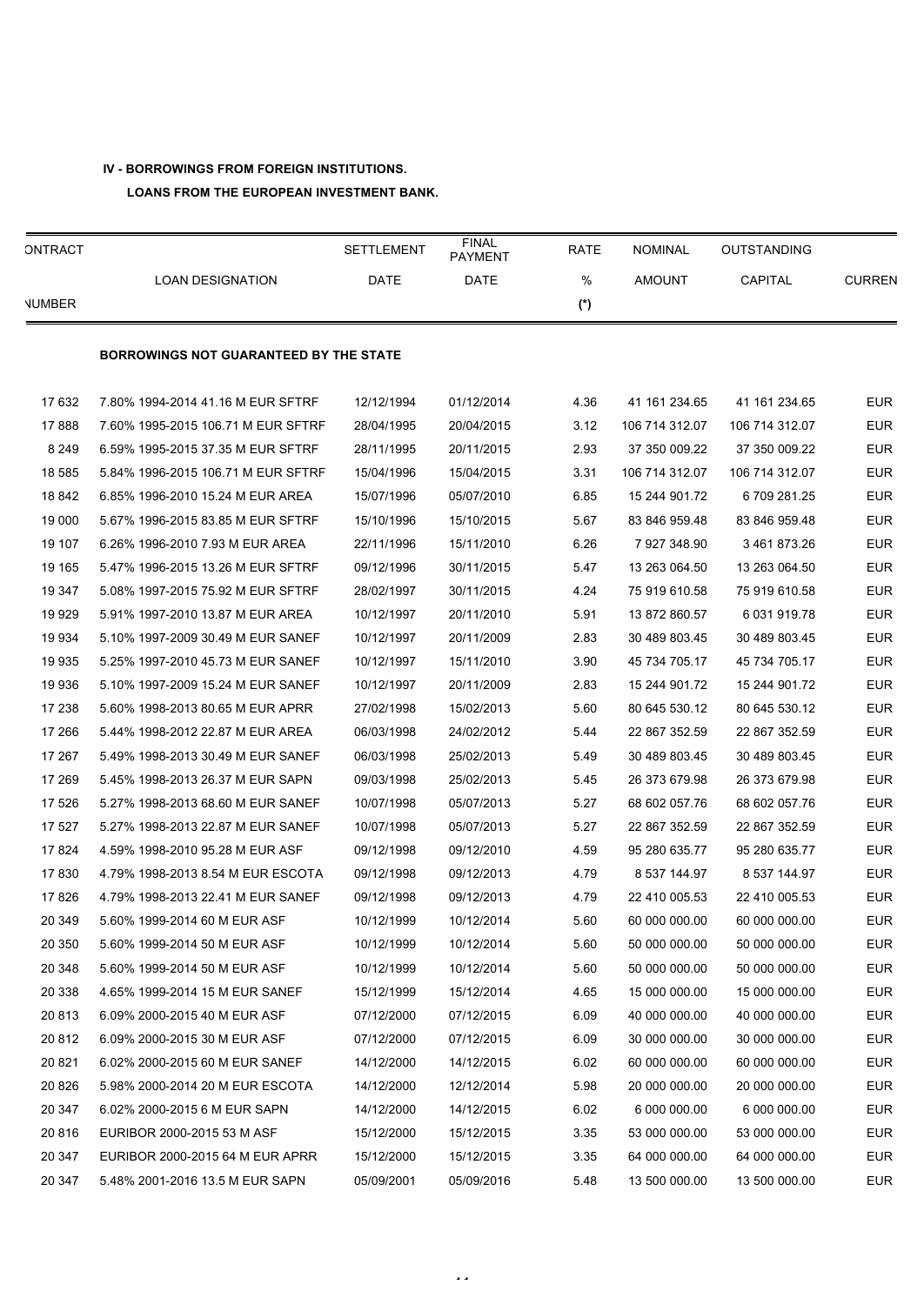| 21 200 | 5.51% 2001-2016 30 M EUR ATMB  | 10/09/2001 | 10/09/2016 | 5.51 | 30 000 000 00 | 30 000 000 00 | <b>EUR</b> |
|--------|--------------------------------|------------|------------|------|---------------|---------------|------------|
| 20 347 | 5.09% 2001-2011 70 M EUR ASF   | 25/10/2001 | 25/10/2011 | 5.09 | 70 000 000 00 | 70 000 000 00 | <b>EUR</b> |
| 20 347 | 4.79% 2001-2011 12 M EUR AREA  | 13/11/2001 | 13/11/2011 | 4.79 | 12 000 000.00 | 12 000 000 00 | <b>EUR</b> |
| 21 288 | 5.12% 2001-2016 56 M EUR SANEF | 21/11/2001 | 21/11/2016 | 5.12 | 56 000 000 00 | 56 000 000 00 | <b>EUR</b> |
| 21 285 | 5.13% 2001-2016 22 M EUR ASF   | 21/11/2001 | 21/11/2016 | 5.13 | 22 000 000 00 | 22 000 000 00 | <b>EUR</b> |
| 21 286 | 5.13% 2001-2016 29 M EUR ASF   | 21/11/2001 | 21/11/2016 | 5.13 | 29 000 000 00 | 29 000 000 00 | <b>EUR</b> |
| 21 287 | 5.13% 2001-2016 24 M EUR ASF   | 21/11/2001 | 21/11/2016 | 5.13 | 24 000 000 00 | 24 000 000 00 | <b>EUR</b> |
| 20 347 | 5.07% 2001-2016 77 M EUR ASF   | 23/11/2001 | 23/11/2016 | 5.07 | 77 000 000 00 | 77 000 000 00 | <b>EUR</b> |
| 21 200 | 5.03% 2001-2016 11 M EUR ATMB  | 23/11/2001 | 23/11/2016 | 5.03 | 11 000 000.00 | 11 000 000.00 | <b>EUR</b> |
|        |                                |            |            |      |               |               |            |

 $\ddot{\phantom{1}}$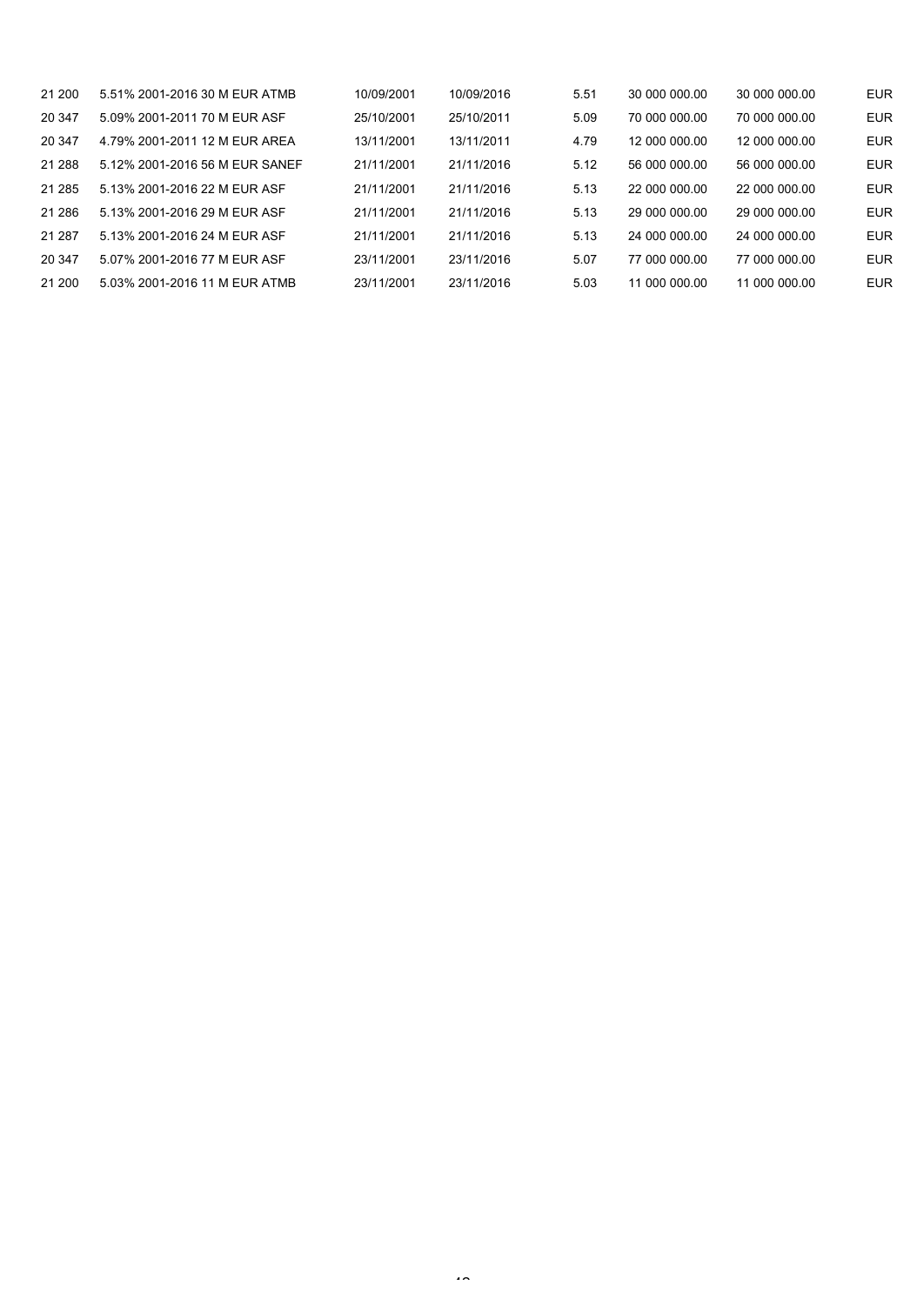# **LOANS FROM THE EUROPEAN INVESTMENT BANK (CONT.).**

| <b>INTRACT</b> |                                               | <b>SETTLEMENT</b> | <b>FINAL</b><br><b>PAYMENT</b> | <b>RATE</b> | <b>NOMINAL</b> | <b>OUTSTANDING</b> |                |
|----------------|-----------------------------------------------|-------------------|--------------------------------|-------------|----------------|--------------------|----------------|
| <b>IUMBER</b>  | <b>LOAN DESIGNATION</b>                       | <b>DATE</b>       | <b>DATE</b>                    | %           | <b>AMOUNT</b>  | <b>CAPITAL</b>     | <b>CURRENC</b> |
|                |                                               |                   |                                | (*)         |                |                    |                |
|                | <b>BORROWINGS NOT GUARANTEED BY THE STATE</b> |                   |                                |             |                |                    |                |
| 21 504         | 6.97% 2002-2011 137.01 M EUR AREA             | 05/04/2002        | 05/04/2011                     | 6.97        | 137 012 944.43 | 137 012 944.43     | E              |
| 21 505         | 6.15% 2002-2017 412.61 M EUR ASF              | 05/04/2002        | 05/04/2017                     | 6.15        | 412 613 235.32 | 412 613 235.32     | E              |
| 21 506         | 6.18% 2002-2015 142.74 M EUR ESCOTA           | 05/04/2002        | 05/04/2015                     | 6.18        | 142 742 797.92 | 142 742 797.92     | E              |
| 21 507         | 6.56% 2002-2016 459.11 M EUR SANEF            | 05/04/2002        | 05/04/2016                     | 6.56        | 459 105 642.56 | 459 105 642.56     | E              |
| 21 508         | 6.68% 2002-2016 186.36 M EUR SAPN             | 05/04/2002        | 05/04/2016                     | 6.68        | 186 357 825.30 | 186 357 825.30     | E              |
| 21 509         | 6.35% 2002-2017 453.55 M EUR APRR             | 05/04/2002        | 05/04/2017                     | 6.35        | 453 551 569.71 | 453 551 569.71     | E              |
| 21 200         | 3.80% 2002-2017 19 M EUR ATMB                 | 16/10/2002        | 16/10/2017                     | 3.83        | 19 000 000.00  | 19 000 000.00      | E١             |
| 20 347         | 3.77% 2002-2017 33.40 M EUR SANEF             | 22/10/2002        | 22/10/2017                     | 4.10        | 33 400 000.00  | 33 400 000.00      | E              |
| 20 347         | 3.94% 2002-2017 3.30 M EUR SAPN               | 22/11/2002        | 22/11/2017                     | 4.07        | 3 300 000.00   | 3 300 000.00       | E              |
| 21 7 7 5       | 3.83% 2002-2017 15.60 M EUR SANEF             | 06/12/2002        | 06/12/2017                     | 4.07        | 15 600 000.00  | 15 600 000.00      | E              |
| 21 7 7 5       | 3.83% 2002-2017 13.70 M EUR SAPN              | 06/12/2002        | 06/12/2017                     | 4.07        | 13 700 000.00  | 13 700 000.00      | E              |
| 21821          | EURIBOR 2002-2017 17 M EUR SANEF              | 16/12/2002        | 15/12/2017                     | 3.35        | 17 000 000.00  | 17 000 000.00      | E              |
| 21 7 7 5       | 3.48% 2003-2018 10 M EUR SAPN                 | 12/11/2003        | 12/11/2018                     | 3.48        | 10 000 000.00  | 10 000 000.00      | E              |
| 21 7 7 5       | 3.48% 2003-2018 20 M EUR SANEF                | 12/11/2003        | 12/11/2018                     | 3.48        | 20 000 000.00  | 20 000 000.00      | E              |
| 21 7 7 5       | 3.48% 2003-2018 70 M EUR SANEF                | 12/11/2003        | 12/11/2018                     | 3.48        | 70 000 000.00  | 70 000 000.00      | E              |

# **V - INTÉREST-RATE SWAP TRANSACTIONS**

|                                                  | <b>SETTLEMENT</b> | <b>FINAL</b><br><b>PAYMENT</b> | <b>RATE</b> | <b>NOTIONAL</b> |               |
|--------------------------------------------------|-------------------|--------------------------------|-------------|-----------------|---------------|
| SWAP CONTRACT                                    | <b>DATE</b>       | <b>DATE</b>                    | $\%$        | <b>AMOUNT</b>   | <b>CURREI</b> |
|                                                  |                   |                                | $(*)$       |                 |               |
| <b>SWAP LOANS (LOANS)</b>                        |                   |                                |             |                 |               |
| PRÊT SWAP 5.90% 1999-2011 226 M<br><b>EUR</b>    | 09/11/1999        | 06/06/2011                     | 5.90        | 226 000 000.00  | <b>EUR</b>    |
| PRÊT SWAP 5.80% 2000-2012 15 M EUR               | 28/04/2000        | 20/10/2012                     | 5.80        | 15 000 000.00   | <b>EUR</b>    |
| PRÊT SWAP 6% 2000-2015 115 M EUR                 | 26/10/2000        | 26/10/2015                     | 6.00        | 115 000 000.00  | <b>EUR</b>    |
| PRÊT SWAP 6% 2000-2015 35 M EUR                  | 26/10/2000        | 26/10/2015                     | 6.00        | 35 000 000.00   | <b>EUR</b>    |
| <b>CONTRACTED LOANS (BORROWINGS)</b>             |                   |                                |             |                 |               |
| EMP SWAP TAG(+0,195%)99-2011 226 M<br><b>EUR</b> | 09/11/1999        | 06/06/2011                     | 4.12        | 226 000 000.00  | <b>EUR</b>    |
| EMP SWAP EURIBOR(+0.03%) 2000-2012               | 28/04/2000        | 20/10/2012                     | 5.12        | 15 000 000.00   | <b>EUR</b>    |
| EMP SWAP EURIBOR(+0.049%) 2000-<br>2015          | 26/10/2000        | 26/10/2015                     | 4.97        | 115 000 000.00  | <b>EUR</b>    |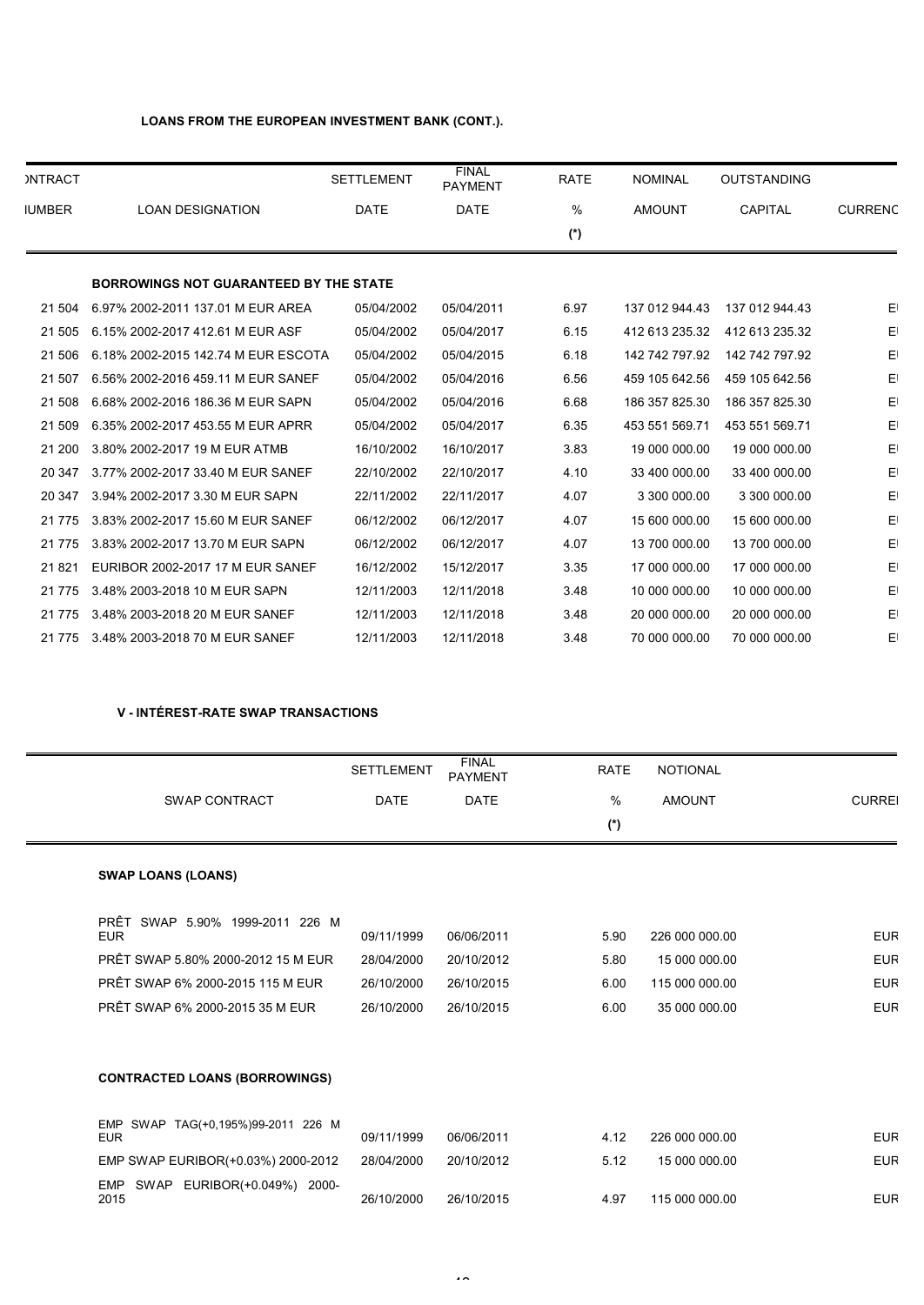| <b>EMP</b> | <b>SWAP</b> | EURIBOR(+0.049%)<br>_____ | 2000-<br>. |            |            |      |               |     |
|------------|-------------|---------------------------|------------|------------|------------|------|---------------|-----|
| 2015       |             |                           |            | 26/10/2000 | 26/10/2015 | 4.97 | 35 000 000 00 | EUR |

44

(\*) The variable rates mentioned are calculated on the date of the list's establishment.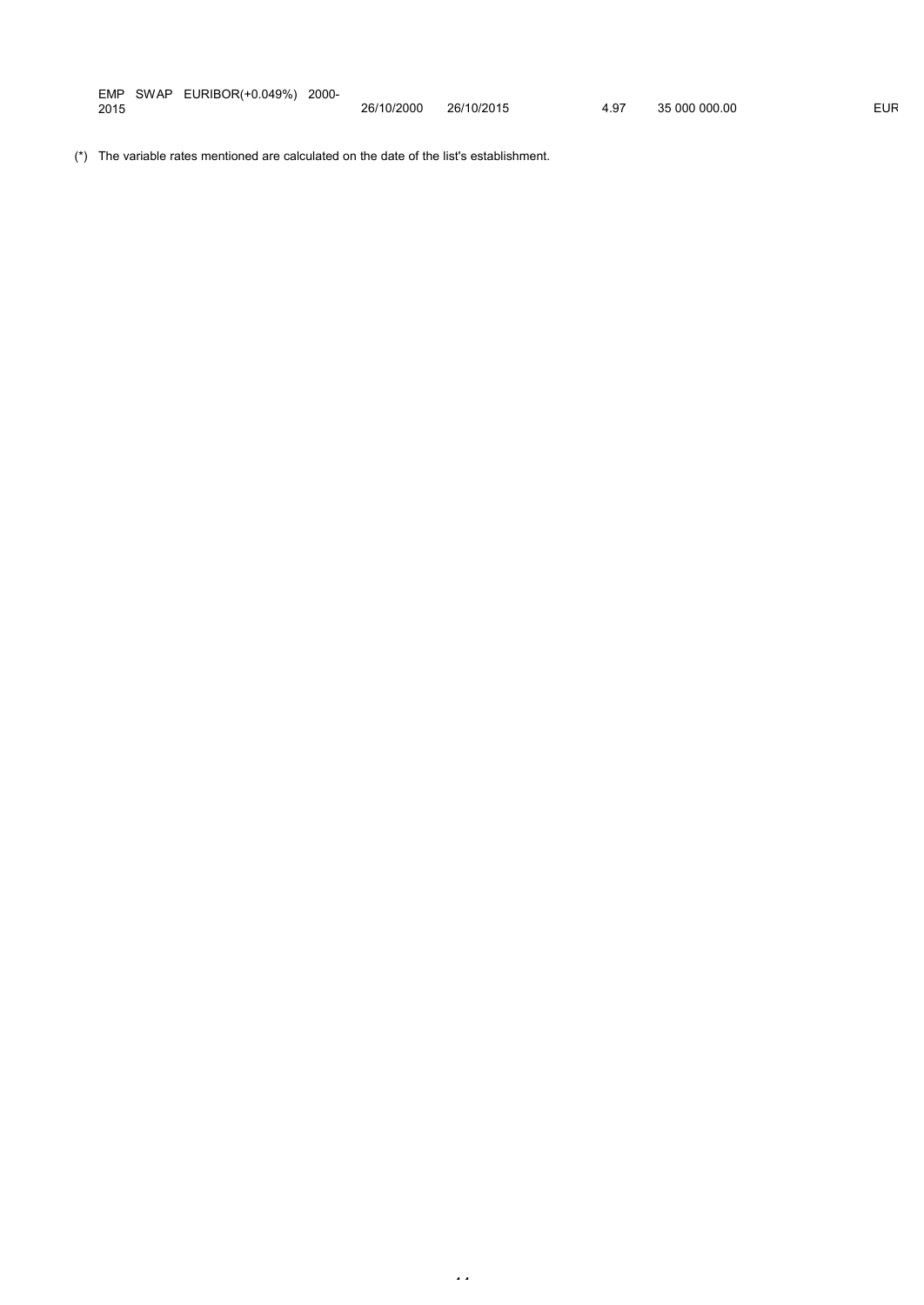# **SUMMARY OF LOANS OUTSTANDING AS OF DECEMBER 31, 2008**

| <b>TYPE OF LOAN</b>   | <b>TYPE OF RATE</b> | <b>TOTAL</b>      |  |
|-----------------------|---------------------|-------------------|--|
|                       |                     |                   |  |
| <b>BONDS</b>          |                     | 12 651 234 086.00 |  |
| <b>FIXED RATE</b>     | 11 967 900 086.00   |                   |  |
| LINKED TO INFLATION * | 683 334 000.00      |                   |  |
|                       |                     |                   |  |
| <b>TOTAL BONDS</b>    | 12 651 234 086.00   | 12 651 234 086.00 |  |

| <b>CONTRACTUAL LOANS</b>       |                  |                  |
|--------------------------------|------------------|------------------|
| <b>LOANS FROM THE CDC-DFE</b>  |                  | 92 177 232.51    |
| <b>FIXED RATE</b>              | 92 177 232.51    |                  |
| <b>LOANS FROM THE EIB</b>      |                  | 3736599565.20    |
| <b>FIXED RATE</b>              | 2 846 160 652.29 |                  |
| <b>REVISABLE RATE</b>          | 756 438 912.91   |                  |
| <b>VARIABLE RATE</b>           | 134 000 000.00   |                  |
| <b>TOTAL CONTRACTUAL LOANS</b> | 3 828 776 797.71 | 3 828 776 797.71 |

| <b>TOTAL</b><br><b>GENERAL</b> | 16 480 010 883.71 | 16 480 010 883.71 |
|--------------------------------|-------------------|-------------------|
|                                |                   |                   |

\* Valuation is carried out on the basis of the last known indexation coefficient for the CNAI loan.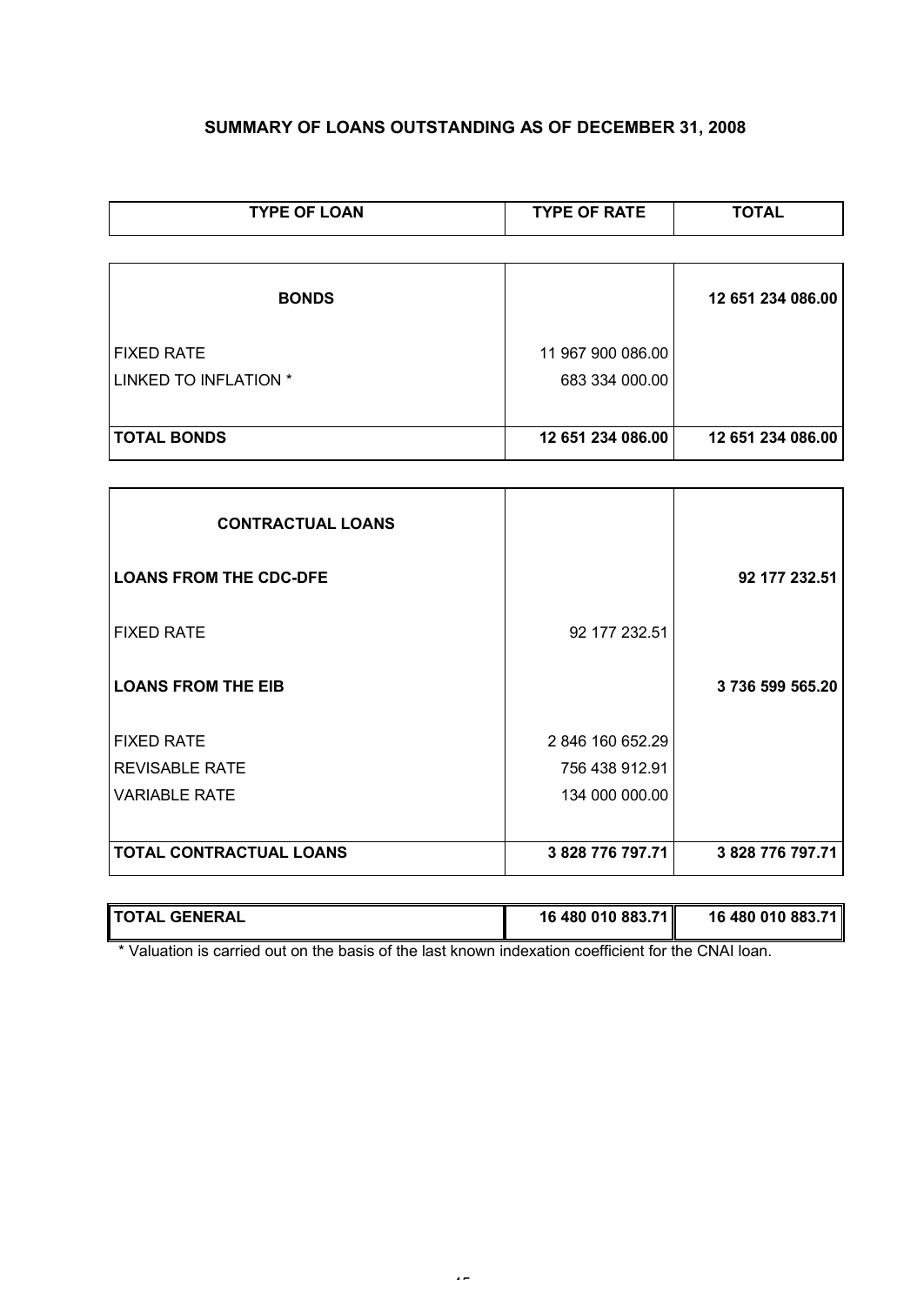# **SITUATION OF INTEREST-RATE SWAP TRANSACTIONS AS OF DECEMBER 31, 2008**

| <b>BENCHMARK INTEREST RATE</b> | <b>CURRENCY</b> | <b>AMOUNT</b>  |
|--------------------------------|-----------------|----------------|
| TAG                            | <b>EUR</b>      | 226 000 000.00 |
| <b>EURIBOR</b>                 | <b>EUR</b>      | 15 000 000.00  |
| <b>EURIBOR</b>                 | <b>EUR</b>      | 115 000 000.00 |
| <b>EURIBOR</b>                 | <b>EUR</b>      | 35 000 000.00  |
| <b>TOTAL</b>                   |                 | 391 000 000.00 |

# **NET INCOME OF LOAN SWAPS AND INTEREST-RATE SWAPS**

*(in euros)*

| <b>DESCRIPTION</b> | 2006          | 2007       | 2008        |  |
|--------------------|---------------|------------|-------------|--|
|                    |               |            | 919 486.61  |  |
| <b>EXPENSE</b>     | 14 661 719.56 | 178 511.75 | -           |  |
| <b>IREVENUES</b>   | 14 661 719.56 | 178 511.75 | -919 486.61 |  |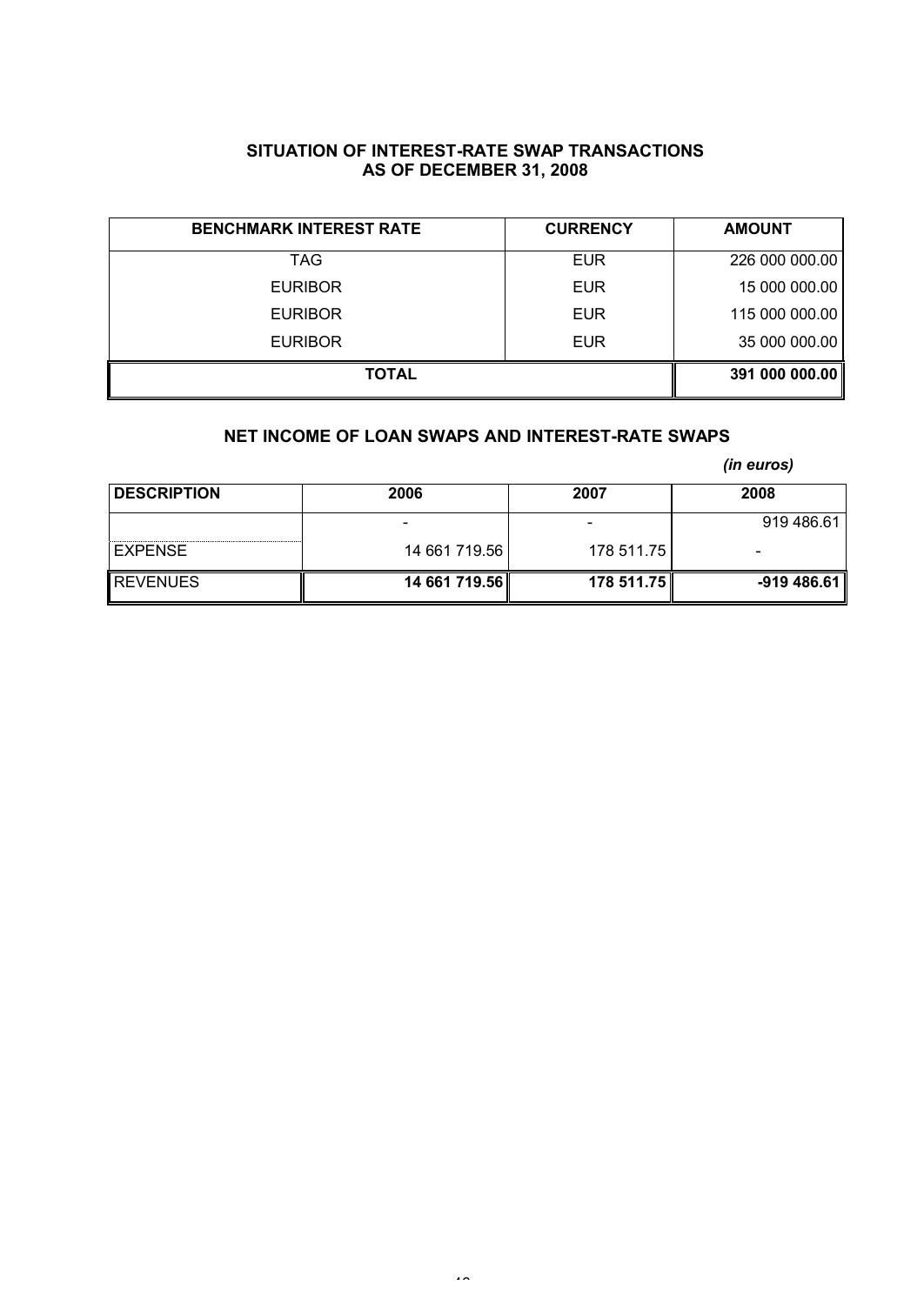# **BREAKDOWN OF BORROWINGS TAKING INTO ACCOUNT LOAN SWAPS AS OF DECEMBER 31, 2008**

| <b>YEAR</b>  | <b>IN PRINCIPAL</b> | <b>IN INTEREST</b> |
|--------------|---------------------|--------------------|
| 2009         | 1548                | 905                |
| 2010         | 1 6 8 4             | 805                |
| 2011         | 1809                | 708                |
| 2012         | 1 3 3 5             | 595                |
| 2013         | 1 3 9 1             | 516                |
| 2014         | 1517                | 435                |
| 2015         | 1953                | 363                |
| 2016         | 1 4 3 3             | 253                |
| 2017         | 1 3 8 3             | 181                |
| 2018         | $\frac{1}{2042}$    | 107                |
| 2019         | $\overline{5}$      | 15                 |
| 2020         | $\overline{5}$      | 15                 |
| 2021         | 6                   | 15                 |
| 2022         | 5                   | $\overline{14}$    |
| 2023         | $\overline{5}$      | 14                 |
| 2024         | $\overline{5}$      | $\overline{13}$    |
| 2025         | $\overline{3}42$    | 13                 |
| 2026         | 6                   | $\overline{1}$     |
| 2027         | $\overline{6}$      | $\overline{1}$     |
| <b>TOTAL</b> | 16 480              | 4 9 69             |

*(en millions of euros)*

Valuation is carried out on the basis of the last known indexation coefficient for the CNAi loan.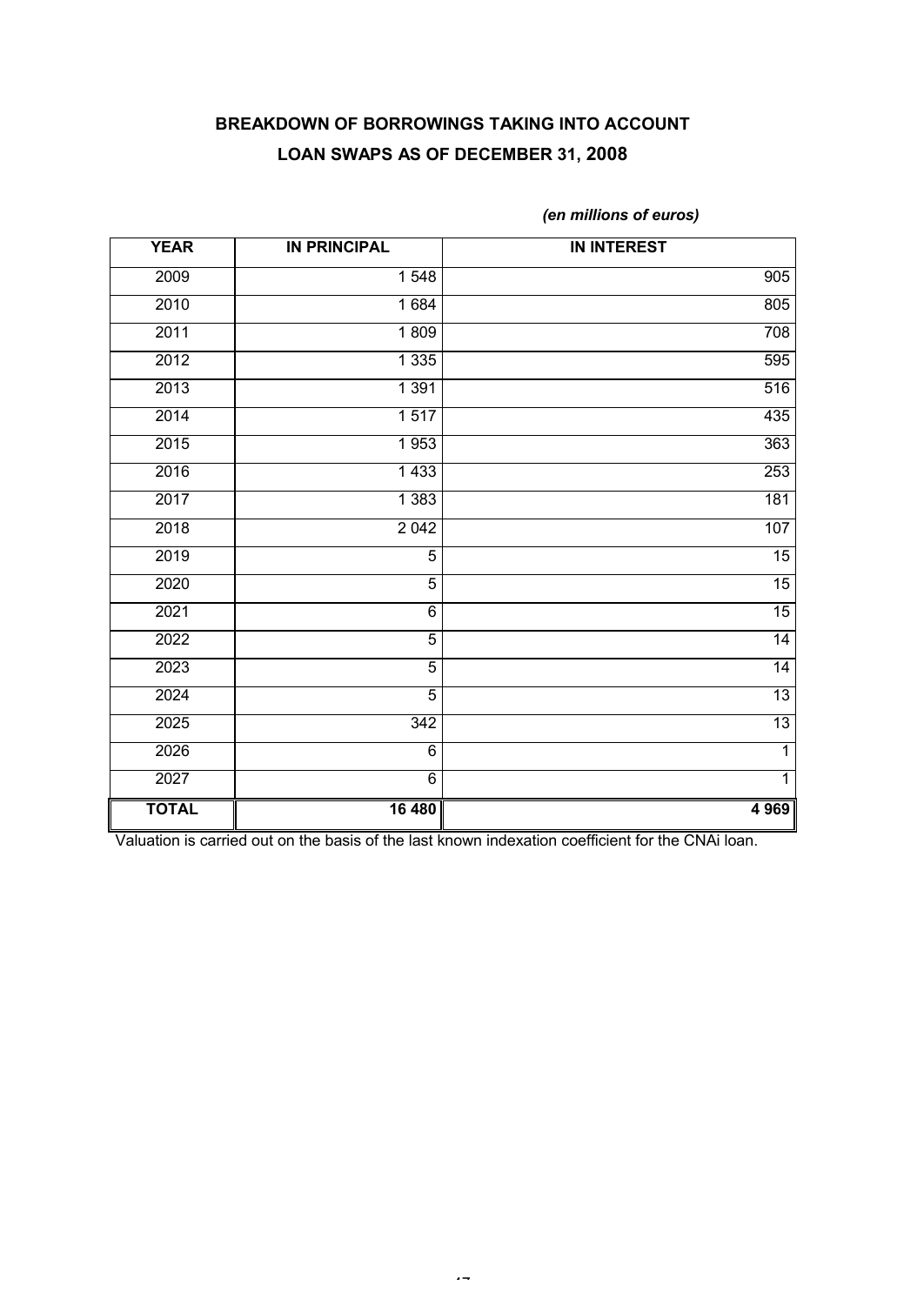# **TABLE OF CHANGES IN THE OUTSTANDING PRINCIPAL OF SCA LOANS**

| <b>SCA</b>    | 12/31/2006    |         | 12/31/2007    |         | 12/31/2008    |         |
|---------------|---------------|---------|---------------|---------|---------------|---------|
|               | <b>AMOUNT</b> | %       | <b>AMOUNT</b> | %       | <b>AMOUNT</b> | %       |
| <b>APRR</b>   | 4 7 2 1       | 24.55%  | 4 3 5 2       | 24.11%  | 3999          | 24.39%  |
| <b>AREA</b>   | 895           | 4.65%   | 746           | 4.13%   | 659           | 4.02%   |
| <b>ASF</b>    | 6 5 23        | 33.92%  | 6 1 2 7       | 33.94%  | 5 4 0 9       | 32.99%  |
| ATMB          | 394           | 2.05%   | 356           | 1.97%   | 324           | 1.98%   |
| <b>ESCOTA</b> | 914           | 4.75%   | 860           | 4.76%   | 793           | 4.84%   |
| <b>SANEF</b>  | 2 7 7 0       | 14.40%  | 2 5 7 8       | 14.28%  | 2 160         | 13.17%  |
| <b>SAPN</b>   | 1 4 6 0       | 7.59%   | 1485          | 8.23%   | 1506          | 9.18%   |
| <b>SFTRF</b>  | 1 553         | 8.09%   | 1 547         | 8.58%   | 1 547         | 9.43%   |
| ∥ TOTAL       | 19 230        | 100.00% | 18 051        | 100.00% | 16 397        | 100.00% |

# *(in millions of euros)*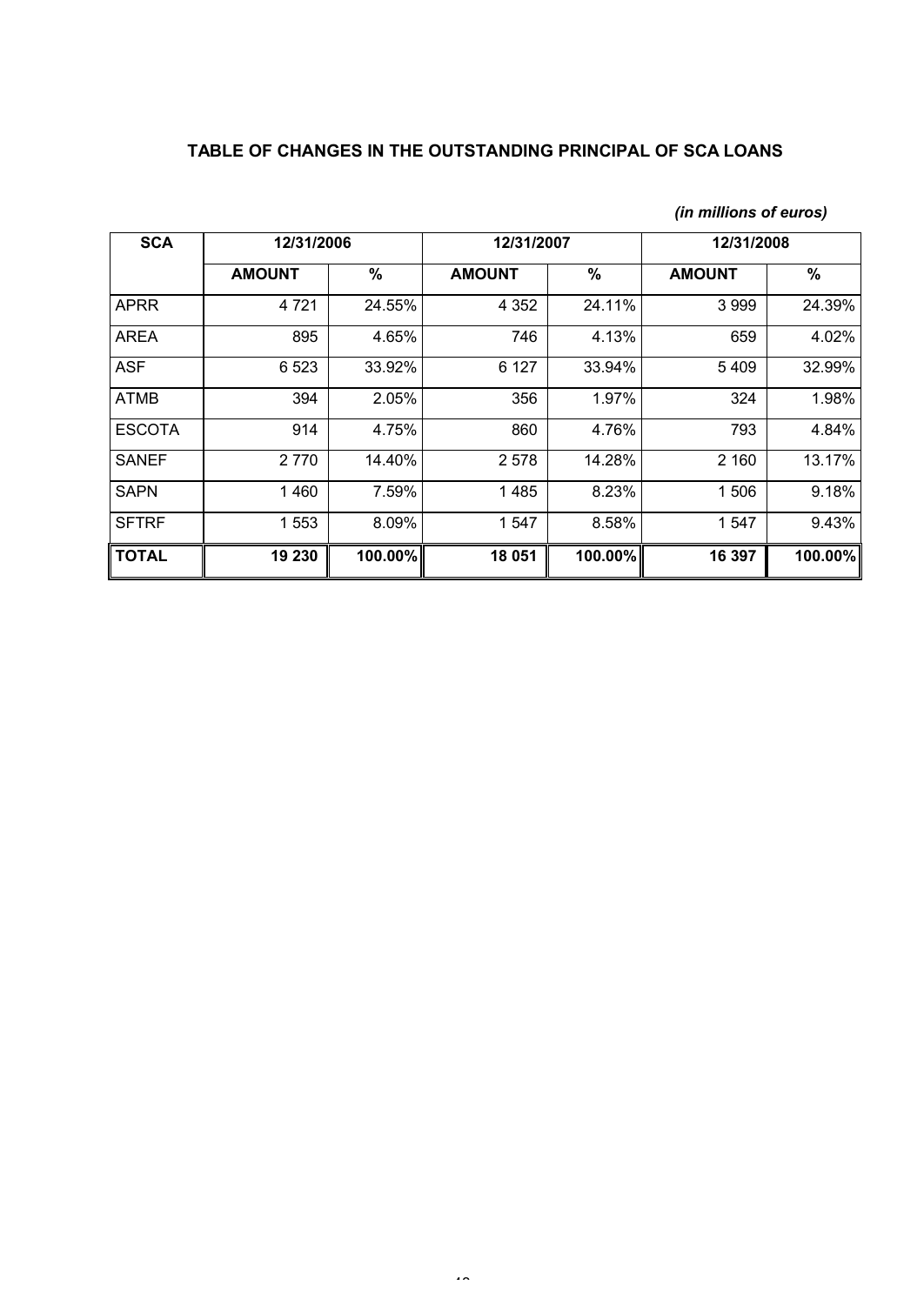# **LOANS**

# **LOANS GRANTED TO SEMI-PUBLIC EXPRESSWAY COMPANIES FROM THE BEGINNING**

*(in millions of euros)*

| <b>YEAR</b> | <b>APRR</b>     | <b>AREA</b>              | <b>ASF</b>       | <b>ATMB</b>              | <b>ESCOTA</b>    | <b>SANEF</b>     | <b>SAPN</b>              | <b>SFTRF</b>    | <b>TOTAL</b>    |
|-------------|-----------------|--------------------------|------------------|--------------------------|------------------|------------------|--------------------------|-----------------|-----------------|
| 1963        | $\overline{19}$ |                          | 10               | $\frac{1}{2}$            | $\blacksquare$   | 5                | 4                        |                 | 38              |
| 1964        | $\overline{10}$ |                          | 14               | $\blacksquare$           |                  | 18               | $\overline{3}$           |                 | 45              |
| 1965        | $\overline{13}$ |                          | 17               | $\blacksquare$           |                  | $\overline{22}$  | $\overline{\phantom{0}}$ |                 | 52              |
| 1966        | $\overline{21}$ | $\overline{\phantom{0}}$ | $\overline{22}$  | $\blacksquare$           | $\frac{1}{2}$    | 13               | 3                        | $\blacksquare$  | 59              |
| 1967        | $\overline{15}$ |                          | 30               | $\blacksquare$           | $\overline{8}$   | 11               | $\overline{\mathbf{4}}$  | $\blacksquare$  | 68              |
| 1968        | $\overline{26}$ |                          | 25               | $\blacksquare$           | $\overline{6}$   | $\overline{6}$   | $\overline{8}$           |                 | $\overline{71}$ |
| 1969        | $\overline{38}$ |                          | 17               | $\blacksquare$           | $\overline{6}$   | $\overline{9}$   | $\overline{7}$           |                 | 77              |
| 1970        | $\overline{32}$ | $\overline{\phantom{0}}$ | 29               | $\blacksquare$           | 18               | $\overline{1}$   | $\overline{18}$          | $\blacksquare$  | 98              |
| 1971        | $\overline{6}$  |                          | 38               | $\blacksquare$           | 34               | $\overline{22}$  | 10                       | $\blacksquare$  | 110             |
| 1972        | $\overline{2}$  |                          | 15               | $\blacksquare$           | $\overline{35}$  | $\overline{1}$   | $\overline{\mathbf{4}}$  | $\blacksquare$  | 57              |
| 1973        |                 |                          | 43               | $\blacksquare$           | 28               | $\overline{4}$   | $\overline{8}$           |                 | 83              |
| 1974        | $\overline{7}$  | $\overline{\phantom{0}}$ | 34               | $\blacksquare$           | 48               | $\overline{7}$   | $\overline{8}$           | $\blacksquare$  | 104             |
| 1975        | $\overline{13}$ |                          | 59               | $\blacksquare$           | 63               | 26               | $\overline{8}$           | $\blacksquare$  | 169             |
| 1976        |                 |                          | 49               | $\blacksquare$           | 51               | $\overline{44}$  | $\overline{18}$          | $\blacksquare$  | 162             |
| 1977        | $\overline{22}$ |                          | 74               | $\blacksquare$           | 34               | 45               | $\overline{8}$           |                 | 183             |
| 1978        | $\overline{38}$ | $\blacksquare$           | 131              | $\blacksquare$           | $\overline{20}$  | 42               | $\overline{1}$           | $\blacksquare$  | 232             |
| 1979        | 39              |                          | 150              | $\blacksquare$           | 13               | $\overline{4}$   | $\overline{\phantom{0}}$ | $\blacksquare$  | 206             |
| 1980        | 74              | $\overline{\phantom{0}}$ | 251              | $\overline{\phantom{0}}$ | $\overline{38}$  | 36               | 1                        | $\blacksquare$  | 400             |
| 1981        | 74              |                          | 272              | $\blacksquare$           | 29               | $\overline{75}$  | $\overline{3}$           |                 | 453             |
| 1982        | 147             |                          | 206              | $\blacksquare$           | 60               | 111              | $\overline{2}$           | $\blacksquare$  | 526             |
| 1983        | 233             |                          | 73               | $\blacksquare$           | 67               | 107              | $\overline{9}$           | $\blacksquare$  | 489             |
| 1984        | 291             | $\blacksquare$           | 122              | $\blacksquare$           | 107              | 74               | 11                       | $\blacksquare$  | 605             |
| 1985        | 260             | 17                       | 166              |                          | 107              | 146              | 19                       |                 | 715             |
| 1986        | 381             | 19                       | 193              |                          | 123              | 126              | $\overline{20}$          |                 | 862             |
| 1987        | 403             | 120                      | $\overline{210}$ | $\blacksquare$           | 117              | 222              | 30                       | $\blacksquare$  | 1102            |
| 1988        | 318             | 62                       | 361              | $\blacksquare$           | $\overline{186}$ | 158              | 1                        | $\blacksquare$  | 1 0 8 6         |
| 1989        | 379             | 156                      | 421              | $\blacksquare$           | 249              | 105              | -                        |                 | 1 3 1 0         |
| 1990        | 316             | 253                      | 408              | $\blacksquare$           | 214              | 187              | $\overline{\phantom{0}}$ | Ξ.              | 1 3 7 8         |
| 1991        | 406             | 299                      | 400              | $\blacksquare$           | 175              | 250              | $\blacksquare$           | $\frac{1}{2}$   | 1 530           |
| 1992        | 479             | 159                      | 458              | $\frac{1}{2}$            | 136              | 375              | 122                      | $\blacksquare$  | 1 7 2 9         |
| 1993        | 500             | 59                       | 366              | $\blacksquare$           | $\overline{115}$ | 336              | 236                      | $\overline{25}$ | 1 637           |
| 1994        | 950             | $\overline{81}$          | 560              | $\overline{\phantom{0}}$ | 125              | 540              | $\overline{313}$         | $\overline{87}$ | 2656            |
| 1995        | 627             | $\overline{92}$          | 711              | 58                       | 127              | $\overline{375}$ | 434                      | 220             | 2 6 4 4         |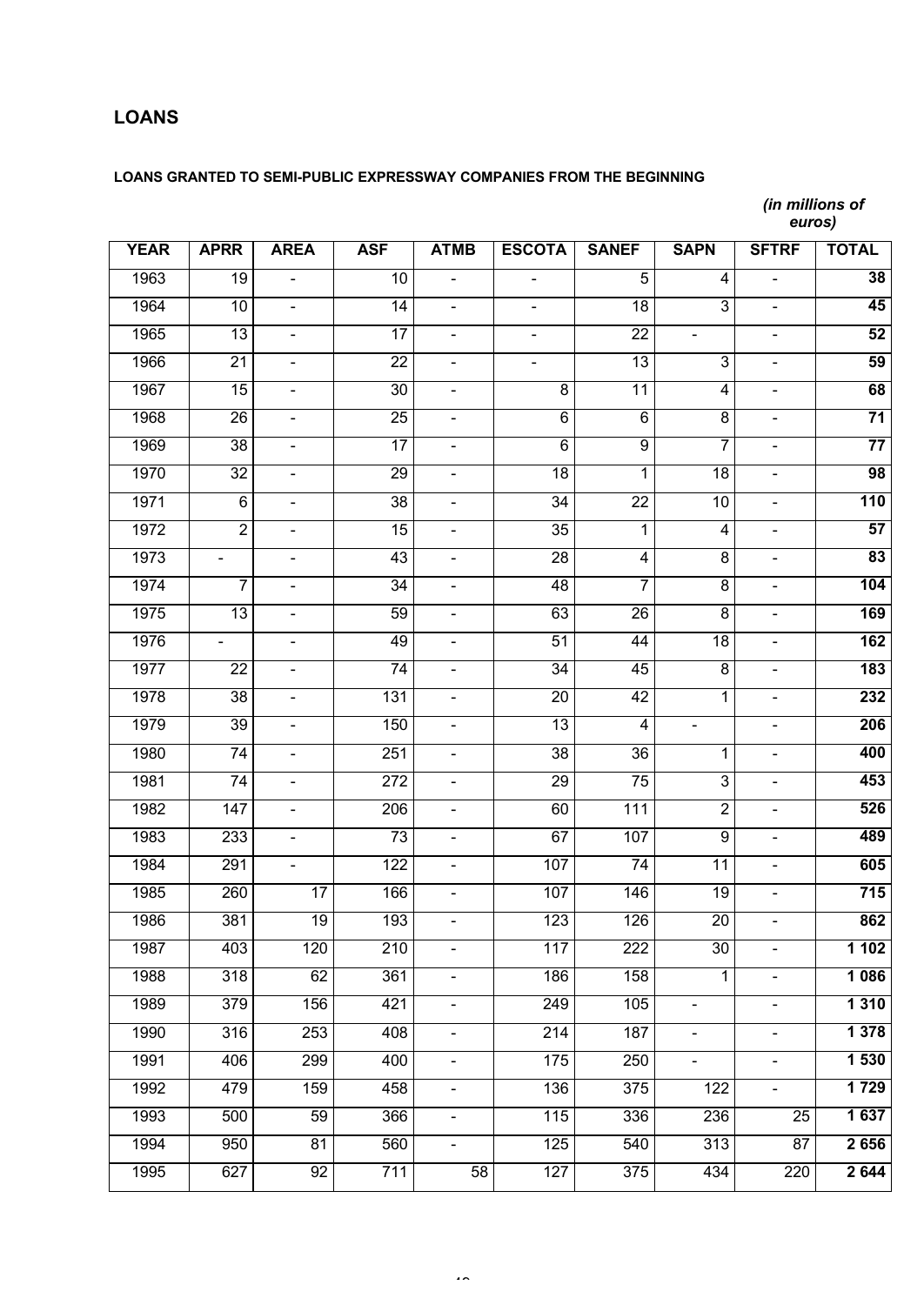| 1996         | 576    | 75              | 747     | 42                       | 150                      | 449                      | 363                          | 356                      | 2 7 5 8          |
|--------------|--------|-----------------|---------|--------------------------|--------------------------|--------------------------|------------------------------|--------------------------|------------------|
| 1997         | 731    | $\overline{98}$ | 705     | $\overline{56}$          | 151                      | 315                      | 270                          | 372                      | 2 6 9 8          |
| 1998         | 707    | 103             | 618     | $\overline{15}$          | 161                      | 205                      | 136                          | 243                      | 2 1 8 8          |
| 1999         | 397    | 74              | 686     |                          | 89                       | $\overline{34}$          | 83                           | 135                      | 1 4 9 8          |
| 2000         | 295    | $\overline{25}$ | 664     | 42                       | 75                       | 140                      | $\overline{31}$              | 91                       | 1 3 6 3          |
| 2001         | 347    | $\overline{32}$ | 1 1 6 2 | 121                      | $\overline{35}$          | 103                      | 13                           | $\overline{\phantom{a}}$ | 1813             |
| 2002         | 309    | 11              | 796     | 79                       | $\overline{36}$          | 274                      | $\overline{32}$              | $\overline{\phantom{0}}$ | 1537             |
| 2003         | 300    |                 |         | 50                       |                          | 220                      | 30                           | $\overline{\phantom{a}}$ | 600              |
| 2004         | 43     |                 | 450     |                          | $\overline{\phantom{0}}$ | $\blacksquare$           |                              |                          | 493              |
| 2005         | 38     |                 | 300     | $\overline{12}$          | $\overline{\phantom{a}}$ | $\overline{\phantom{0}}$ | $\qquad \qquad \blacksquare$ | 336                      | 686              |
| 2006         | 210    | 85              | -       | $\overline{\phantom{a}}$ | $\overline{\phantom{a}}$ | 90                       | 44                           | $\overline{\phantom{a}}$ | 429              |
| 2007         | 7      | 17              |         |                          |                          | 75                       | 25                           |                          | 124              |
| 2008         | 91     |                 |         | $\overline{\phantom{0}}$ |                          | $\overline{21}$          | $\overline{22}$              |                          | $\overline{134}$ |
| <b>TOTAL</b> | 10 190 | 1837            | 12 063  | 475                      | 3 0 3 6                  | 5429                     | 2 3 6 2                      | 1865                     | 37 257           |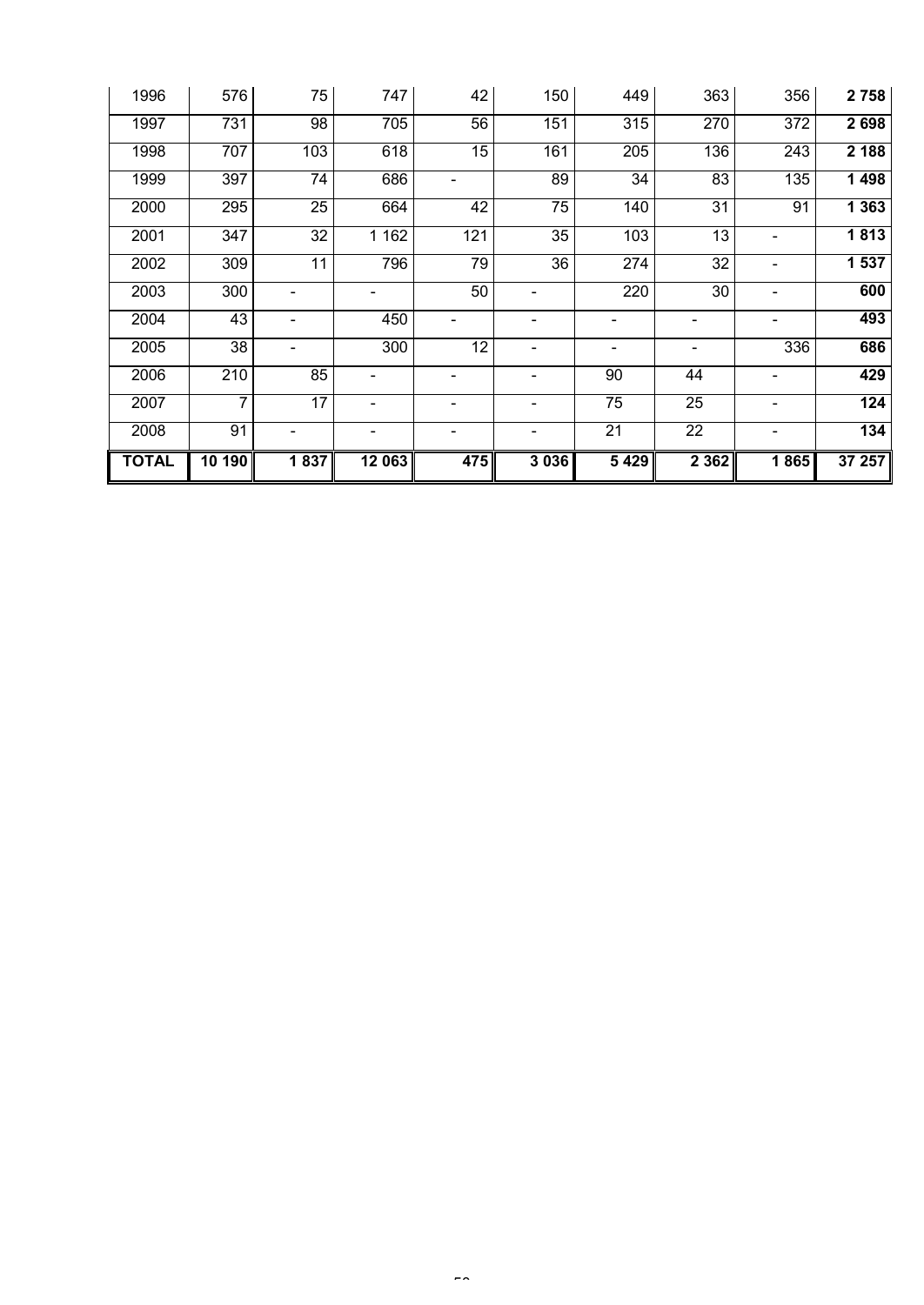# **OUTSTANDING BORROWINGS AS OF DECEMBER 31, 2008**

|                          | (in millions of euros) |
|--------------------------|------------------------|
| <b>BONDS</b>             | 12 651                 |
| <b>CONTRACTUAL LOANS</b> | 3829                   |
| <b>TOTAL</b>             | 16 480                 |
|                          |                        |

Variable-rate loans account for 6.83% of the total amount of debt.

The CNAi loan is valued on the basis of the index coefficient calculated at the end of the accounting period.

Loans granted by the CNA to the companies holding the expressway concessions carry the same conditions, such as interest rates and maturity, as the borrowings that were issued to fund the loans. Thus, the schedule of annual cash flows to be received by the CNA coincides with the flows that must be paid out to creditors for the loans issued.

# **STATEMENT OF CASH FLOW**

|                                         |      | (in millions of euros) |      |
|-----------------------------------------|------|------------------------|------|
|                                         | 2006 | 2007                   | 2008 |
| <b>SOURCES</b>                          |      |                        |      |
| Borrowings received in nominal<br>terms | 429  | 124                    | 134  |
| Loan reimbursements                     | 1445 | 1 3 0 4                | 1788 |
| <b>TOTAL</b>                            | 1874 | 1428                   | 1922 |
| <b>USES</b>                             |      |                        |      |
| <b>Issuance of loans</b>                | 429  | 124                    | 134  |
| <b>Borrowing Reimbursement</b>          | 1445 | 1 3 0 4                | 1788 |
| <b>TOTAL</b>                            | 1874 | 1428                   | 1922 |

 $\overline{a}$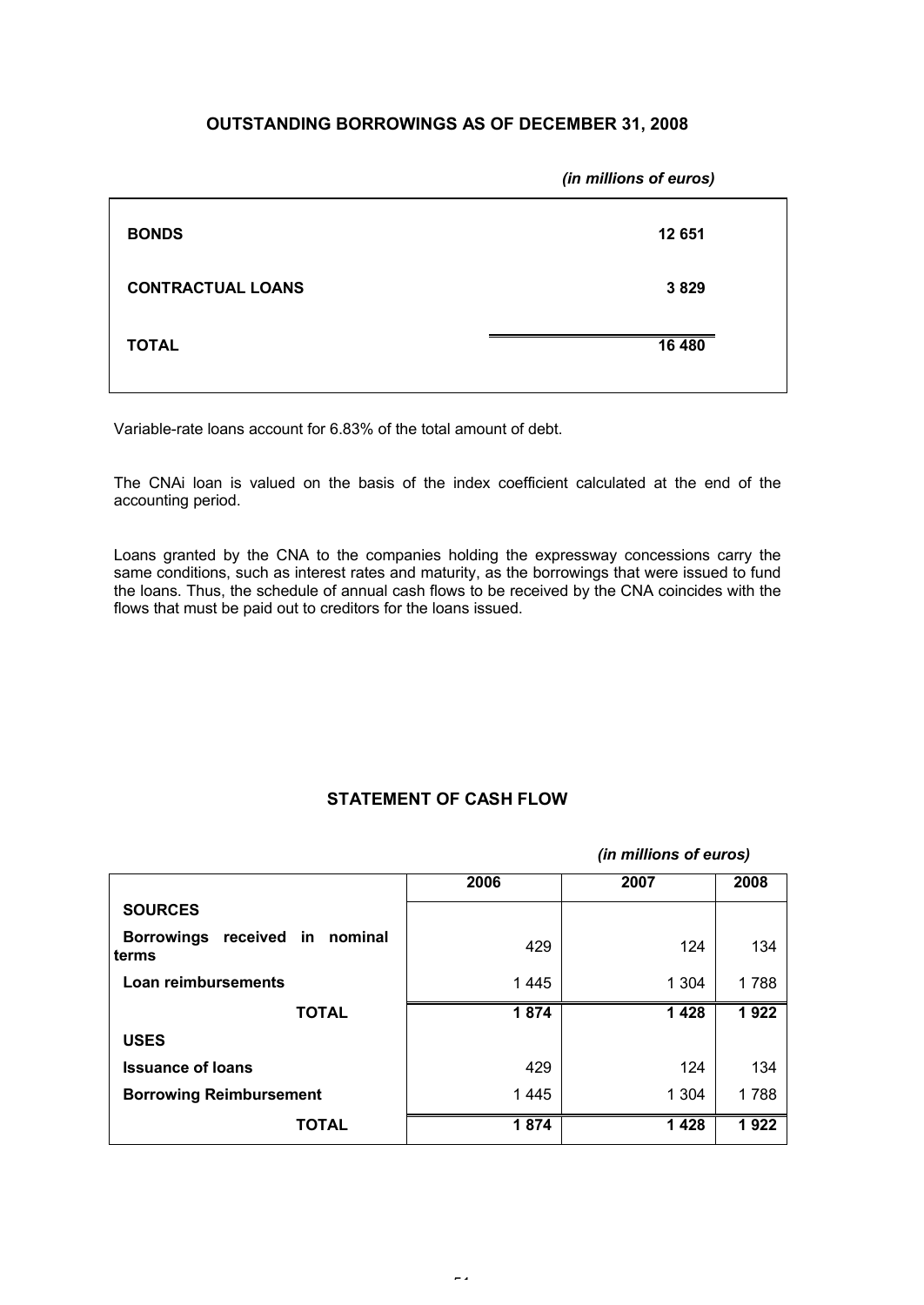# **5.2. and 5.3. INTEREST**

Not applicable - CNA has no subsidiaries and holds no investment securities. Therefore, the CNA does not compile consolidated accounts.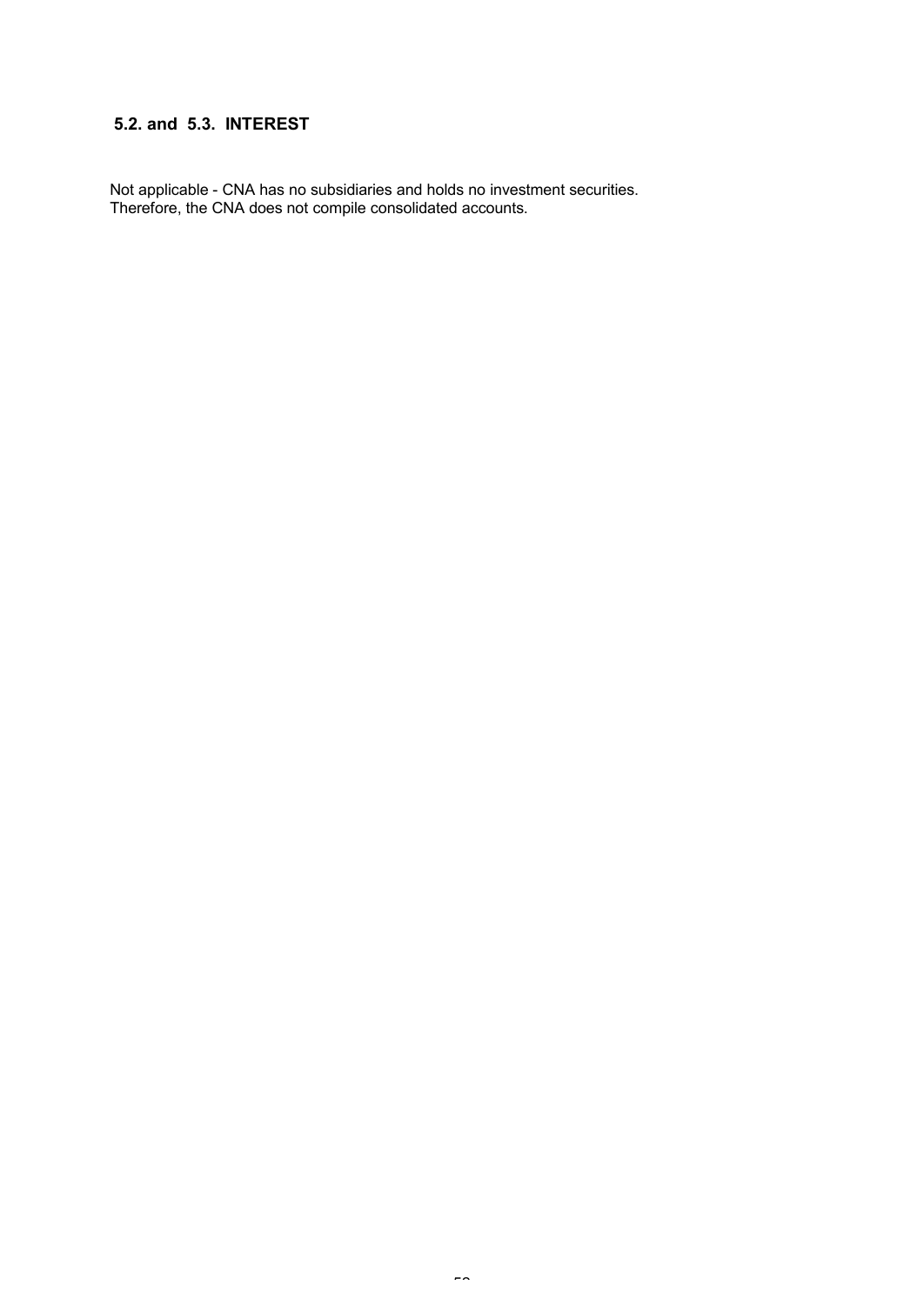# **BALANCE SHEET AS OF DECEMBER 31, 2007**

| <b>ASSETS</b>                                     |                  | REF.NOTE AMOUNT 12/31//2007 | AMOUNT 12/31/2006 | AMOUNT 12/31/2005 |
|---------------------------------------------------|------------------|-----------------------------|-------------------|-------------------|
| <b>FIXED ASSETS</b>                               |                  |                             |                   |                   |
| <b>LONG-TERM INVESTMENTS</b>                      | 3.1              | 18 675 368 672,41           | 19 882 921 297,94 | 20 918 784 376,85 |
| Direct loans to semi-public expressway companies. |                  | 18 115 863 416,59           | 19 282 968 120,00 | 20 291 560 758,31 |
| - Accrued interest.                               |                  | 559 505 255,82              | 599 953 177,94    | 627 223 618,54    |
|                                                   | <b>TOTAL I:</b>  | 18 675 368 672,41           | 19 882 921 297,94 | 20 918 784 376,85 |
| <b>CURRENT ASSETS</b>                             |                  |                             |                   |                   |
| <b>OPERATING RECEIVABLES</b>                      |                  | 9 438 543,47                | 10 626 598,26     | 12 378 873,87     |
| Recoverable taxes and payroll taxes.              | 3.2              |                             |                   | 12 378 873,87     |
| Accounts receivable and related.                  | 3.2              | 9 438 543,47                | 10 626 598,26     | 12 378 873,87     |
| <b>CASH ASSETS</b>                                |                  | 4 525 778,50                | 3 972 504,25      | 3 355 217,79      |
| Current account at the Caisse des Dépôts.         |                  | 801 752,93                  | 920 304,35        | 1 316 582,28      |
| - Interest due.                                   |                  | 3724 025,57                 | 3 052 199,90      | 2 038 635,51      |
|                                                   | <b>TOTAL II:</b> | 13 964 321,97               | 14 599 102,51     | 15 734 091,66     |
| <b>ASSET VARIANCES</b>                            | 3.3              | 65 274 000,00               | 52 860 000,00     | 51 027 879,95     |
| - Variances on foreign currency debt              |                  |                             |                   | 5 133 879,95      |
| - Variances on indexed debt.                      |                  | 65 274 000,00               | 52 860 000,00     | 45 894 000,00     |
| <b>TOTAL III:</b>                                 |                  | 65 274 000,00               | 52 860 000,00     | 51 027 879,95     |
| OVERALL TOTAL (I+II+III)                          |                  | 18 754 606 994,38           | 19 950 380 400,45 | 20 985 546 348,46 |
| <b>LIABILITIES</b>                                | <b>REF.NOTE</b>  | AMOUNT 12/31/2007           | AMOUNT 12/31/2006 | AMOUNT 12/31/2005 |
| <b>DEBT</b>                                       |                  |                             |                   |                   |
| <b>BORROWINGS</b>                                 | 3.4              | 18 661 149 398,27           | 19 877 690 576,79 | 20 917 950 427,02 |
| Bond issues                                       |                  | 14 250 014 535,57           | 15 372 679 088,56 | 16 378 145 402,93 |
| - Accrued interest.                               |                  | 446 901 389,03              | 486 957 005,84    | 513 050 806,97    |
| Loan contracts                                    |                  | 3851629606,88               | 3 905 058 310,29  | 3 912 581 405,55  |
| - Accrued interest.                               |                  | 112 603 866,79              | 112 996 172,10    | 114 172 811,57    |
|                                                   | TOTAL I:         | 18 661 149 398,27           | 19 877 690 576,79 | 20 917 950 427,02 |
| <b>OPERATING DEBT</b>                             | 3.5              | 13 964 321,97               | 14 599 102,51     | 15 734 091,66     |
| Trade payables and related.                       |                  | 3720820,57                  | 3 052 379,30      | 2 644 637,56      |
| Other debt                                        |                  | 10 243 501,40               | 11 546 723,21     | 13 089 454,10     |
| <b>TOTAL II:</b>                                  |                  | 13 964 321,97               | 14 599 102,51     | 15 734 091,66     |
| <b>LIABILITIES VARIANCES</b>                      | 3.6              | 79 493 274,14               | 58 090 721,15     | 51 861 829,78     |
| - Variances on foreign currency debt              |                  | 14 219 274,14               | 5 230 721,15      | 5 967 829,78      |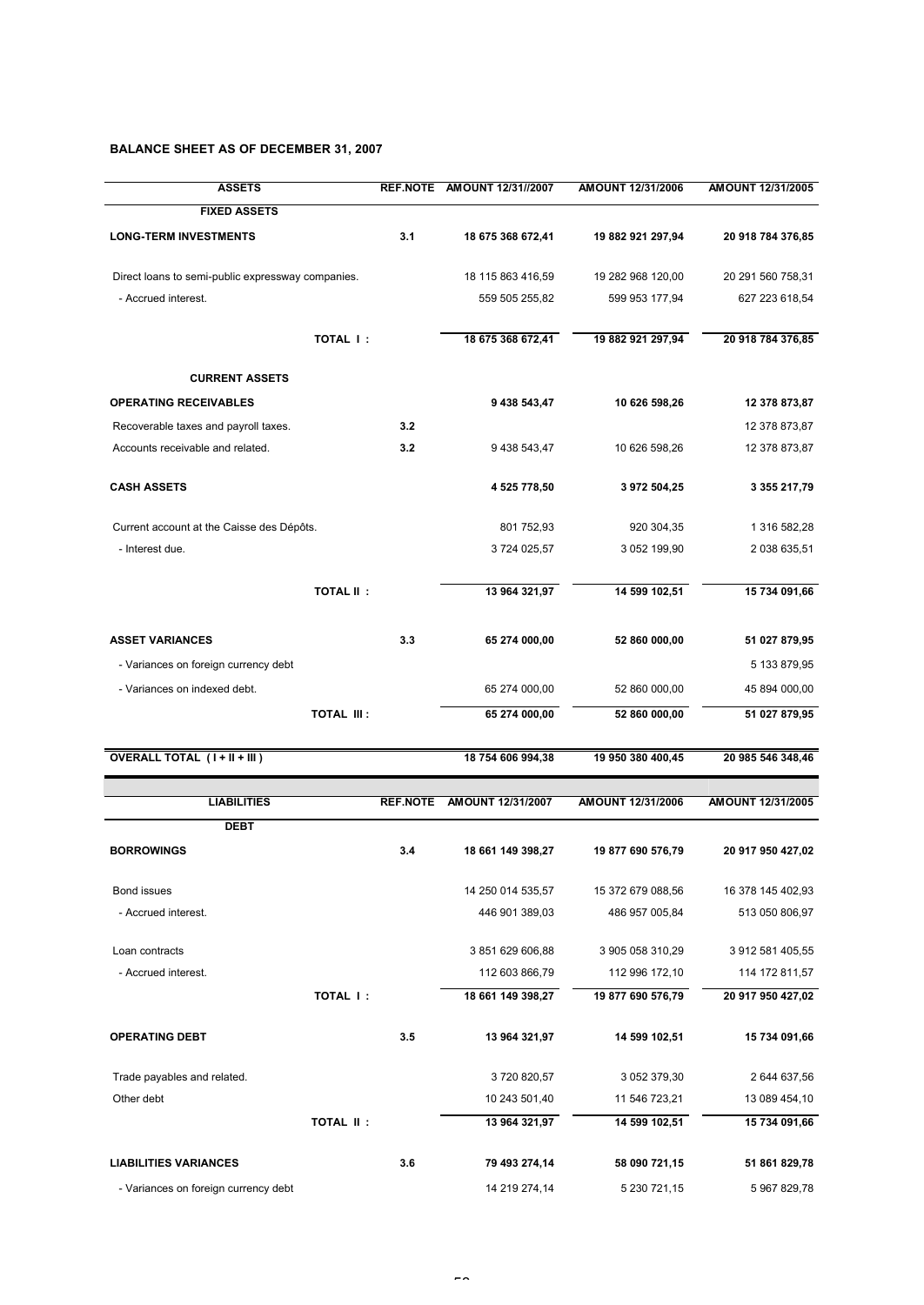| - Variances on indexed debt. |             | 65 274 000.00     | 52 860 000,00     | 45 894 000,00     |
|------------------------------|-------------|-------------------|-------------------|-------------------|
|                              | TOTAL III : | 79 493 274.14     | 58 090 721,15     | 51 861 829,78     |
| OVERALL TOTAL (I + II + III) |             | 18 754 606 994,38 | 19 950 380 400.45 | 20 985 546 348.46 |

# **OFF BALANCE SHEET COMMITMENTS**

| <b>LOAN SWAPS</b>                                      |    | <b>AMOUNT</b><br>12/31/2007 | <b>AMOUNT</b><br>12/31/2006 | <b>AMOUNT</b><br>12/31/2005 |
|--------------------------------------------------------|----|-----------------------------|-----------------------------|-----------------------------|
| <b>FOREIGN CURRENCY (FOREX) SWAPS</b>                  | 4. |                             |                             |                             |
| - Forex to be received (against euros to be delivered) |    | 302 169 577.57              | 311 158 130.56              | 365 299 179.93              |
| - Euros to be delivered (against forex to be received) |    | 316 388 851.71              | 316 388 851.71              | 352 921 734.20              |
| - Forex translation variances                          |    |                             |                             |                             |
| o Capital increase.                                    |    |                             |                             | 12 377 445.73               |
| o Capital decrease.                                    |    | 14 219 274.14               | 5 230 721.15                |                             |
| <b>INTEREST RATE SWAPS</b>                             | 4. |                             |                             |                             |
| - Euros to be received (against euros to be delivered) |    | 391 000 000.00              | 391 000 000.00              | 391 000 000.00              |
| - Euros to be delivered (against euros to be received) |    | 391 000 000,00              | 391 000 000,00              | 391 000 000,00              |

The reference note refers to paragraphs in the Appendix.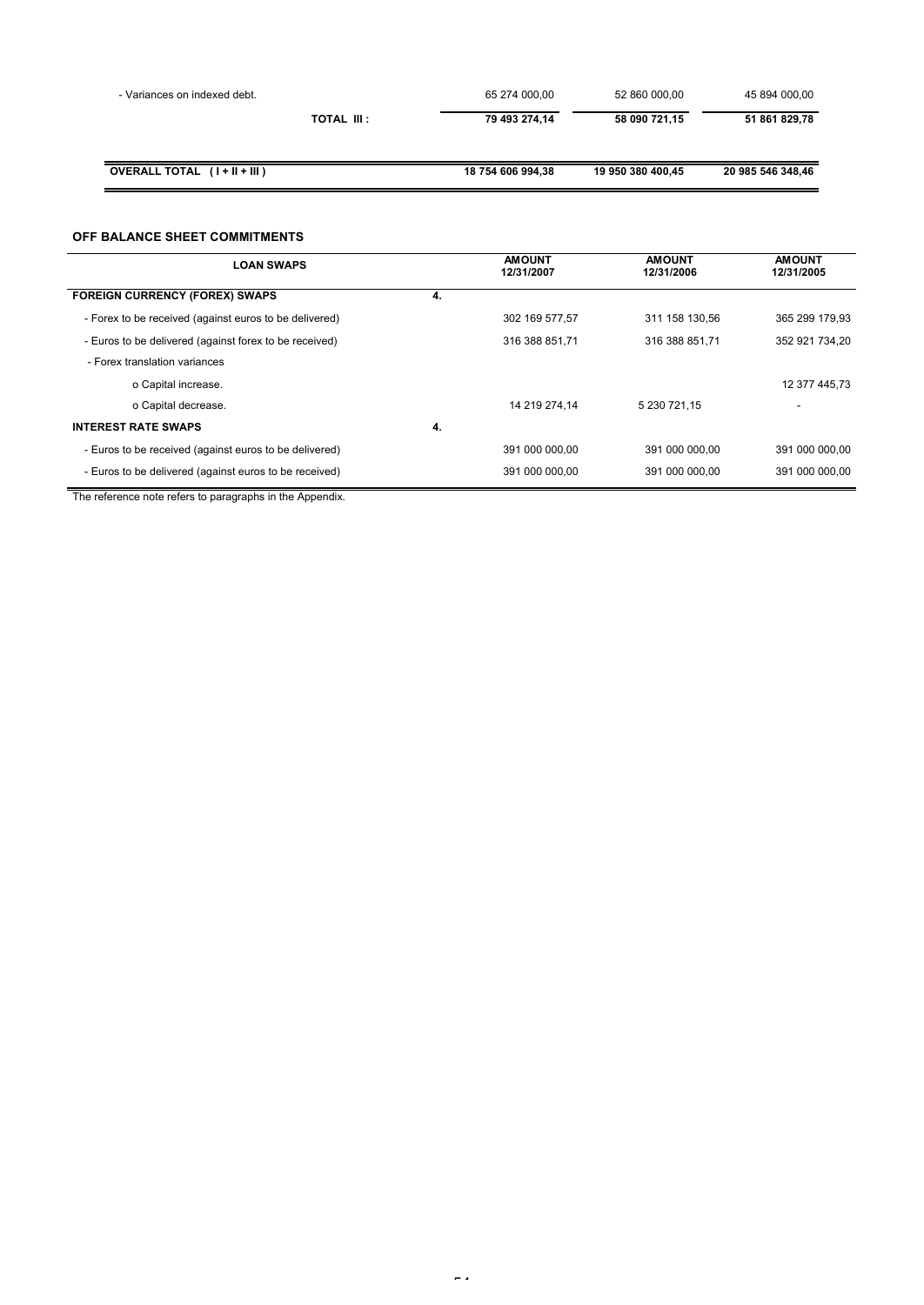#### **INCOME STATEMENT AS OF DECEMBER 31, 2007**

| <b>EXPENSES</b>                                  | <b>REF.NOTE</b> | AMOUNT 12/31/2007           | AMOUNT 12/31/2006         | AMOUNT 12/31/2005         |
|--------------------------------------------------|-----------------|-----------------------------|---------------------------|---------------------------|
| <b>OPERATING EXPENSES</b>                        |                 |                             |                           |                           |
| OTHER EXTERNAL PURCHASES AND EXPENSES            |                 | 2 780 150,46                | 3 490 852,62              | 4923170,09                |
| - Remuneration of intermediaries.                | 5.1             | 255 428,54                  | 672 221,74                | 2 063 590,24              |
| - Reimbursement to CDC for administrative costs. | 5.2             | 2 127 429,02                | 2 130 391,85              | 2 135 213,56              |
| - Commissions for financial services.            | 5.3             | 395 424,36                  | 682 674,85                | 719 196,94                |
| - Advertisements, media research and programs.   |                 | 1868,54                     | 5 5 6 4 , 18              | 5 169,35                  |
| - Other operating expenses.                      |                 |                             |                           |                           |
| <b>TOTAL</b>                                     |                 | 2 780 150,46                | 3 490 852,62              | 4923170,09                |
| <b>FINANCIAL EXPENSES</b>                        |                 |                             |                           |                           |
| AMORTIZATION OF REIMBURSEMENT PREMIUMS:          |                 |                             |                           |                           |
|                                                  |                 |                             |                           |                           |
| <b>OTHER FINANCIAL EXPENSES:</b>                 |                 | 1 071 848 411,88            | 1 199 201 440,60          | 1 337 149 973,58          |
| - Interest on borrowings and advances.           |                 | 1 050 657 447,76            | 1 153 286 303,77          | 1 219 629 548,78          |
| - Net expense on swaps.                          |                 | 6 905 386,92                | 6 579 510,58              | 6 181 173,52              |
| - Losses on foreign exchange.                    |                 |                             | 113 588,22                | 285 363,78                |
| - Payment of interest received to SEMCAs         | 5.4             | 14 285 577,20               | 39 222 038,03             | 57 863 524,45             |
| - Issue premiums below par.                      | 5.5             |                             |                           | 514 483,78                |
| - Balance on swaps                               | 5.6             |                             |                           | 52 675 879,27             |
| <b>TOTAL</b>                                     |                 | 1 071 848 411,88            | 1 199 201 440,60          | 1 337 149 973,58          |
| <b>EXCEPTIONAL EXPENSES</b>                      |                 |                             |                           |                           |
| <b>EXCEPTIONAL ADMINISTRATIVE EXPENSES:</b>      |                 |                             | 10 535,90                 | 3 370,75                  |
| - Penalties on contracts                         |                 |                             |                           |                           |
| - Payback of lapsed coupons.                     |                 |                             | 10 535,90                 | 3 370,75                  |
| - Other exceptional expenses.                    |                 |                             |                           |                           |
| <b>TOTAL</b>                                     |                 |                             | 10 535,90                 | 3 370,75                  |
|                                                  |                 |                             |                           |                           |
| <b>OVERALL TOTAL</b>                             |                 | 1 074 628 562,34            | 1 202 702 829,12          | 1 342 076 514,42          |
| <b>REVENUE</b>                                   |                 | REF.NOTE MONTANT 31/12/2007 | <b>MONTANT 31/12/2006</b> | <b>MONTANT 31/12/2005</b> |
| <b>OPERATING REVENUES</b>                        |                 |                             |                           |                           |
|                                                  |                 |                             |                           |                           |
| <b>REIMBURSEMENTS BY SEMCAS:</b>                 | 5.7             | 2 780 150,46                | 3 490 852,62              | 4 923 170,09              |
| - Of administrative expenses.                    |                 | 2 761 464,77                | 3 098 499,42              | 3 150 370,22              |
| - Of taxes and duties.                           |                 |                             |                           |                           |
| - Of loan issuance costs.                        |                 | 18 685,69                   | 392 353,20                | 1772 799,87               |
| <b>TOTAL</b>                                     |                 | 2 780 150,46                | 3 490 852,62              | 4923170,09                |

**FINANCIAL REVENUES**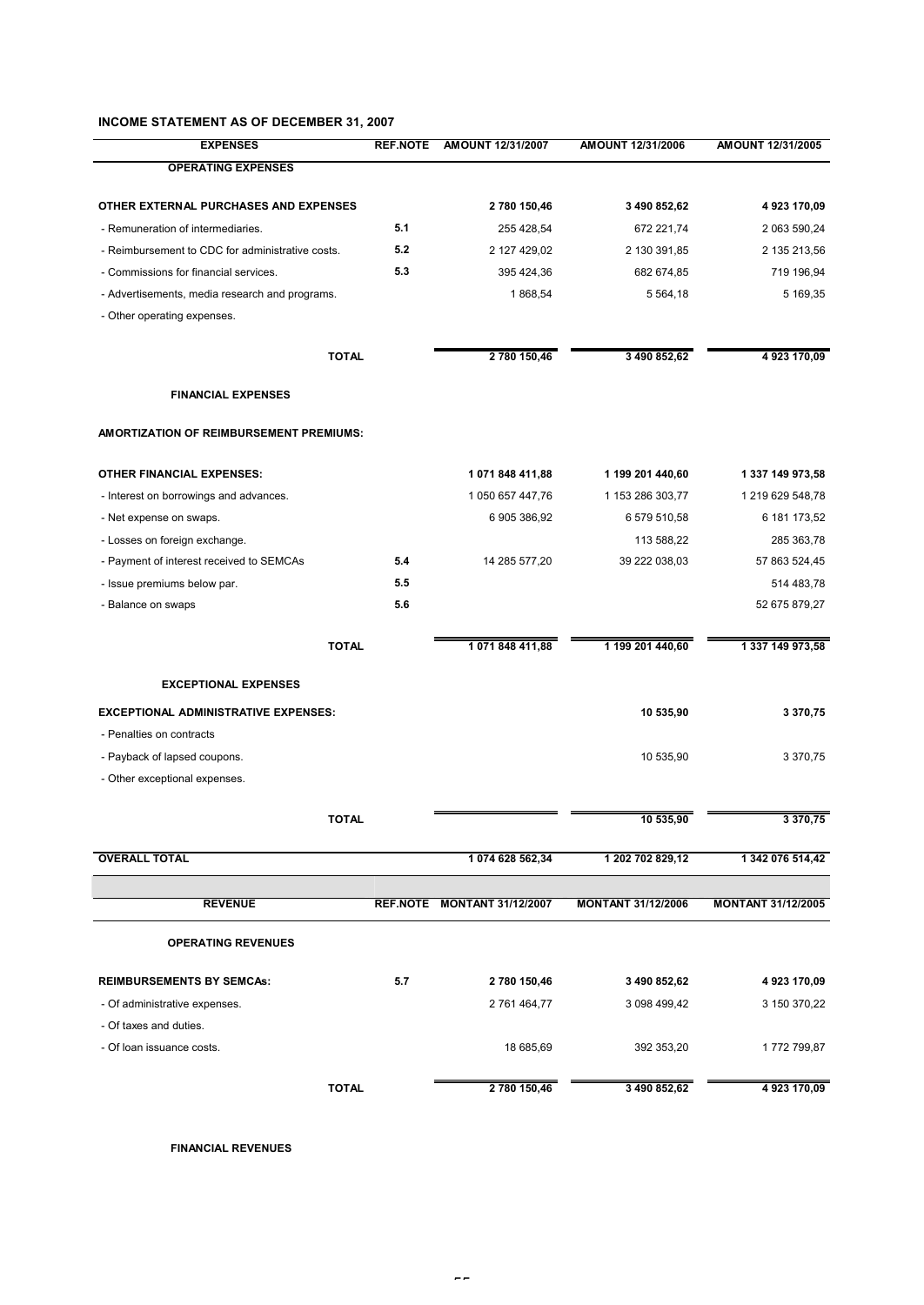| <b>INTEREST AND OTHER REVENUES:</b>                       | 1 061 280 700,25              | 1 163 031 602,47 - | 1 281 329 650,37 |
|-----------------------------------------------------------|-------------------------------|--------------------|------------------|
| - Interest on loans.                                      | 1 050 657 447,76              | 1 153 286 303,77   | 1 219 629 548,78 |
| - Interest on cash assets.                                | 3717865,57                    | 3 052 199,90       | 2 043 201,24     |
| - Reimbursements by SEMCAs:                               |                               |                    |                  |
| . of forex losses and net expenses on swaps.              | 6 905 386,92                  | 6 693 098,80       | 6 466 537,30     |
| . of various financial expenses.                          |                               |                    | 53 190 363,05    |
| <b>OTHER FINANCIAL REVENUE:</b>                           | 10 567 711,63                 | 36 169 838,13      | 55 820 323,21    |
| - Exchange rate gains.                                    | 250 514,53                    | 5 941 057,99       | 814 809,17       |
| - Other.                                                  | 10 317 197,10                 | 30 228 780,14      | 55 005 514,04    |
|                                                           | <b>TOTAL</b><br>1071848411,88 | 1 199 201 440,60   | 1 337 149 973,58 |
| <b>EXCEPTIONAL REVENUES</b>                               |                               |                    |                  |
| <b>EXCEPTIONAL REVENUES ON ADMINISTRATIVE OPERATIONS:</b> |                               |                    |                  |
| - Penalties received on contracts.                        |                               |                    |                  |
| - Lapsed coupons and bonds.                               |                               | 10 535,90          | 3 370,75         |
| - Euro revenues from forex transaction variances.         |                               |                    |                  |
| - Other.                                                  |                               |                    |                  |
|                                                           | <b>TOTAL</b>                  | 10 535,90          | 3 370,75         |
| <b>OVERALL TOTAL</b>                                      | 1 074 628 562,34              | 1 202 702 829,12   | 1 342 076 514,42 |
| The reference notes refer to paragraphs in the Appendix.  |                               |                    |                  |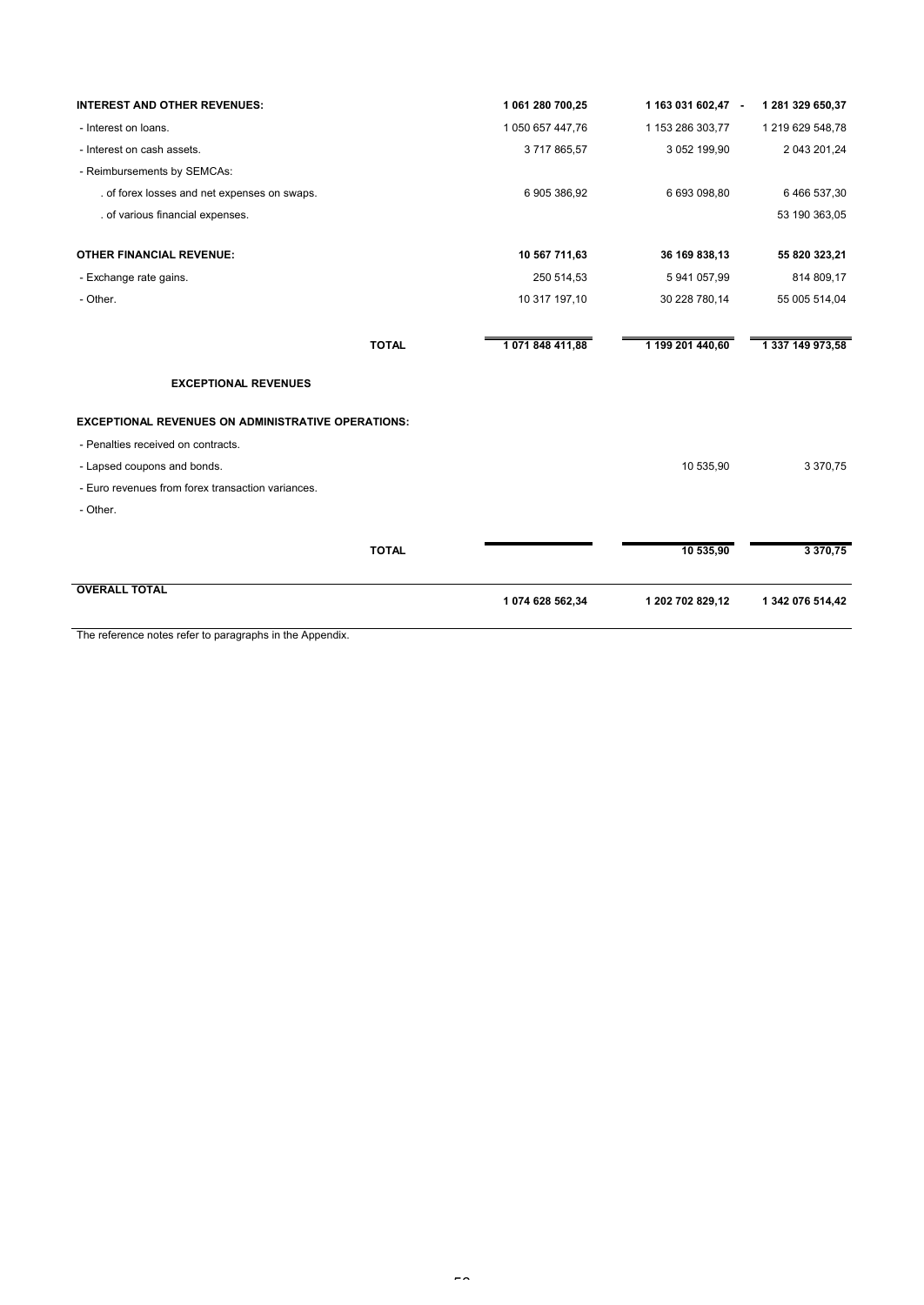# **APPENDIX AS OF 31 DECEMBER 2007**

# **1. LEGAL STATUS OF THE COMPANY**

The CNA is a national public-sector administrative institution with a corporate structure and financial independence.

It is subject to the general principles of public-sector accounting, has a government accountant, and, in accordance with the decree establishing the institution, the Caisse des Dépôts, provides its administrative management under the supervision of the Board of Directors of the CNA.

#### **2. GENERAL ACCOUNTING PRINCIPLES**

The statement of accounts as well as the profit and loss statements have been certified by Gérard Schottey, Managing Treasurer at the 1st level Treasury Department, accounting officer from the Caisse Nationale des Autoroutes, appointed on July 1 2002 by a joint order of the Budget and Transportation Ministers, as a State Accountant sworn in by the Government Accounting Office.

The financial statements are presented in compliance with General Instruction M-91 regarding the accounts of national public-sector administrative institutions.

The accounting principles applied are:

- operational continuity;
- constant and consistent application of methods;
- independence of each fiscal year.

The basic method of valuation in the accounts is the historical cost method.

# **3. METHODS APPLIED TO THE PRINCIPAL ITEMS OF THE BALANCE SHEET**

# **ASSETS**

#### **3.1. Long-term investments**

The amount in the balance sheets corresponds to loans actually disbursed.

The amount of accrued interest is attached to the loan lines and is calculated *pro rata temporis*, based on the amount accrued and not yet due.

Each loan is recorded at gross value; commissions, premiums and costs are simultaneously passed on as a single package to the semi-public companies (SEMs) that hold the expressway concessions.

#### **3.2. Trade receivables**

This item is comprised principally of revenue on interest accrued on loan swap operations and is passed on to the semi-public companies (SEMs) holding the expressway concessions.

# **3.3. Asset variances**

The following are recorded under this item:

- Unrealized losses on debt denominated in currencies outside the euro zone, resulting from the difference between the exchange rate applied to historical cost and the rate applying at the end of the fiscal year;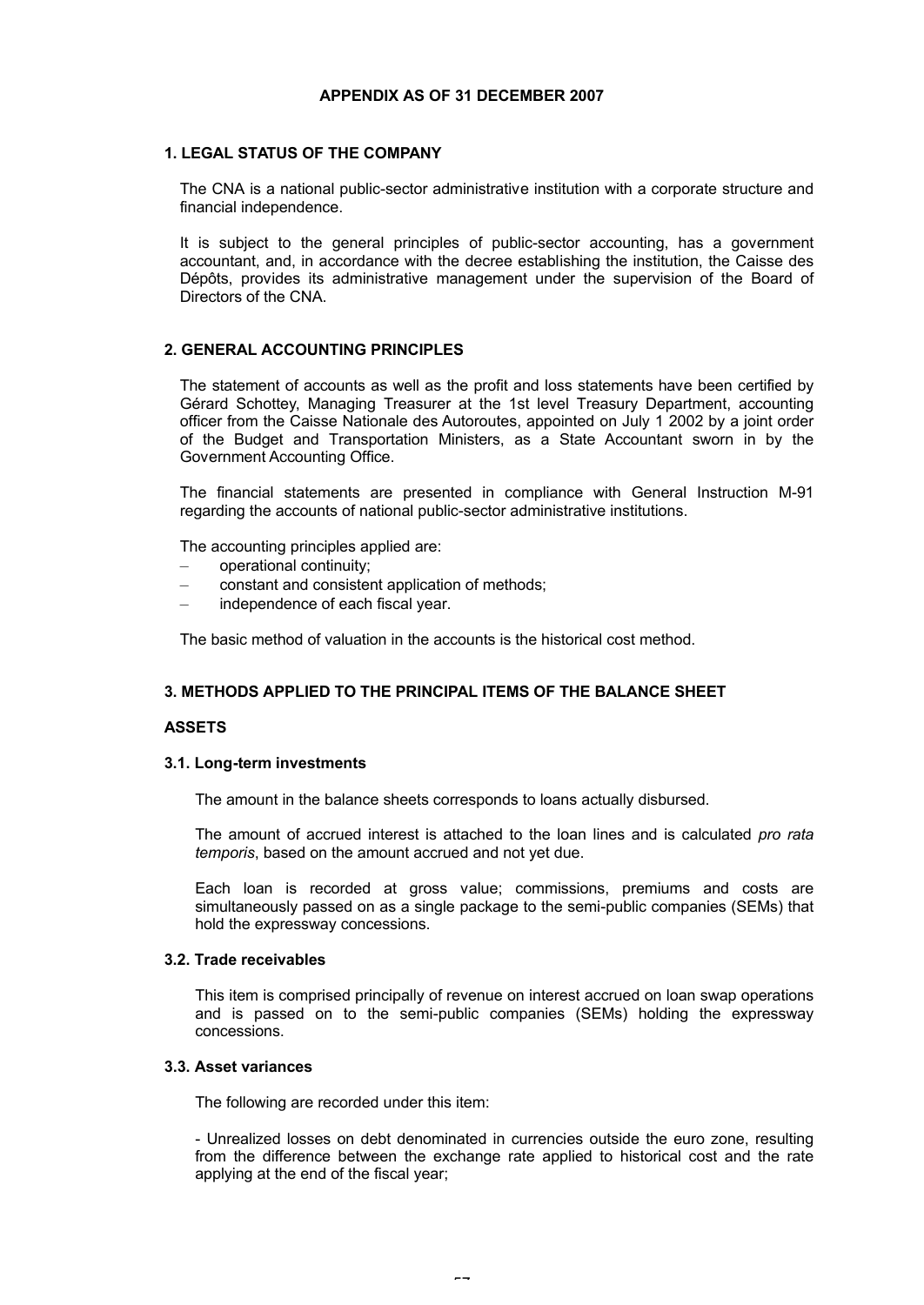For currencies within the euro zone, and in compliance with article 28 of the "DDOEF" Act (a law with various economic and financial provisions), the exchange rate employed is that determined on December 31, 1998 and approved by the Council of Ministers of the European Union;

- the loss on the indexation of indexed bond issues.

Given CNA's duty with regard to transparency to the semi-public companies (SEMs) holding the expressway concessions, no provisions on these items have been recorded.

# **LIABILITIES**

#### **3.4. Borrowings**

Borrowings are recorded at their reimbursement value. Borrowings in foreign currencies are translated and recorded on the basis of the exchange rate prevailing on the last day of the fiscal year.

Interest accrued on borrowings in France and abroad is calculated *pro rata temporis*. For borrowings in currencies not in the euro zone euro, this interest is measured on the basis of the exchange rate prevailing on the last day of the fiscal year.

# **3.5. Operating debt**

Operating debt corresponds to cash advances from the semi-public companies holding expressway concessions, the reversion to these companies of the earnings on interest accrued on loan swaps, and to interest accrued on current cash assets to be repaid to them.

#### **3.6. Variances on liabilities**

This item includes:

unrealized gains on borrowings denominated in foreign currencies not in the euro zone, resulting from the difference between the exchange rate applied to historical cost and the exchange rate applying at the end of the fiscal year.

For currencies within the euro zone, and in application of article 28 of the "DDOEF" Act (a law with various economic and financial provisions), the exchange rate employed is that determined on December 31, 1998 and approved by the Council of Ministers of the European Union.

the loss due to the effects of indexation of inflation adjusted bond issues on loans to semi-public companies holding expressway concessions.

# **4. OFF-BALANCE SHEET COMMITMENTS**

#### **LOAN SWAPS**

These concern either swaps of foreign currencies against euros, or hedging through interest-rate swaps.

For foreign exchange operations, off-balance sheet amounts in euros are calculated on the basis of the exchange rate applying at the end of the fiscal year, while the initial borrowing remains under liabilities in the balance sheet. Revaluation differences are recorded under exchange rate variances (unrealized gains or losses).

For interest-rate swaps, only the par values are recorded when the swaps are initiated.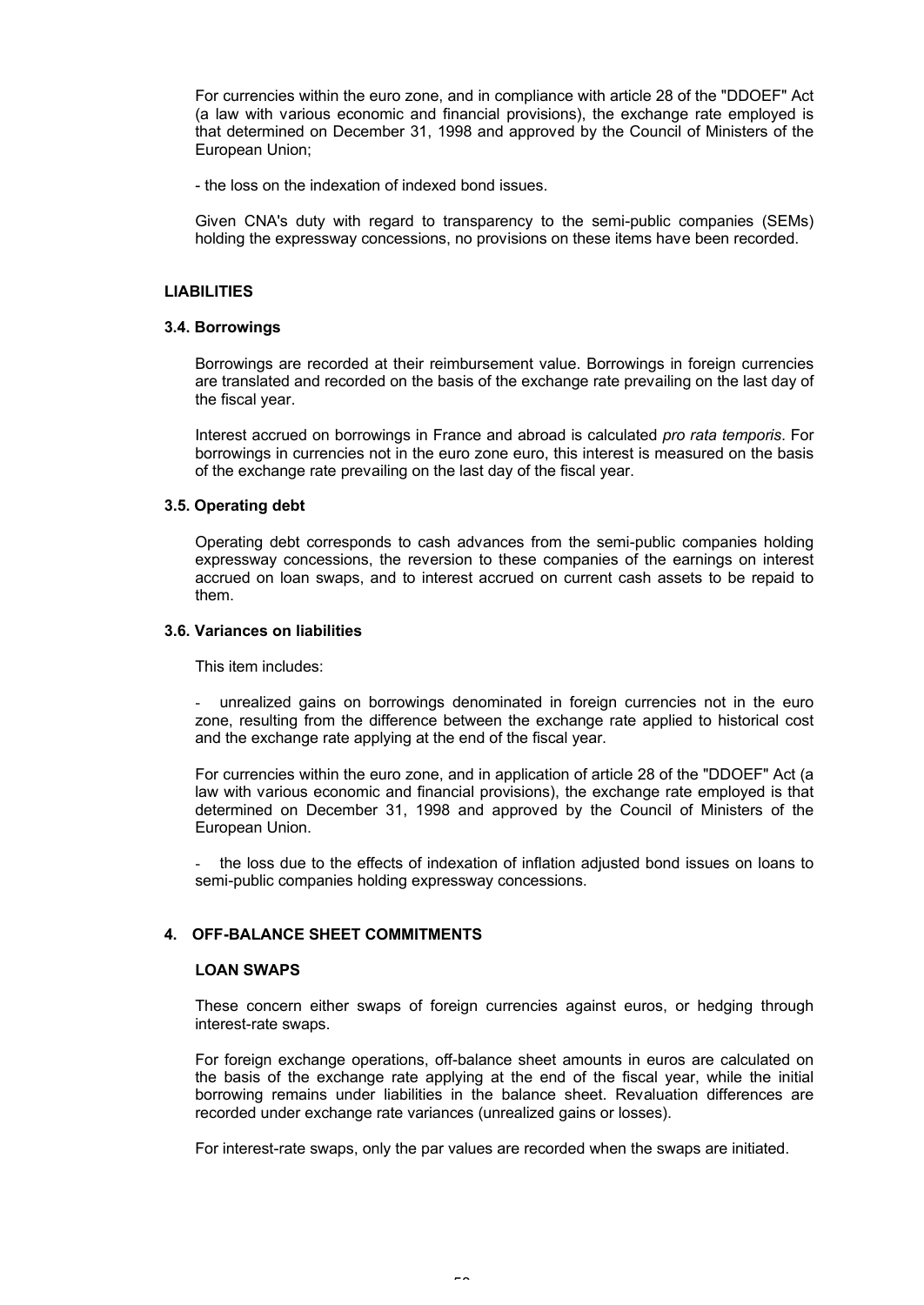# **5. COMMENTS ON THE INCOME STATEMENT EXPENSES**

# **5.1. Remuneration of intermediaries**

This item is comprised of placement commissions relative to loans issued in the French and foreign markets, the annual subscription fee to Euronext and the remuneration of rating agencies

#### **5.2. Reimbursement to CDC for administrative costs**

This expense is for services billed by the Caisse des Dépôts in exchange for the administrative, accounting and financial management services it provides to CNA.

# **5.3. Commissions for financial services**

These are financial services commissions on coupons due and bonds, amortized paid to intermediaries holding securities accounts and other financial intermediaries.

#### **5.4. Payment of interest received to SEMCAs**

Given that CNA must be transparent to the semi-public companies holding expressway concessions, the Company repays them the interest on funds invested with the CDC, foreign exchange gains and other financial revenues.

#### **5.5 Issue premiums below par**.

Issue premiums that are below par are now recorded under financial expenses.

#### **5.6. Balance on swaps**

The share exchange offer of July 15, 2005 gave rise to an equalization payment that was entirely borne by the semi-public expressway company concerned.

# **PROFIT**

# **5.7. Reimbursements by SEMCAs**

Given the above-mentioned required transparency, each semi-public company holding an expressway concession pays its share in the reimbursement of all CNA's operating, financial and exceptional expenses. Consequently, the profit for the period is systematically written to zero.

Mrs Martine Delaveau, Accounting Agent (*Agent Comptable*) of CNA, draws up the accounts of the entity as they are presented before the Board of directors (*Conseil d'administration*), which approves them. In accordance with its articles (*statuts*), the accounts of CNA are not required to be audited by statutory auditors (*Commissaires aux comptes*).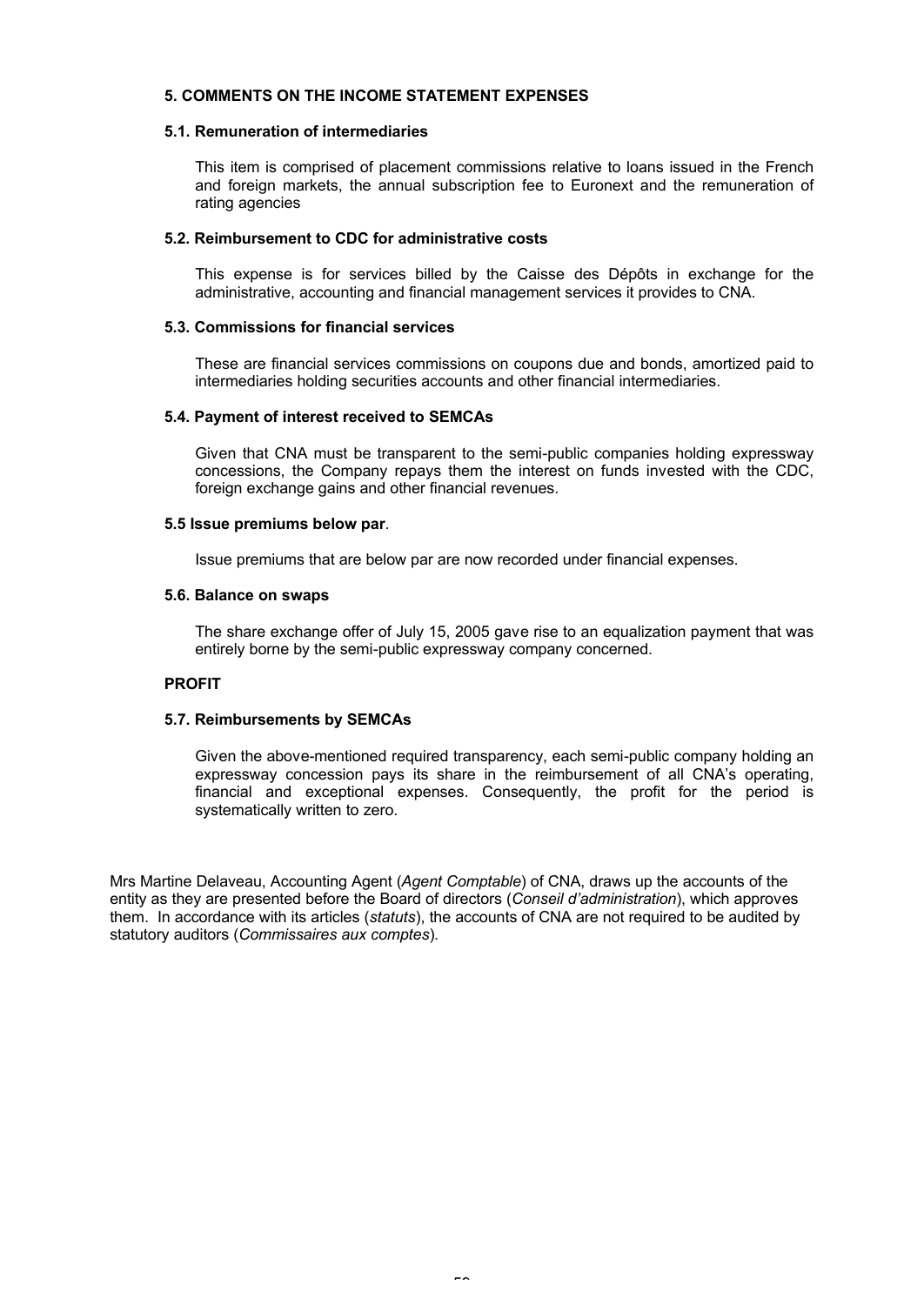# **COMMITMENTS ON FUTURES CONTRACTS**

# **TYPE OF OPERATIONS**

CNA's futures contract transactions are detailed in the tables as set forth hereinafter.

These operations are comprised of foreign exchange (forex) and interest rate futures swaps (loan swaps) used to hedge future payments on loan issues in foreign currencies and in euros.

The purpose of swap operations on loan issues in foreign currencies is to reduce foreign exchange risk inherent in debt in foreign currencies and to balance out the risks incurred on the different currencies in which CNA has borrowed.

Interest rate swap transactions are intended to change the nature of the interest rates on loans contracted.

# **GENERAL ACCOUNTING PRINCIPLES**

# **Recognition of commitments**

Foreign currency swaps are recorded off-balance sheet in euros, on the basis of the exchange rate at the end of the accounting period, while the initial loan amount remains recorded as a liability on the balance sheet. Differences in revaluation are recorded as unrealized gains or losses in forex translation.

For interest-rate swap operations, par values are recorded when the swaps are initiated.

Given CNA's duty in respect of transparency to the semi-public companies holding superhighway concessions, who in the end bear the foreign-exchange risks, no provisions for exchange rate losses are recorded under liabilities.

# **Recognition of revenue and expense**

On maturity, financial flows on foreign exchange and interest rate swaps are transferred to third-party accounts in order to reduce the level of revenues and expenses. Net income on the swap is recorded under "other financial expense" or "interest and related financial revenue."

Interest accrued on foreign currency swaps is measured on the basis of the exchange rate applying at the end of the accounting period, with net income (loss) recorded under the items indicated above.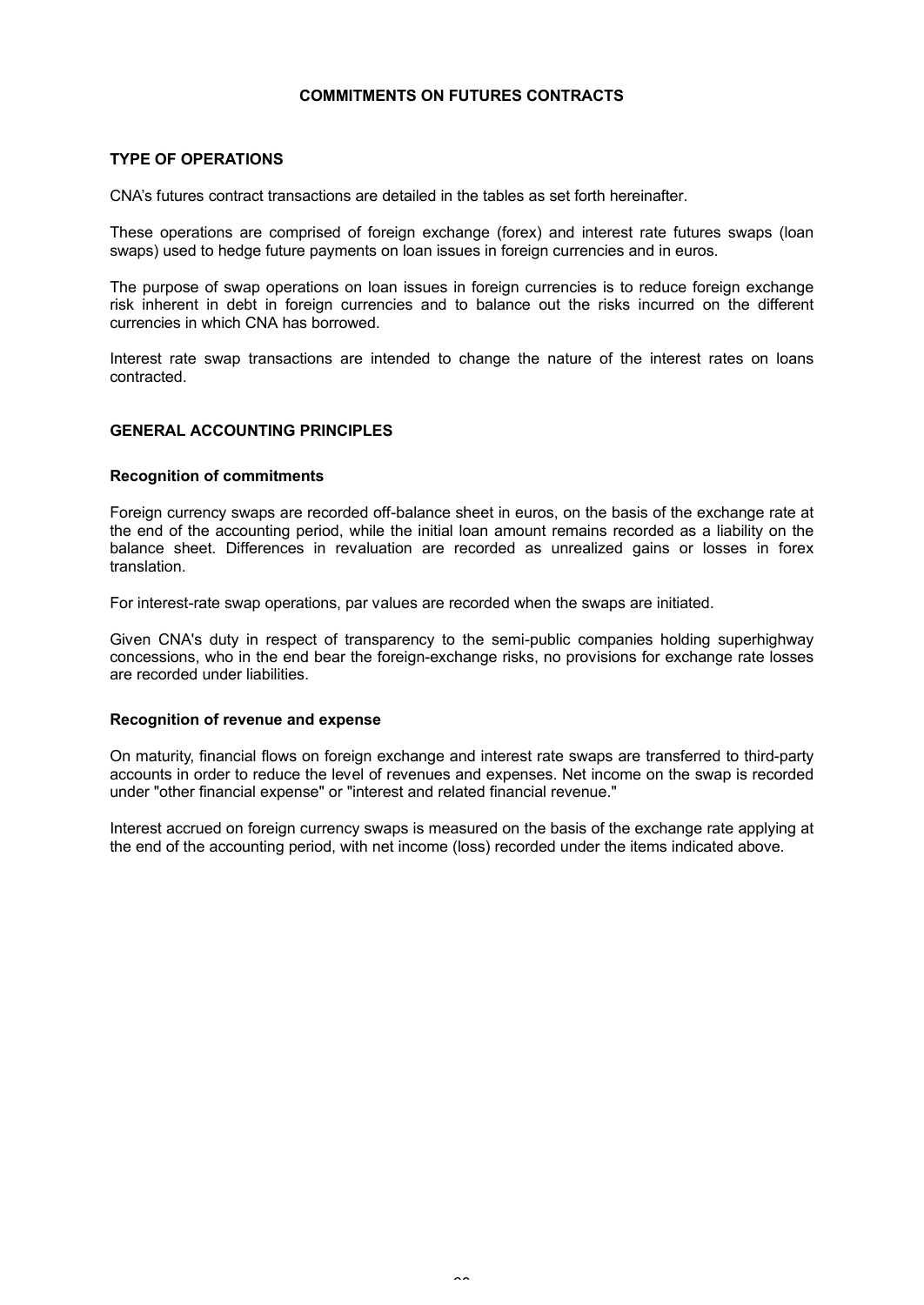# **INCOME STATEMENT AT 31 DECEMBER 2007**

# **EXPENSES**

# **Operating Expenses**

Operating expenses decreased by 710,000 euros overall. This is due to a decline of 416,793.20 euros in 'Remuneration of intermediaries' and of 287,250.49 euros for 'Commissions for financial services'.

#### **Financial Expenses**

Overall financial costs decreased by 127 millions euros from the previous year. This general decrease is due to lower costs for 'Interest on borrowings and advances' (-102.6 million euros) combined with a decline in 'Payment of interest received to SEMCAs' (-24.9 million euros).

#### **INCOME**

Because of the transparency between CNA and semi-public companies (SEMs) holding expressway concessions, the latter took their share in all operating and financial charges, which are booked as income for CNA under '**Reimbursements by SEMCAs**' and '**Interest and other revenues**.' Changes in these revenues are therefore identical to the changes in corresponding expenses.

Income other than that stated above appear as:

- interest on cash assets
- exchange rate gains
- other financial revenues

These are paid to semi-public companies holding expressway concessions and booked as expenses under 'Payment of interest received to SEMCAs'.

Overall financial revenues declined by 127 million euros. This decrease is explained mainly by lower 'Interest on Loans' (- 102.6 million euros), and 'Other financial revenues' (- 19.9 million euros), and 'Exchange rate gains' (- 5,7 million euros).

# **COMMITMENTS ON FUTURES CONTRACTS**

#### **Nature of the operations**

CNA's futures contract transactions are detailed in the tables as set forth in paragraph 1 ("Financial Information") above.

These comprise foreign exchange (forex) and interest rate futures swaps (loan swaps) used to hedge future payments on loan issues in foreign currencies and in euros. The purpose of swap operations on loan issues in foreign currencies is to reduce foreign exchange risk inherent in debt in foreign currencies and to balance out the risks incurred on the different currencies in which CNA has borrowed.

Interest rate swap transactions are intended to change the nature of the interest rate on loans contracted.

# **GENERAL ACCOUNTING PRINCIPLES**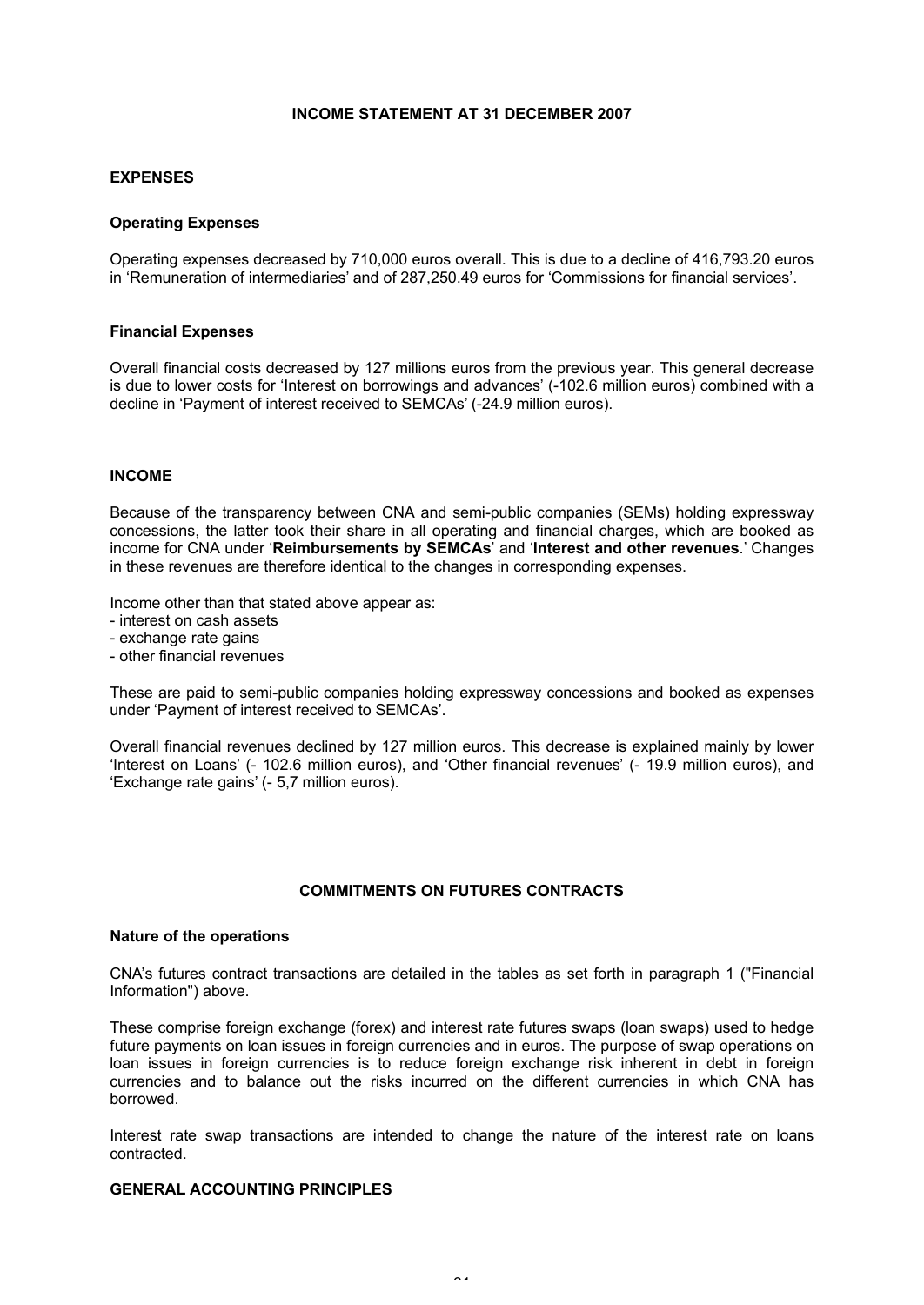# **Recognizing commitments**

Foreign currency swaps are recorded off-balance sheet in euros, on the basis of the exchange rate applying at the end of the fiscal year, while the initial loan remains recorded as a liability in the balance sheet. Differences in revaluation are recorded as unrealized gains or losses in forex translation.

For interest-rate swap operations, par values are recorded when the swaps are initiated.

Given CNA's duty in respect of transparency to the semi-public companies holding expressway concessions, who in the end bear the foreign-exchange risks, no provisions for exchange rate losses are recorded under liabilities.

#### **Recognition of revenues and expenses**

On maturity, flows on exchange and interest rate swaps are transferred to third-party accounts in order to reduce the level of revenues and expenses. Net income on the swap is recorded under "other financial expense" or "interest and related financial revenues."

Interest accrued on foreign currency swaps is measured on the basis of the exchange rate applying at the end of the fiscal year, with net income (loss) recorded under the items indicated above.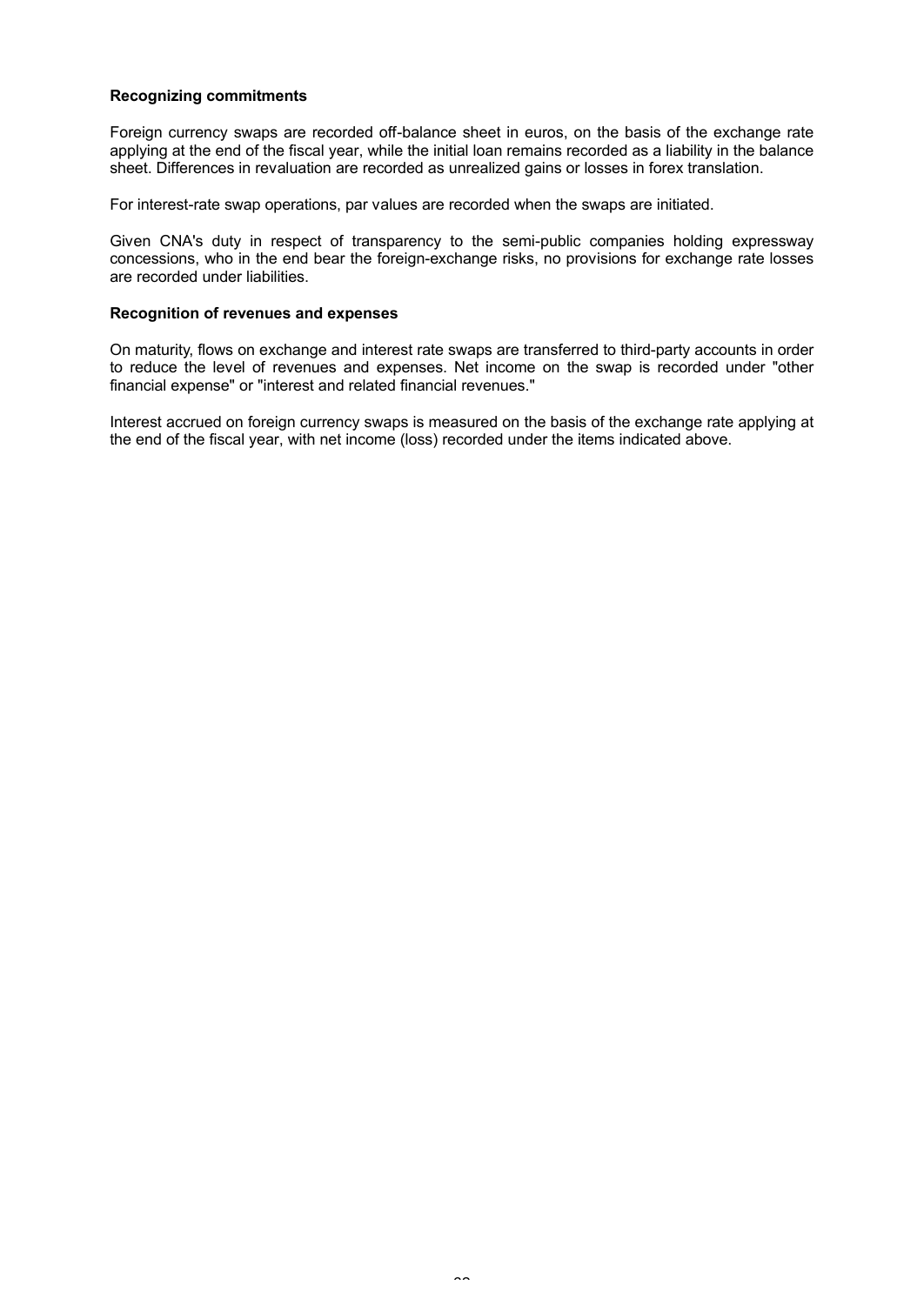# **TAXATION**

*The statements herein regarding taxation are based on the laws in force in France and/or, as the case may be, the Grand Duchy of Luxembourg as of the date of this Prospectus and are subject to any changes in law. The following summary does not purport to be a comprehensive description of all the tax considerations which may be relevant to a decision to purchase, own or dispose of the Bonds. Each prospective holder or beneficial owner of Bonds should consult its tax advisor as to the French or, as the case may be, the Luxembourg tax consequences of any investment in or ownership and disposition of the Bonds.*

# **EU Directive on the Taxation of Savings Income**

On 3 June 2003, the European Union adopted the Directive 2003/48/EC regarding the taxation of savings income in the form of interest payments (in this section "Taxation", the "**Directive**"). The Directive requires Member States as from 1 July 2005 to provide to the tax authorities of other Member States details of payments of interest and other similar income within the meaning of the Directive made by a paying agent within its jurisdiction to (or under circumstances to the benefit of) an individual resident in another Member State, except that Belgium, Luxembourg and Austria will instead impose a withholding system for a transitional period unless the beneficiary of interest payment elects for the exchange of information.

If a payment were to be made or collected through a Member State which has opted for a withholding system and an amount of, or in respect of tax were to be withheld from that payment, neither the Issuer nor any Paying Agent nor any other person would be obliged to pay additional amounts with respect to any Bond as a result of the imposition of such withholding tax.

In relation to French taxation, the Directive has been implemented in French law under article 242 *ter* of the French *Code général des impôts* (general tax code) and articles 49 I *ter* to 49 I *sexies* of the Schedule III to the *Code général des impôts*. These French law provisions implementing the Directive also impose on paying agents based in France an obligation to report to the French tax authorities certain information with respect to interest payments made to beneficial owners domiciled in another Member State, including, among other things, the identity and address of the beneficial owner and a detailed list of the different categories of interest paid to that beneficial owner.

The Directive has been implemented in Luxembourg by the Law of 21 June 2005.

# **French Taxation**

Pursuant to article 131 *quater* of the French *Code général des impôts*, as construed by administrative circular no. 5 I-11-98 dated 30 September 1998 and ruling (*rescrit*) no. 2007/59 (FP) dated 8 January 2008, both issued by the French Tax Authorities, payments of interest and other revenues to be made by the Issuer to non-French tax residents in respect of the Bonds benefit from the exemption from deduction of tax at source otherwise provided for under article 125 A III of the French *Code général des impôts*.

# **Luxembourg Taxation**

CNA has been advised that, under Luxembourg tax law currently in effect and with the possible exception of interest paid to individual Noteholders or to certain entities, there is no Luxembourg withholding tax on payments of interest (including accrued but unpaid interest). There is also no Luxembourg withholding tax, with the possible exception of payments made to individual Noteholders or to certain entities, upon repayment of principal in case of reimbursement, redemption, repurchase or exchange of the Bonds.

# **Luxembourg non-resident individuals**

Under the Luxembourg laws dated 21 June 2005 implementing the European Council Directive 2003/48/EC on the taxation of savings income (the "**Savings Directive"**) and several agreements concluded between Luxembourg and certain dependent or associated territories of the European Union (the "**EU**"), a Luxembourg based paying agent (within the meaning of the Savings Directive) is required since 1 July 2005 to withhold tax on interest and other similar income paid by it to (or under certain circumstances, to the benefit of) an individual resident in another Member State or in certain EU-dependent or associated territories, unless the beneficiary of the interest payments elects for the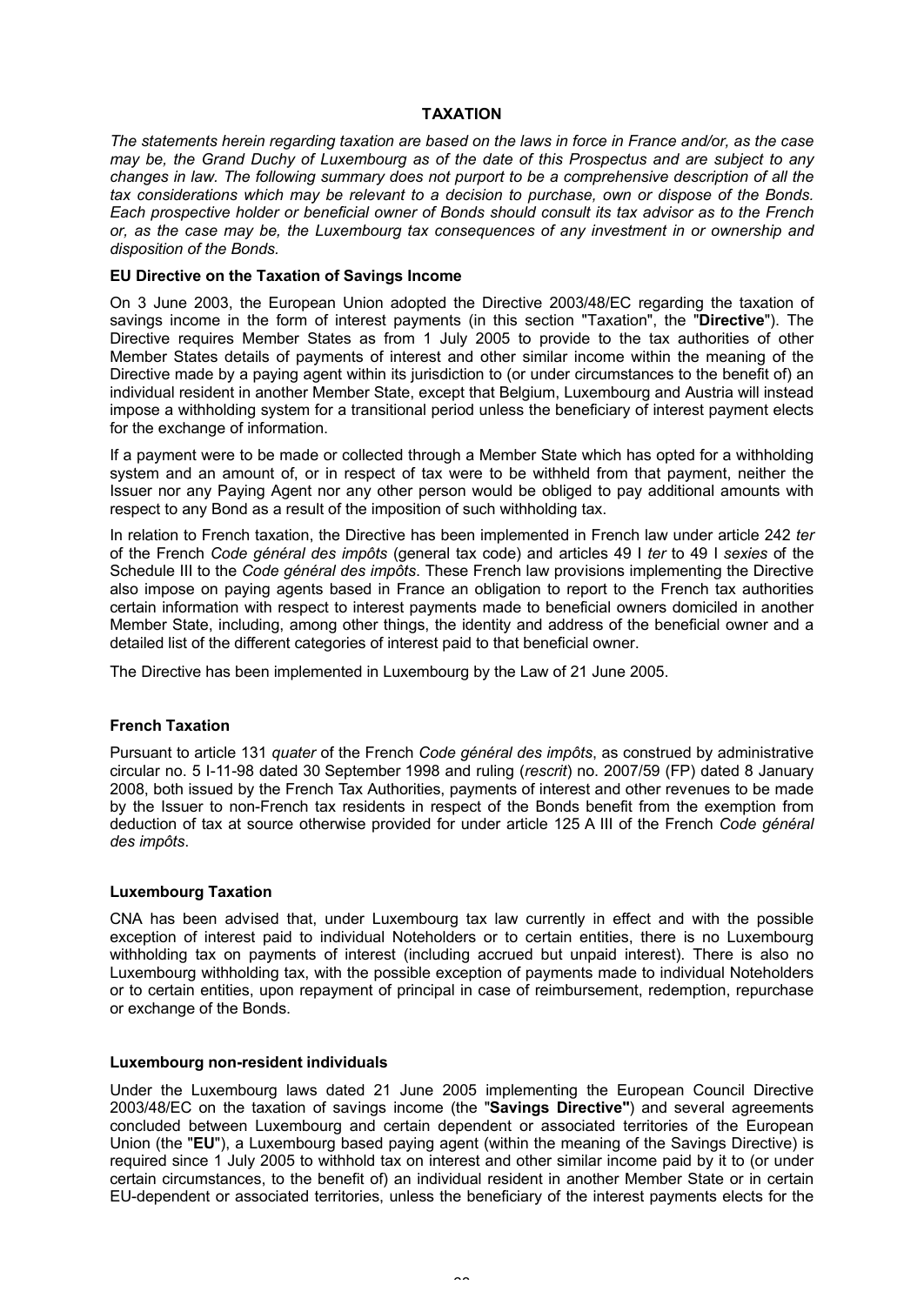procedure of exchange of information or for the tax certificate procedure. The same regime applies to payments of interest and other similar income made to certain so-called "residual entities" within the meaning of article 4.2 of the Savings Directive (i.e. an entity which is not a legal person (the Finnish and Swedish companies listed in article 4.5 of the Savings Directive are not considered to be legal persons for this purpose), whose profits are not taxed under the general arrangements for business taxation and that is not, or has not opted to be considered as, a UCITS recognised in accordance with Council Directive 85/611/EEC) established in a Member State or in certain EU-dependent or associated territories.

The withholding tax rate is 20 per cent. increasing to 35 per cent. as from 1 July 2011. The withholding tax system will only apply during a transitional period, the ending of which depends on the conclusion of certain agreements relating to information exchange with certain third countries.

# **Luxembourg resident individuals**

A 10% withholding tax (the "**10% Luxembourg Withholding Tax**") has been introduced, as from 1 January 2006, on interest payments made by Luxembourg paying agents (defined in the same way as in the Savings Directive) to Luxembourg individual residents or to certain residual entities that secure interest payments on behalf of such individuals (unless such entities have opted either to be treated as UCITS recognised in accordance with the Council Directive 85/611/EEC or for the exchange of information regime).

Pursuant to the Luxembourg law of 23 December 2005 as amended by the law of 17 July 2008, Luxembourg resident individuals, acting in the course of their private wealth, can opt to self-declare and pay a 10% tax (the "**10% Tax**") on interest payments made after 31 December 2007 by paying agents (defined in the same way as in the Savings Directive) located in an EU Member State other than Luxembourg, a Member State of the European Economic Area other than an EU Member State or in a State or territory which has concluded an international agreement directly related to the Savings Directive.

The 10% Withholding Tax or the 10% Tax represents the final tax liability for Luxembourg individual resident taxpayers receiving interest payments in the course of their private wealth.

**All prospective Bondholders should seek independent advice as to their tax positions.**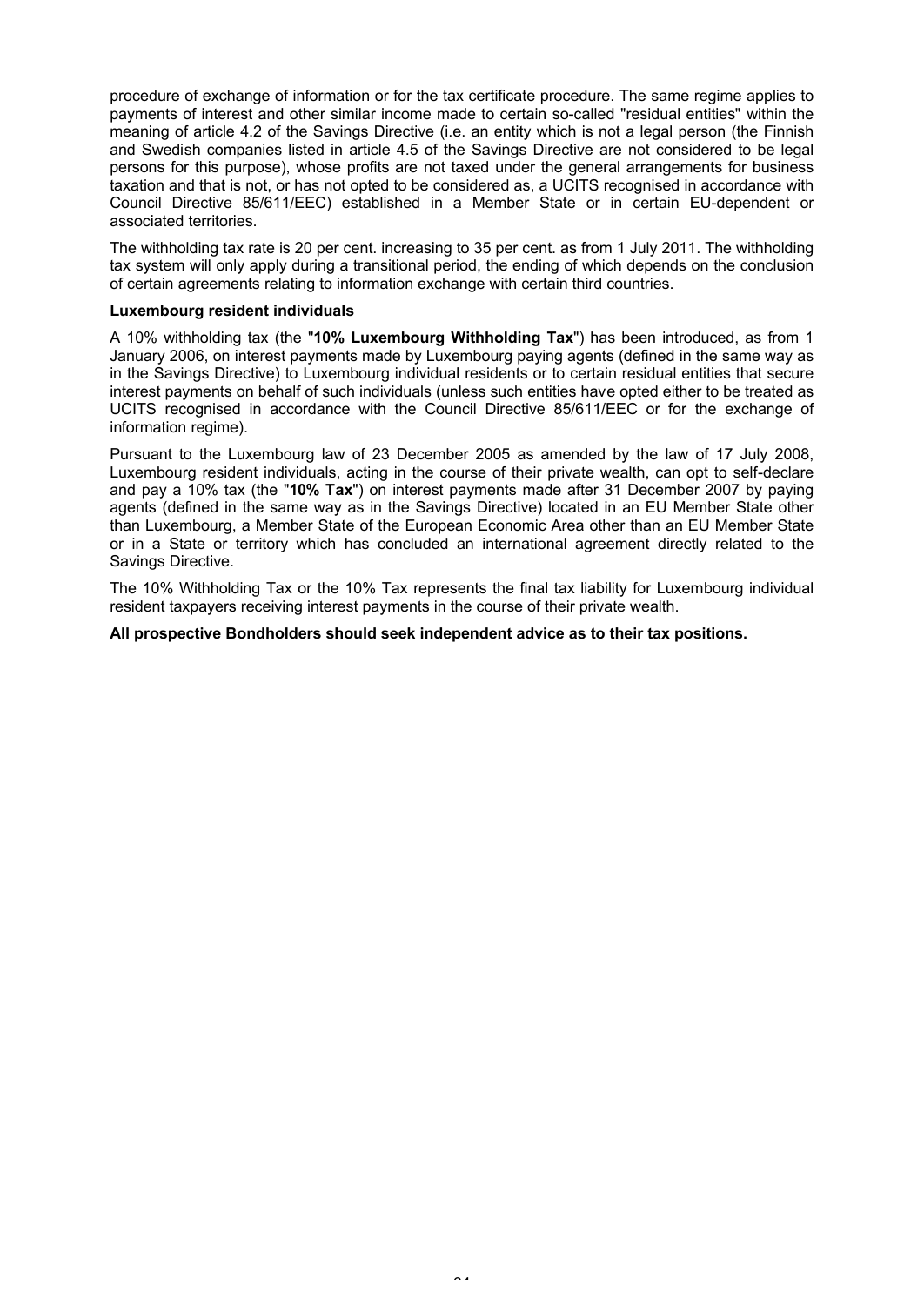# **SUBSCRIPTION AND SALE**

Pursuant to a subscription agreement dated 31 March 2009 (the "**Subscription Agreement**"), Natixis has agreed with the Issuer, subject to the satisfaction of certain conditions contained therein, to subscribe the Bonds at an issue price of 103.046 per cent. of the aggregate principal amount of the Bonds, (i) plus accrued interest from, and including, 28 March 2009 to, but excluding, 2 April 2009 at a rate of 0.0616438 per cent. (calculated on the basis of the actual number of days elapsed) of their principal amount, (ii) less a total commission of 0.3 per cent. of the aggregate principal amount of the Bonds. In addition, the Issuer has agreed to reimburse Natixis in respect of certain of its legal and other expenses incurred in connection with the issue of the Bonds. The Subscription Agreement entitles Natixis to terminate it in certain circumstances prior to payment being made to the Issuer. The Issuer has agreed to indemnify Natixis against certain liabilities in connection with the offer and sale of the Bonds.

The underwriting commitment of Natixis amounts Euro 55,467,000.

# **General Restrictions**

No action has been, or will be, taken in any country or jurisdiction that would permit a public offering of the Bonds, or the possession or distribution of this Prospectus or any other document relating to the Bonds, in any country or jurisdiction where action for that purpose is required. Accordingly, the Bonds may not be offered or sold, directly or indirectly, and no offering material relating to the Bonds may be distributed in or from, or published in, any country or jurisdiction except under circumstances that will result in compliance with any applicable laws and regulations.

# **European Economic Area**

In relation to each Member State of the European Economic Area which has implemented the Prospectus Directive (each, a "**Relevant Member State**"), Natixis has represented and agreed that with effect from and including the date on which the Prospectus Directive is implemented in that Relevant Member State (the "**Relevant Implementation Date**"), it has not made and will not make an offer of Bonds to the public in that Relevant Member State and may, with effect from and including the Relevant Implementation Date, only offer at any time:

- (i) to legal entities which are authorised or regulated to operate in the financial markets or, if not so authorised or regulated, whose corporate purpose is solely to invest in securities; or
- (ii) to any legal entity which has two or more of (1) an average of at least 250 employees during the last financial year; (2) a total balance sheet of more than  $\epsilon$ 43,000,000 and (3) an annual turnover of more than €50,000,000, as shown in its last annual or consolidated accounts; or
- (iii) in any other circumstances which do not require the publication by the Issuer of a prospectus pursuant to article 3 of the Prospectus Directive.

For the purposes of this provision, the expression an "**offer of Bonds to the public**" in relation to any Bonds in any Relevant Member State means the communication in any form and by any means of sufficient information on the terms of the offer and the Bonds to be offered so as to enable an investor to decide to purchase or subscribe the Bonds, as the same may be varied in that Member State by any measure implementing the Prospectus Directive in that Member State and the expression "**Prospectus Directive**" means Directive 2003/71/EC and includes any relevant implementing measure in each Relevant Member State.

# **United States**

The Bonds have not been and will not be registered under the U.S. Securities Act of 1933 as amended (the "**Securities Act**"). The Bonds may not be offered or sold within the United States or to or for the account or benefit of U.S. Persons (as defined in Regulation S under the Securities Act) otherwise than in accordance with applicable U.S. Securities laws and regulations.

In addition, until 40 days after the commencement of the offering, an offer or sale of the Bonds within the United States by a dealer that is not participating in the offering may violate the registration requirements of the Securities Act.

# **United Kingdom**

Natixis has represented and agreed that:

(i) it has only communicated or caused to be communicated and will only communicate or cause to be communicated any invitation or inducement to engage in investment activity (within the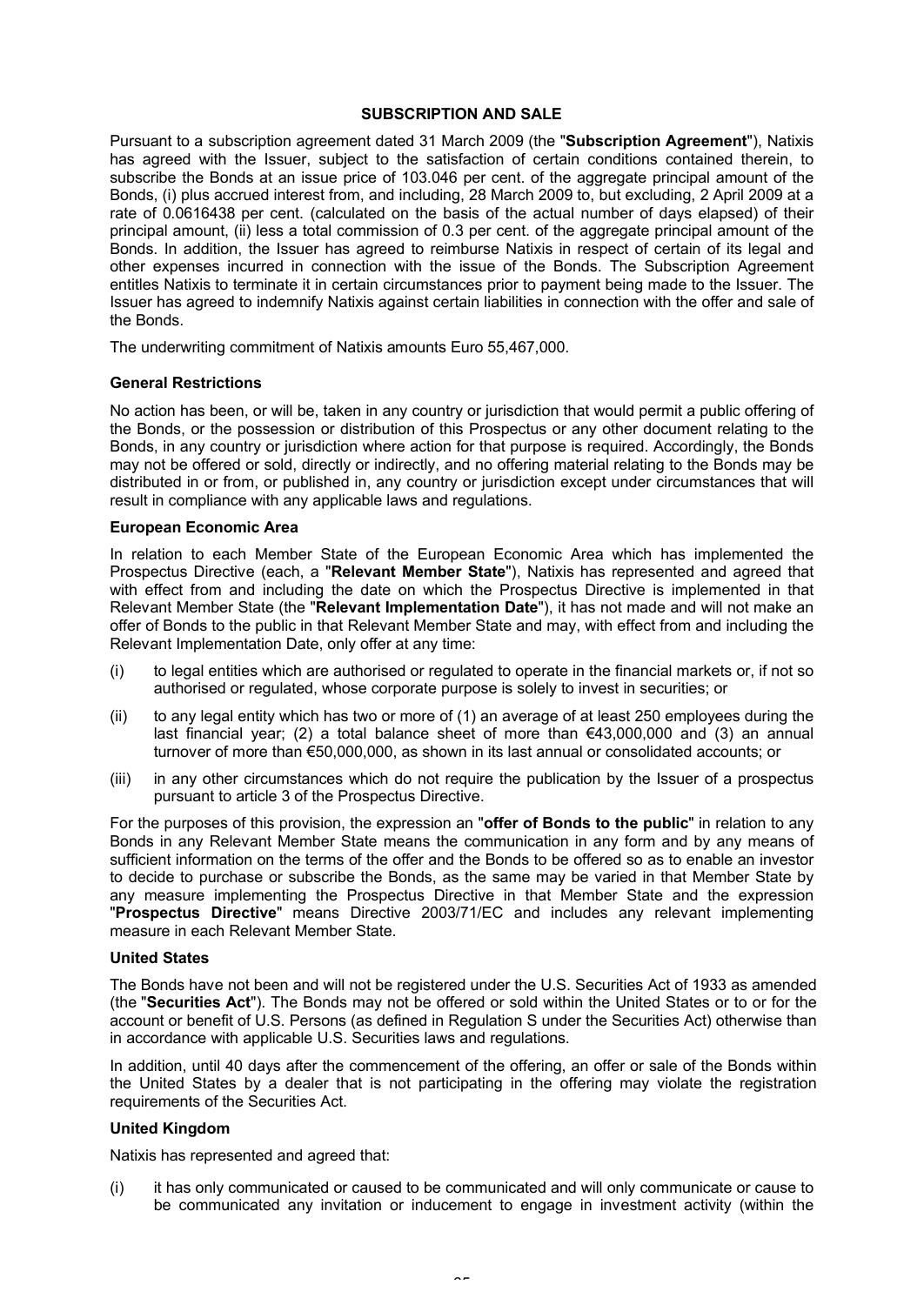meaning of section 21 of the Financial Services and Markets Act 2000 (the "**FSMA**")) received by it in connection with the issue or sale of any Bonds in circumstances in which section 21(1) of the FSMA does not apply to the Issuer; and

(ii) it has complied with and will comply with all applicable provisions of the FSMA with respect to anything done by it in relation to the Bonds in, from or otherwise involving the United Kingdom.

# **France**

Each of the Issuer and Natixis has represented and agreed that it has not offered or sold, and will not offer or sell, in connection with their initial distribution, directly or indirectly, any Bonds in the Republic of France, and has not distributed or caused to be distributed and will not distribute or cause to be distributed in the Republic of France this Prospectus or any other offering material relating to the Bonds, except to (a) persons providing investment services relating to portfolio management for the account of third parties, and/or (b) qualified investors (*investisseurs qualifiés*) acting for their own account, as defined in, and in accordance with, articles L.411-1, L.411-2 and D.411-1 to D.411-3 of the French *Code monétaire et financier.*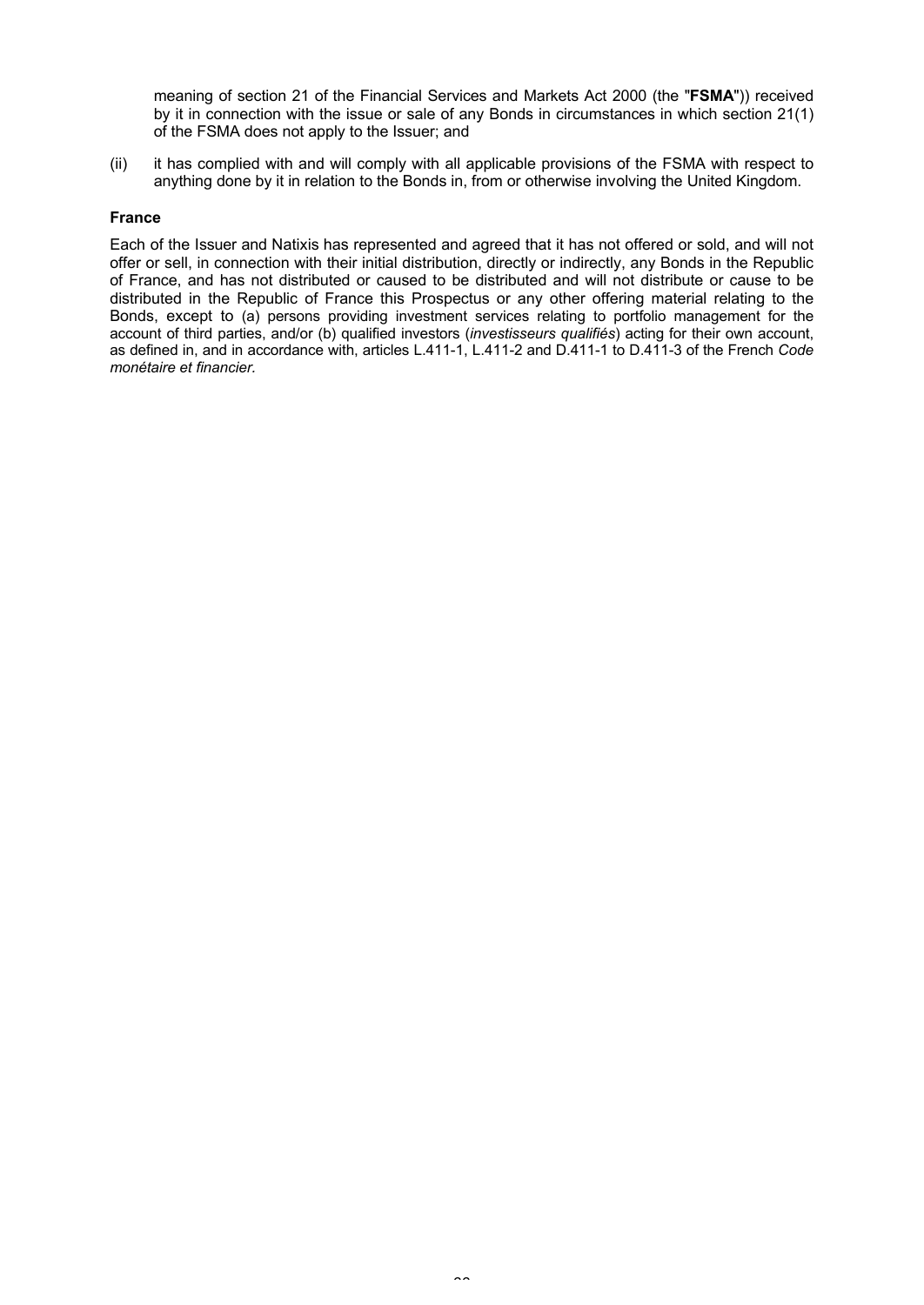# **GENERAL INFORMATION**

- **1** The Bonds have been accepted for clearance through Euroclear (boulevard du Roi Albert II, 1210 Bruxelles, Belgique) and Clearstream, Luxembourg (42, avenue JF Kennedy, 1855 Luxembourg, Luxembourg) with the Common Code 016476889 and Euroclear France (155, rue Réaumur, 75081 Paris Cedex 02 France) with the International Securities Identification Number (ISIN) FR0000473217.
- **2** Application has been made for the Bonds to be admitted to trading and listed on Euronext Paris and the Regulated Market of the Luxembourg Stock Exchange. The total expenses of the issue are estimated to EUR 29,100**.**
- **3** For the sole purpose of the listing of the Bonds on Euronext Paris, and pursuant to articles L. 412-1 and L. 621-8 of the French *Code monétaire et financier*, this Prospectus has been submitted to the *Autorité des marchés financiers* and received visa n°09-069 dated 31 March 2009.

For the sole purpose of the admission to trading of the Bonds on the Regulated Market of the Luxembourg Stock Echange, the *Autorité des marchés financiers* has been requested, upon approval of this Prospectus, to provide the *Commission de surveillance du secteur financier* in Luxembourg with a certificate of approval pursuant to article 18 of the Prospectus Directive, attesting that this Prospectus has been drawn up in accordance with the Prospectus Directive.

- **4** Any Bondholder will have the right, during the fifteen-day period preceding the holding of each meeting of the General Meeting of Bondholders, to consult and make a copy of the resolutions and reports to be presented at the meeting, which will be available for inspection at the principal office of the Issuer, at the specified office of the Fiscal Agent and any other place specified in the notice of meeting.
- **5** The Issuer has obtained all necessary consents, approvals and authorisations in the Republic of France in connection with the issue and performance of its obligations under the Bonds. The issue of the Bonds was duly authorised pursuant to a resolution of the *Conseil d'administration* of the Issuer dated December 9, 2008, authorising the Issuer to issue bonds up to a maximum amount of Euro 55,467,000 in 2009, and the approval of the Minister of the Economy, Industry and Employment on 16 March 2009.
- **6** The yield of the Bonds is 4.088 per cent.
- **7** Euronext Paris and the Regulated Market of the Luxembourg Stock Exchange are the regulated markets on which, to the knowledge of the Issuer, securities of the same class of the Bonds are already admitted to trading.
- **8** Save as discussed in "Subscription and Sale" and as far as the Issuer is aware, no person involved in the issue of the Bonds has an interest material to the issue. To the Issuer's knowledge, there is no conflict of interest between any duties of the members of the Board of Directors and of the Secretary General and their private interests or other duties.
- **9** Save as disclosed in the Prospectus, there has been no significant change in the financial or trading position of the Issuer since 31 December 2008 and no material adverse change in the prospects of the Issuer since 31 December 2008.
- **10** There have been no governmental, legal or arbitration proceedings (including any such proceedings which are pending or threatened of which the Issuer is aware) during the period covering at least the 12 months prior to the date of this Prospectus which may have, or have had in the recent past, significant effects on the Issuer's financial position or profitability.
- **11** At the date of this Prospectus there are no material contracts (other than those entered into in the ordinary course of the Issuer's business) which could result the Issuer being under an obligation or entitlement that is material to the Issuer's ability to meet its obligations to Bondholders in respect of the Bonds being issued.
- **12** So long as any of the Bonds remain outstanding, copies of the most recent annual and semiannual financial statements of the Issuer may be obtained without charge from the Issuer at the specified offices for the time being of the Fiscal Agent and the Paying Agents during normal business hours. The Prospectus is available for viewing on the website of the Issuer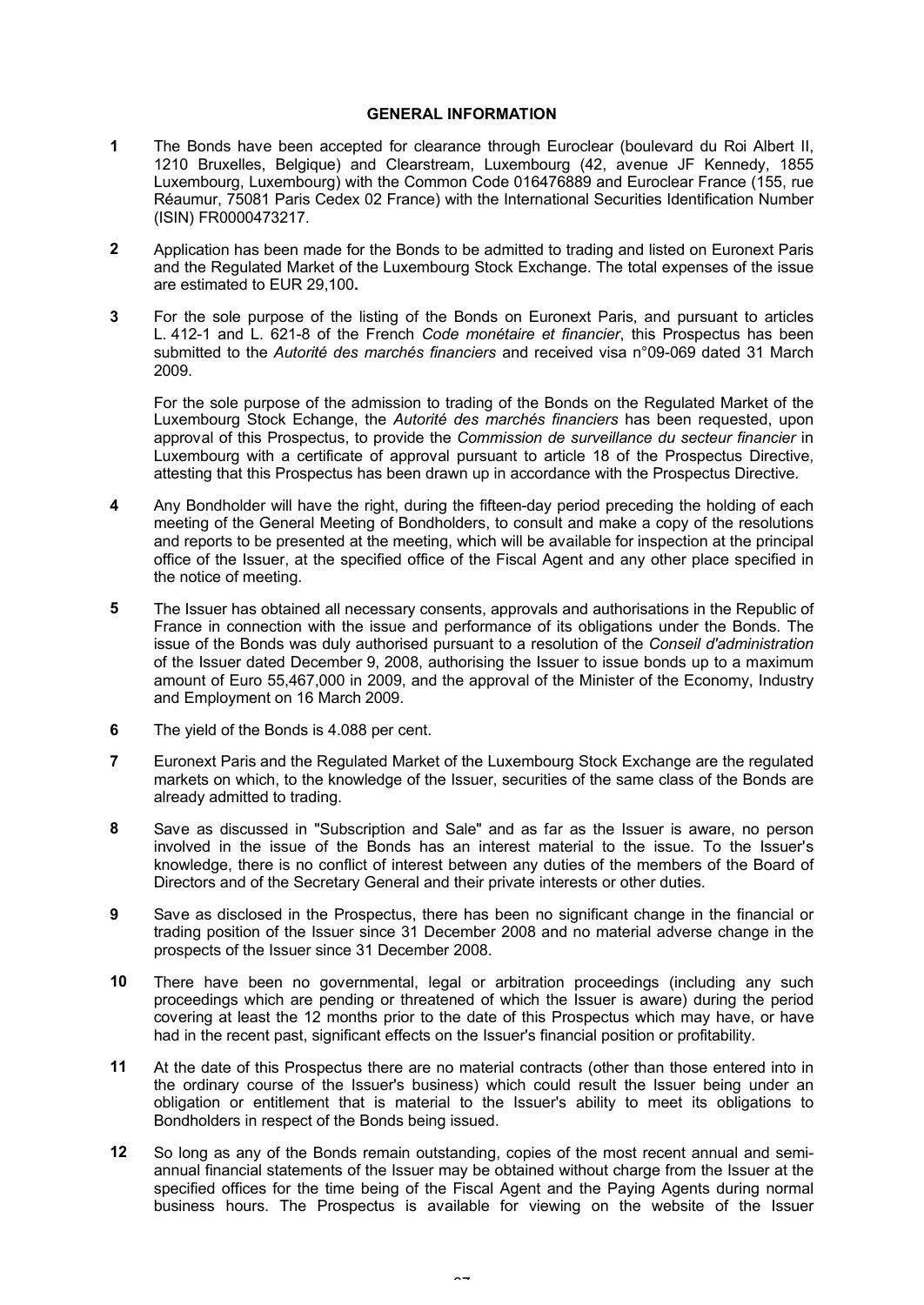[\(http://](http://www.cna-autoroutes.fr/)<www.cna-autoroutes.fr/>). Copies of the Prospectus and the annual financial statements of the Issuer as of 31 December 2008 and 31 December 2007 will be available for inspection and may be obtained free of charge from 2 April 2009 at the specified offices for the time being of the Fiscal Agent and the Paying Agents during normal business hours. Copies of the Fiscal Agency Agreement and of the constitutive documents of the Issuer will be available for inspection at the specified offices for the time being of the Fiscal Agent and the Paying Agents during normal business hours.

The Issuer publishes annual accounts and semi-annual accounts.

**13** The Issuer's financial statements have been certified by the Accounting Agent (*Agent Comptable*) of the Issuer.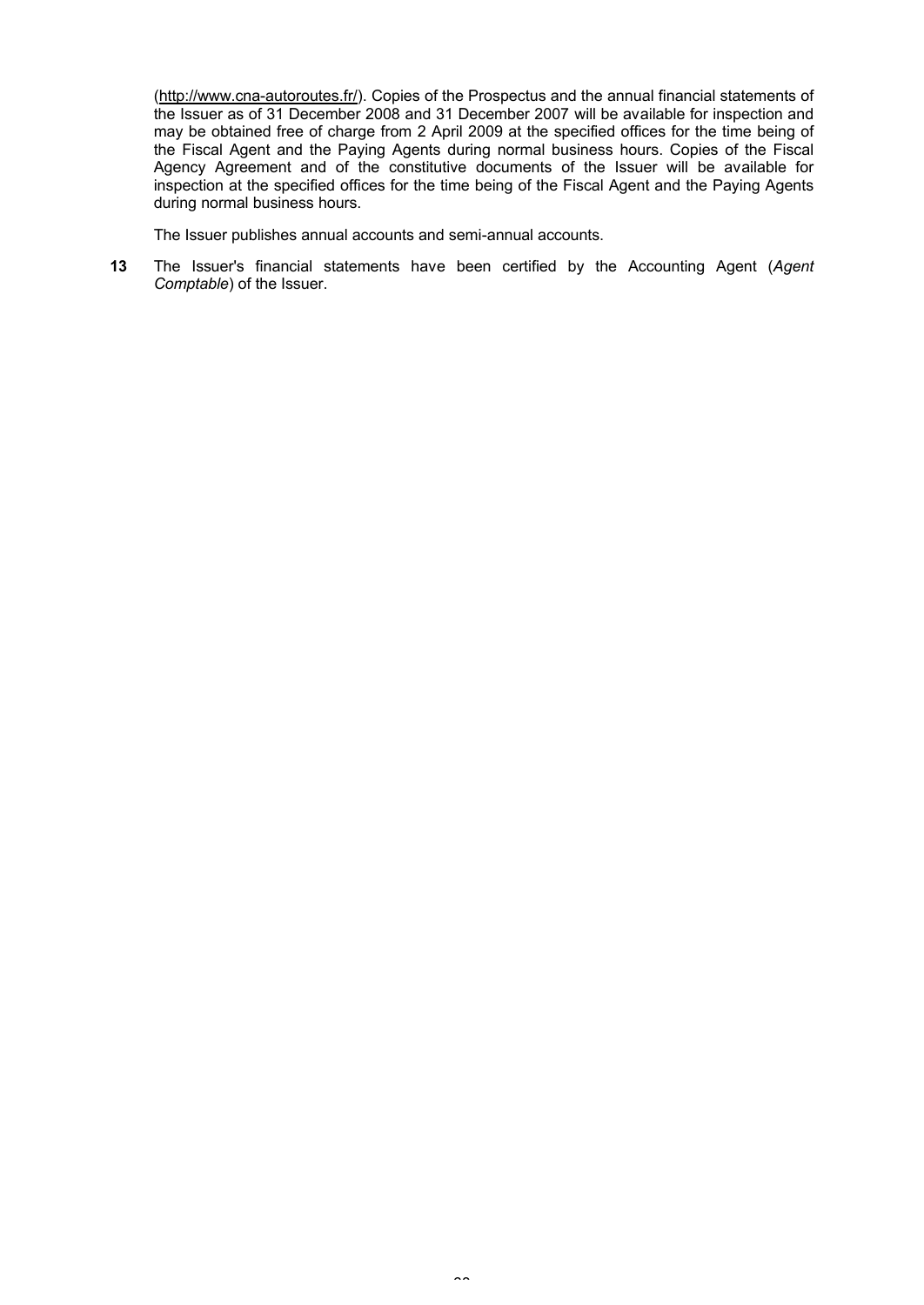# **PERSONS RESPONSIBLE FOR THE INFORMATION GIVEN IN THE PROSPECTUS**

*In the name of the Issuer:*

I declare that, having taken all reasonable care to ensure that such is the case, the information contained in this Prospectus is, to the best of our knowledge, in accordance with the facts and contains no omission likely to affect its import.

Albert Péry Secrétaire Général **Caisse Nationale des Autoroutes**

# **VISA OF THE** *AUTORITE DES MARCHES FINANCIERS*

In accordance with articles L. 412-1 and L. 621-8 of the *Code monétaire et financier* and its *Règlement général*, in particular articles 211-1 to 216-1, the *Autorité des marchés financiers* has granted to this Prospectus the visa n°09-069 on 31 March 2009. This Prospectus has been prepared by the Issuer and its signatories assume responsibility for it. In accordance with article L. 621-8-1-I of the *Code monétaire et financier*, the visa has been granted following an examination by the *Autorité des marchés financiers* of "whether the document is complete and comprehensible, and whether the information in it is coherent". It does not imply that the *Autorité des marchés financiers* has verified the accounting and financial data set out in it and the appropriateness of the issue of the Bonds.